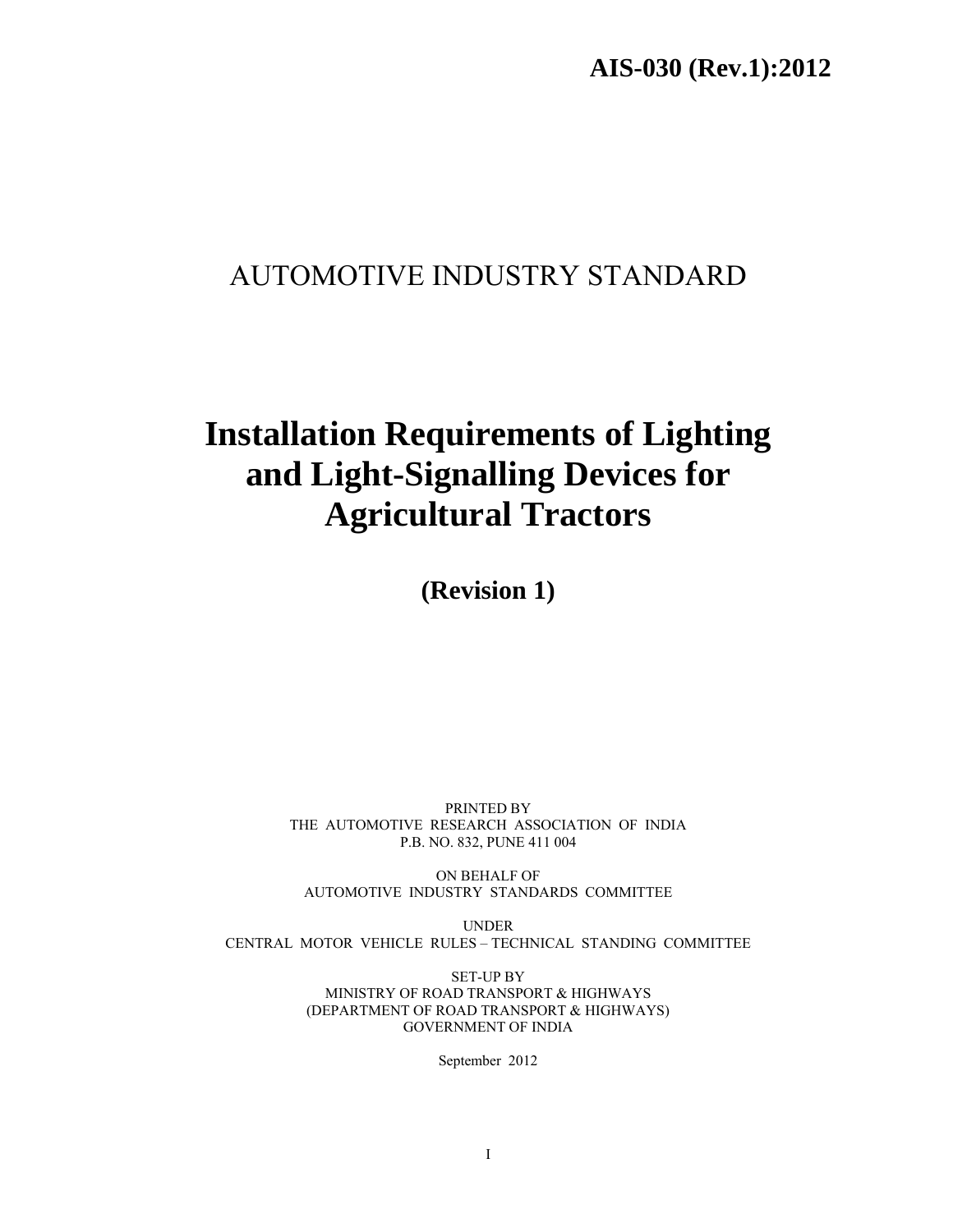| Sr.<br>No. | Corrigenda | Amendment | <b>Revision</b> | <b>Date</b> | <b>Remark</b> | Misc. |
|------------|------------|-----------|-----------------|-------------|---------------|-------|
|            |            |           |                 |             |               |       |
|            |            |           |                 |             |               |       |
|            |            |           |                 |             |               |       |
|            |            |           |                 |             |               |       |
|            |            |           |                 |             |               |       |
|            |            |           |                 |             |               |       |
|            |            |           |                 |             |               |       |

# **Status chart of the standard to be used by the purchaser for updating the record**

**General Remarks:**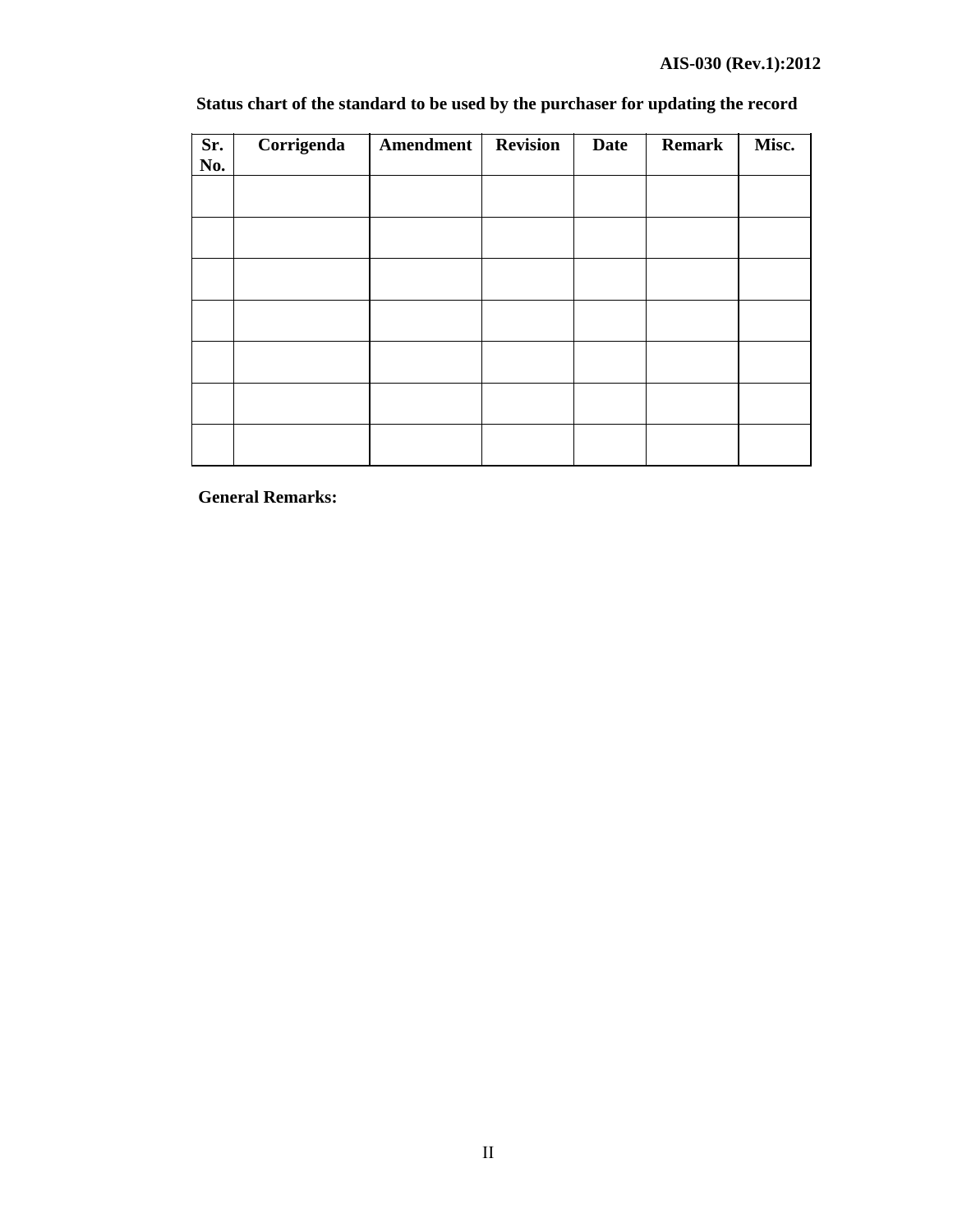# **INTRODUCTION**

The Government of India felt the need for a permanent agency to expedite the publication of standards and development of test facilities in parallel when the work on the preparation of the standards is going on, as the development of improved safety critical parts can be undertaken only after the publication of the standard and commissioning of test facilities. To this end, the Ministry of Surface Transport (MOST) has constituted a permanent Automotive Industry Standard Committee (AISC) vide order No.RT-11028/11/97-MVL dated September 15, 1997. The standards prepared by AISC will be approved by the permanent CMVR Technical Standing Committee (CMVR-TSC). After approval, the Automotive Research Association of India, (ARAI), Pune, being the Secretariat of the AIS Committee, has published this standard. For better dissemination of this information ARAI may publish this document on their Web site.

Installation of lighting and light-signalling devices for Agricultural Tractors is a safety requirement. This standard prescribes the requirements of such installation and is in force vide notification GSR  $111(E)$  dated  $10^{th}$  February 2004.

With a continuous change in European Regulation to cater for new technologies, and enhanced safety requirements due to increased road speed, it was felt necessary to upgrade the standard to the level of Europe up to OCT 2008.

While aligning the revision of this standard to ECE R 86 Supplement 4 to 00 series of amendment Oct. 2008, up gradation in various requirements are incorporated. Summary of which is given below:

- Requirements of Concealable lamp are added
- Installation requirements for driving and passing lamp are aligned with ECE R 86 (with transitional provision for 3 years lead time for compliance)
- Installation requirements for front fog lamp, reversing lamp, direction indicator lamp, stop lamp, front and rear position lamp, rear fog lamp, parking lamp, rear-retro-reflector (non-triangular) in width, height and length are aligned with ECE R 86.
- Installation requirements for SMV (Slow moving vehicle) rear marking plate (rear warning triangle) are included.

Considerable assistance has been taken from the following UN Regulation in preparing this standard:

ECE R 86 (supplement 4 to 00 series of amendment (Oct 2008): Uniform provisions concerning the approval of Agricultural or Forestry tractors with regard to the installation of lighting and light-signalling devices.

The AISC panel and the Automotive Industry Standard Committee (AISC) responsible for preparation of this standard is given in Annex 7 and Annex 8 respectively.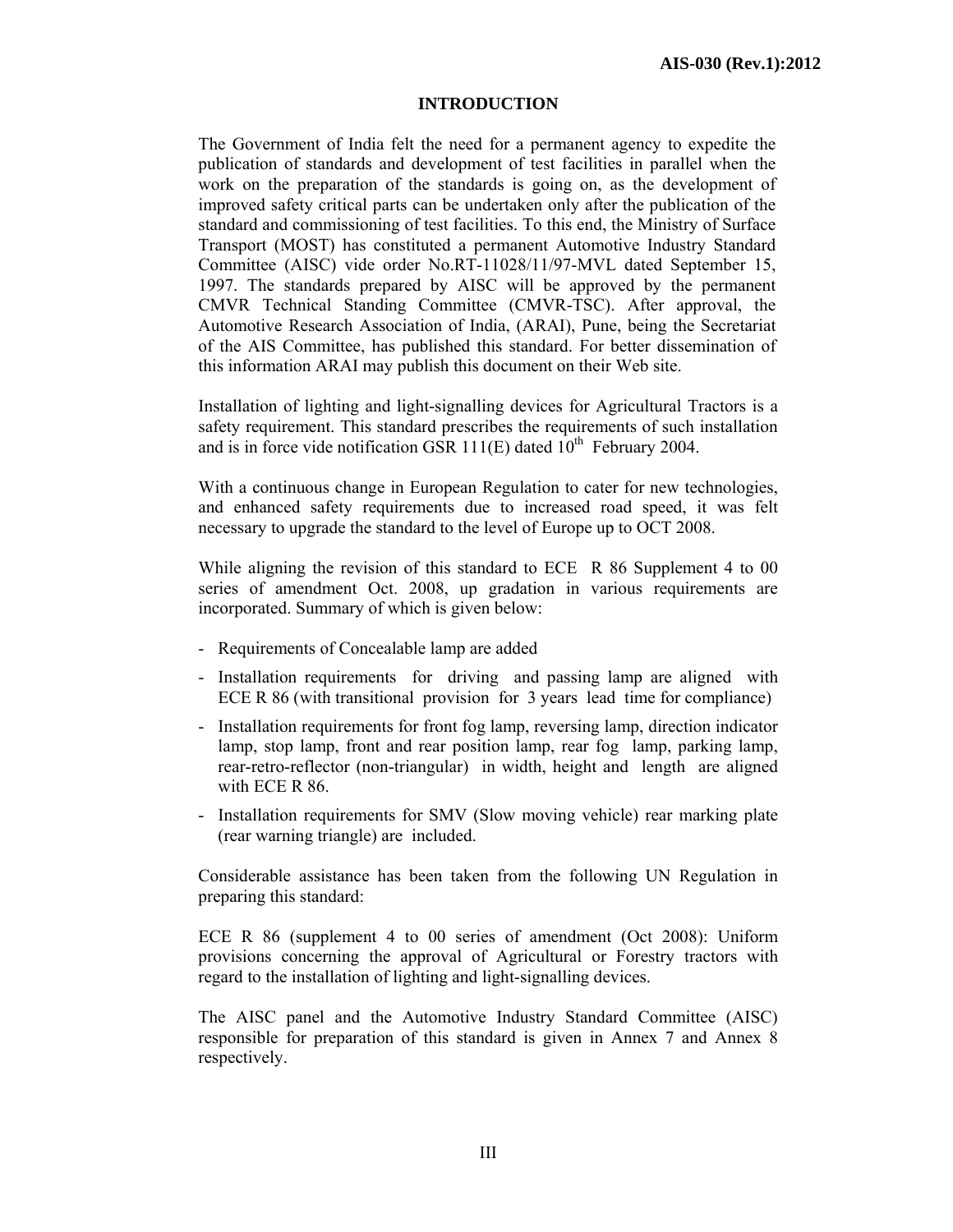# **Installation Requirements of Lighting and Light-Signalling Devices for Agricultural Tractors**

| Paragraph<br>No. | <b>Contents</b>                                                                                                                       | Page no. |
|------------------|---------------------------------------------------------------------------------------------------------------------------------------|----------|
| $\mathbf{0}$     | Scope                                                                                                                                 | 1/43     |
| 1                | References                                                                                                                            | 1/43     |
| $\overline{2}$   | Definitions                                                                                                                           | 1/43     |
| 3                | Technical specifications to be submitted                                                                                              | 6/43     |
| 4                | Reserved Paragraph                                                                                                                    | 7/43     |
| 5                | General requirements                                                                                                                  | 7/43     |
| 6                | Individual specifications                                                                                                             | 11/43    |
| $\overline{7}$   | Modification and extension of approval of the vehicle<br>type or of the installation of its lighting and light-<br>signalling devices | 31/43    |
| 8                | Conformity of production                                                                                                              | 32/43    |
| 9                | Reserved Paragraph                                                                                                                    | 32/43    |
| 10               | <b>Transitional provisions</b>                                                                                                        | 32/43    |
| 11               | Reserved Paragraph                                                                                                                    | 33/43    |
| 12               | Reserved Paragraph                                                                                                                    | 33/43    |
| 13               | Amendments<br><b>ECE</b><br>regulations<br>to<br>after<br>the<br>level<br>described in introduction                                   |          |
|                  | <b>Annexes</b>                                                                                                                        |          |
| Annex 0          | Explanatory figure                                                                                                                    | 34/43    |
| Annex 1          | Reserved                                                                                                                              | 35/43    |
| Annex 2          | Reserved                                                                                                                              | 36/43    |
| Annex 3          | Definition of the terms of paragraphs 2.7 - 2.11                                                                                      | 37/43    |
| Annex 4          | Visibility of lamps                                                                                                                   | 38/43    |
| Annex 5          | Direction-indicator lamps geometric                                                                                                   | 39/43    |
| Annex 6          | SMV rear marking plate (rear warning triangle)                                                                                        | 40/43    |
| Annex 7          | Composition of AISC panel on Lighting Installation for<br><b>Agricultural Tractors</b>                                                | 41/43    |
| Annex 8          | Automotive Industry Standards Committee composition                                                                                   | 43/43    |

# **INDEX**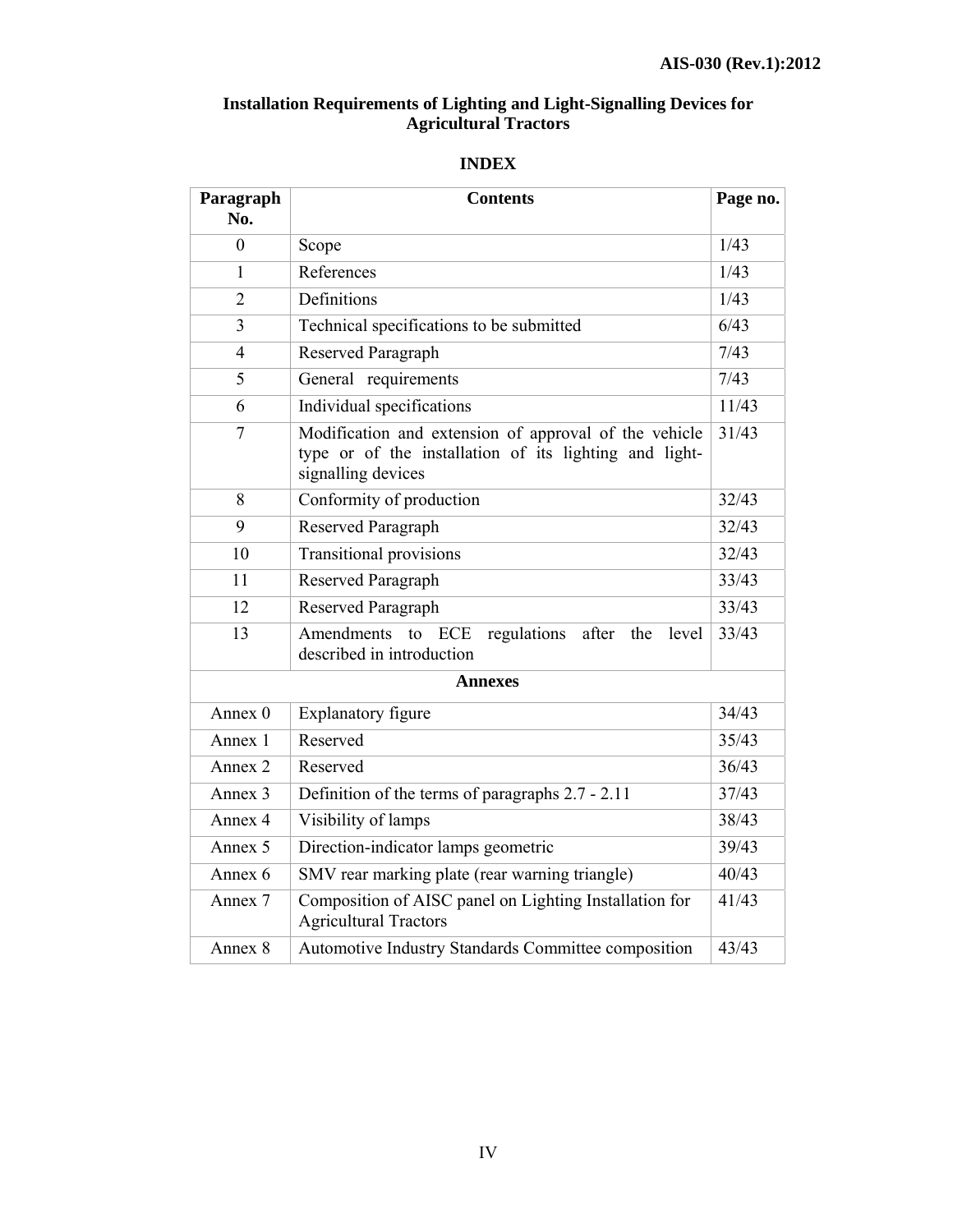# **Installation Requirements of Lighting and Light-Signalling Devices for Agricultural Tractors**

#### **0.0 SCOPE**

This standard applies to vehicles of category A as defined in AIS-053, with regard to the installation of lighting and light-signalling devices.

#### **1.0 REFERENCE**

The following standards are necessary adjuncts to this standard.

- 1.1 AIS-053 Automotive vehicles Types terminology
- 1.2 AIS-034 Automobile Lamps
- 1.3 AIS-010 (Part 5) (Rev 1): 2010 Requirements of Chromaticity Co-ordinates of Colour of Light emitted from Lighting and Light-Signalling Devices.
- 1.4 AIS-007 (Rev. 4) Information on Technical Specifications to be submitted by the Vehicle Manufacturer
- 1.5 IS:13460-1992 Road Vehicles- Connectors for the Electrical Connection of Towing and Towed Vehicles -7- Pole Connector Type 12 s(supplementary) for Vehicles with 12V nominal Supply Voltage
- 1.6 IS: 13461-1992 Road Vehicles Connectors for the Electrical connection of Towing and Towed vehicles -7- Pole Connector Type 12 n (normal) for Vehicles with 12 v nominal supply voltage
- 1.7 IS: 14683-1999 Agricultural Tractors and Machinery Lighting Devices for Travel on Public Roads

# **2.0 DEFINITIONS**

For the purposes of this Standard,

- 2.1 **Tractor type with regard to the installation of lighting and light-signalling devices:** means tractors which do not differ in such essential respects as:
- 2.1.1 The dimensions and exterior shape of the tractor;
- 2.1.2 The number and positioning of the devices;
- 2.1.3. The following are likewise considered not to be tractors of a different type:

Tractors which differ within the meaning of paragraphs 2.1.1. and 2.1.2. Above, but not in such a way as to entail a change in the type, number, positioning and geometric visibility of the lamps prescribed for the tractor type in question;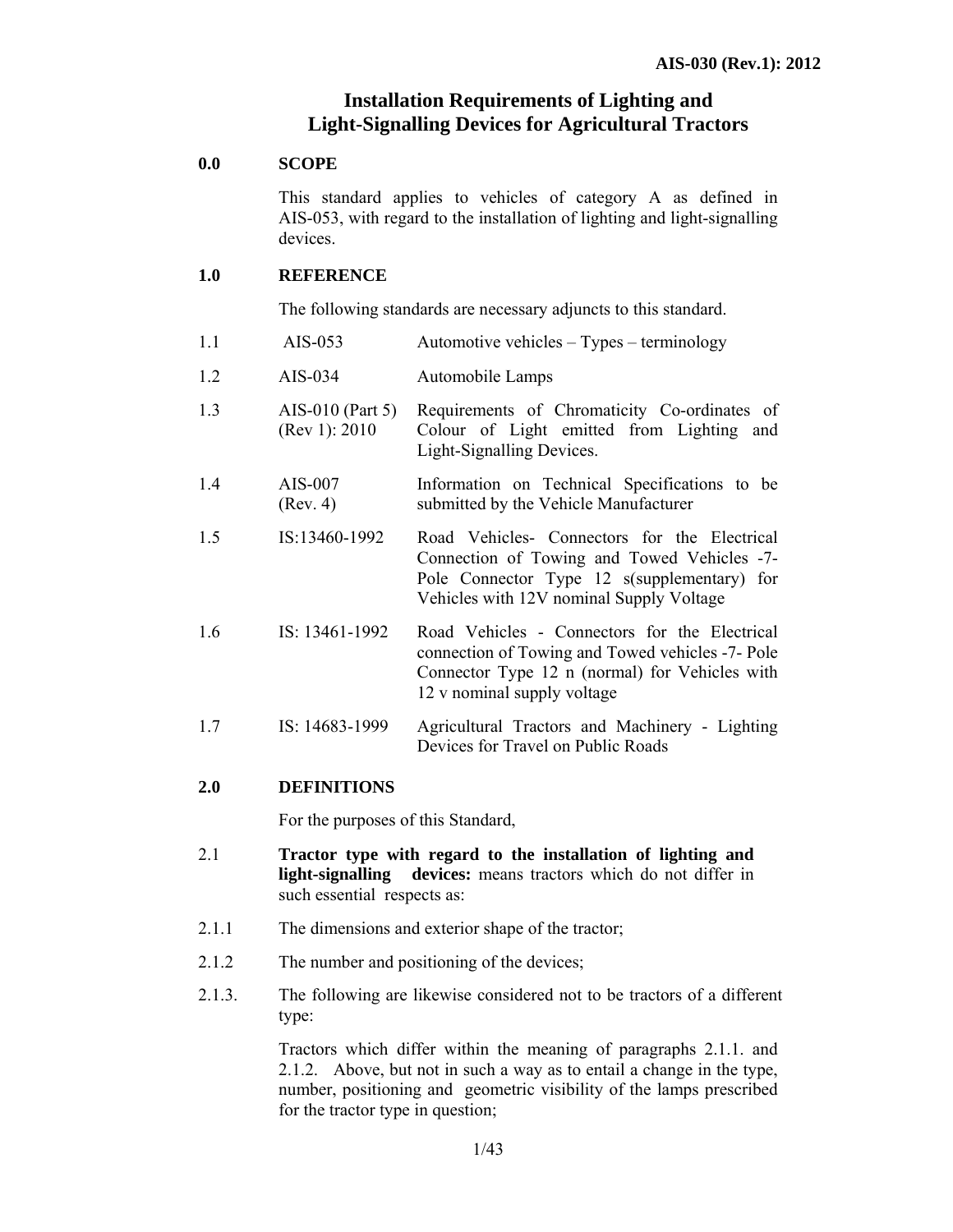Tractors on which optional lamps are fitted or are absent;

Tractors which are fitted with lamps, the position of which varies according to the direction of traffic in the country of registration.

- 2.2 **Transverse plane :** means a vertical plane perpendicular to the median longitudinal plane of the tractor;
- 2.3 **Unladen tractor :** means the tractor in running order, i.e. excluding optional accessories but including coolant, oils, fuel, tools and driver;
- 2.4 **Laden tractor :** means the tractor loaded to its technically permissible maximum mass, as stated by the manufacturer, who shall also fix the distribution of this weight between the axles;
- 2.5 **Lamp:** means a device designed to illuminate the road (headlamp) or to emit a light signal. Rear registration-plate lamps and retro reflectors shall likewise be regarded as lamps;
- 2.5.1 **Equivalent lamps :** means lamps having the same function and approved under Standard AIS-034 and amendment thereof or in conformity with the same requirements; such lamps may have different characteristics from those of the lamps with which the vehicle is equipped at the time of approval on condition that they satisfy the requirements of this Standard;
- 2.5.2 **Independent lamps :** means devices having separate lenses, separate light sources, and separate lamp bodies,-
- 2.5.3 **Grouped lamps :** means devices having separate lenses and separate light sources, but a common lamp body;
- 2.5.4 **Combined lamps :** means devices having separate lenses but a common light source and a common lamp body;
- 2.5.5 **Reciprocally incorporated lamps :** means devices having separate light sources (or a single light source operating under different conditions), totally or partially common lenses and a common lamp body;
- 2.5.6 **Concealable illuminating lamp:** means a headlamp capable of being partly or completely hidden when not in use. This result may be achieved by means of a movable cover, by displacement of the headlamp or by any other suitable means. The term "retractable" is used more particularly to describe a concealable lamp the displacement of which enables it to be inserted within the bodywork;
- 2.5.7 **Lamps of variable position :** means lamps installed on the tractor which can move in relation to the tractor, without being detached;
- 2.5.8 **Driving lamp :** means the lamp used to illuminate the road over a long distance ahead of the tractor;
- 2.5.9 **Passing lamp :** means the lamp used to illuminate the road ahead of the tractor without causing undue dazzle or discomfort to oncoming drivers and other road-users;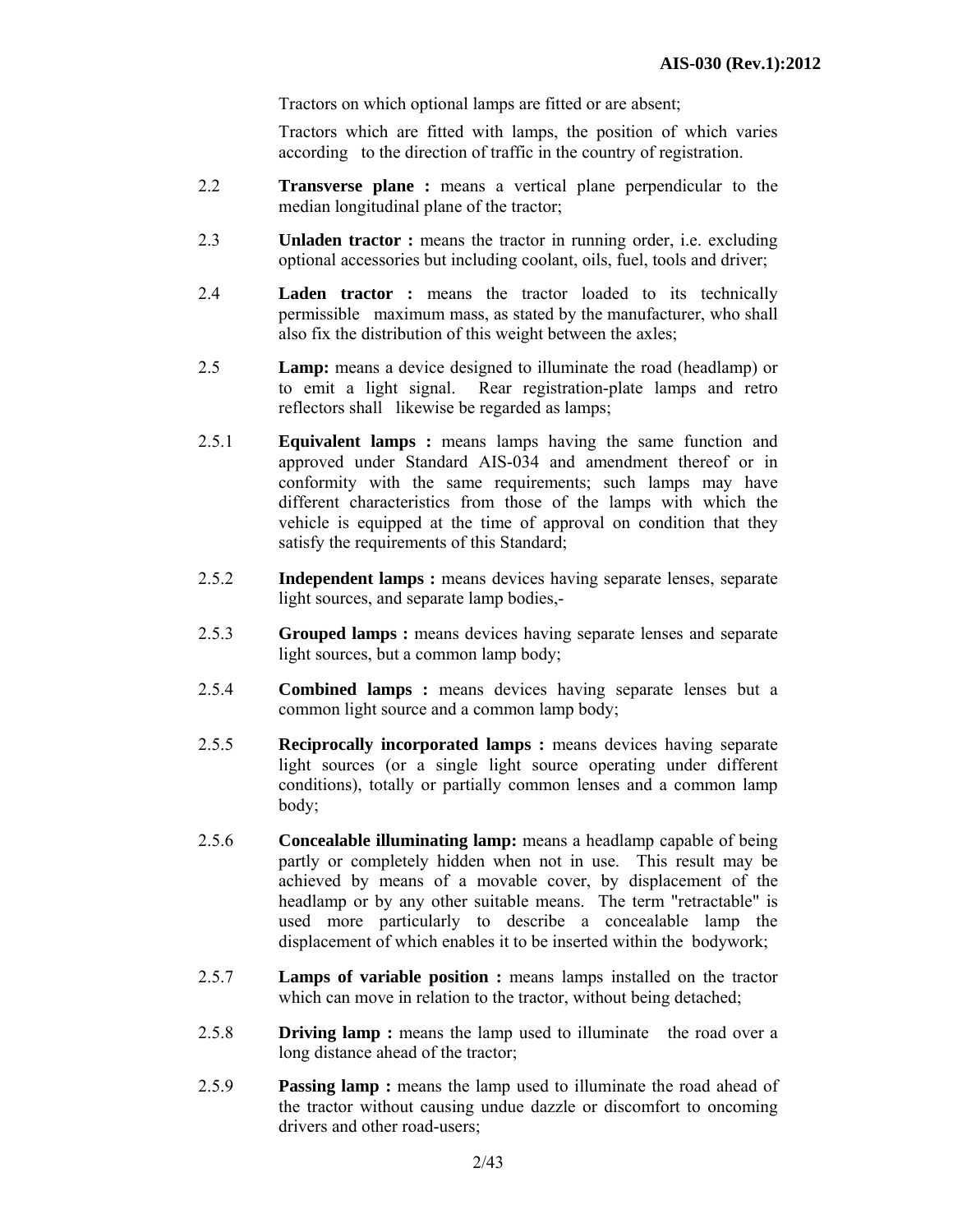- 2.5.10 **Front fog-lamp :** means the lamp used to improve the illumination of the road in case of fog, snowfall, rainstorms or dust clouds;
- 2.5.11 **Reversing lamp :** means the lamp used to illuminate the road to the rear of the tractor and to warn other road-users that the tractor is reversing or about to reverse;
- 2.5.12 **Direction-indicator lamp :** means the lamp used to indicate to other road-users that the driver intends to change direction to the right or to the left;
- 2.5.13 **Hazard-warning signal :** means the device permitting the simultaneous operation of all of a tractor's direction indicator lamps to draw attention to the fact that the tractor temporarily constitutes a special danger to other road-users;
- 2.5.14 **Stop lamp :** means the lamp used to indicate to other road-users to the rear of the tractor that the latter's driver is applying the service brake;
- 2.5.15 **Rear-registration-plate lamp :** means the device used to illuminate the space intended to accommodate the rear registration plate; it may consist of several optical components;
- 2.5.16 **Front position (side) lamp :** means the lamp used to indicate the presence and the width of the tractor when the latter is viewed from the front;
- 2.5.17 **Rear position (side) lamp :** means the lamp used to indicate the presence and the width of the tractor when the latter is viewed from the rear;
- 2.5.18 **Rear fog-lamp :** means the lamp used to make the tractor more easily visible from the rear in dense fog;
- 2.5.19 **Parking lamp:** means the lamp used to draw attention to the presence of a stationary tractor, without a trailer, in a built-up area. In such circumstances it replaces the front and rear position (side) lamps;
- 2.5.20 **End-outline marker lamp:** means the lamps fitted to the extreme outer edge as close as possible to the top of the tractor and intended clearly to indicate the tractor's overall width. This signal is intended, for certain tractors, to complement the tractor's front and rear position (side) lamps by drawing particular attention to its bulk;
- 2.5.21 **Work lamp :** means a device for illuminating a working area or process;
- 2.5.22 **Retro reflector:** means a device used to indicate the presence of a tractor by reflection of light emanating from a light source unconnected with the vehicle, the observer being situated near that source. For the purpose of this Standard, the following are not considered as retro reflectors:
- 2.5.22.1 retro-reflecting number plates;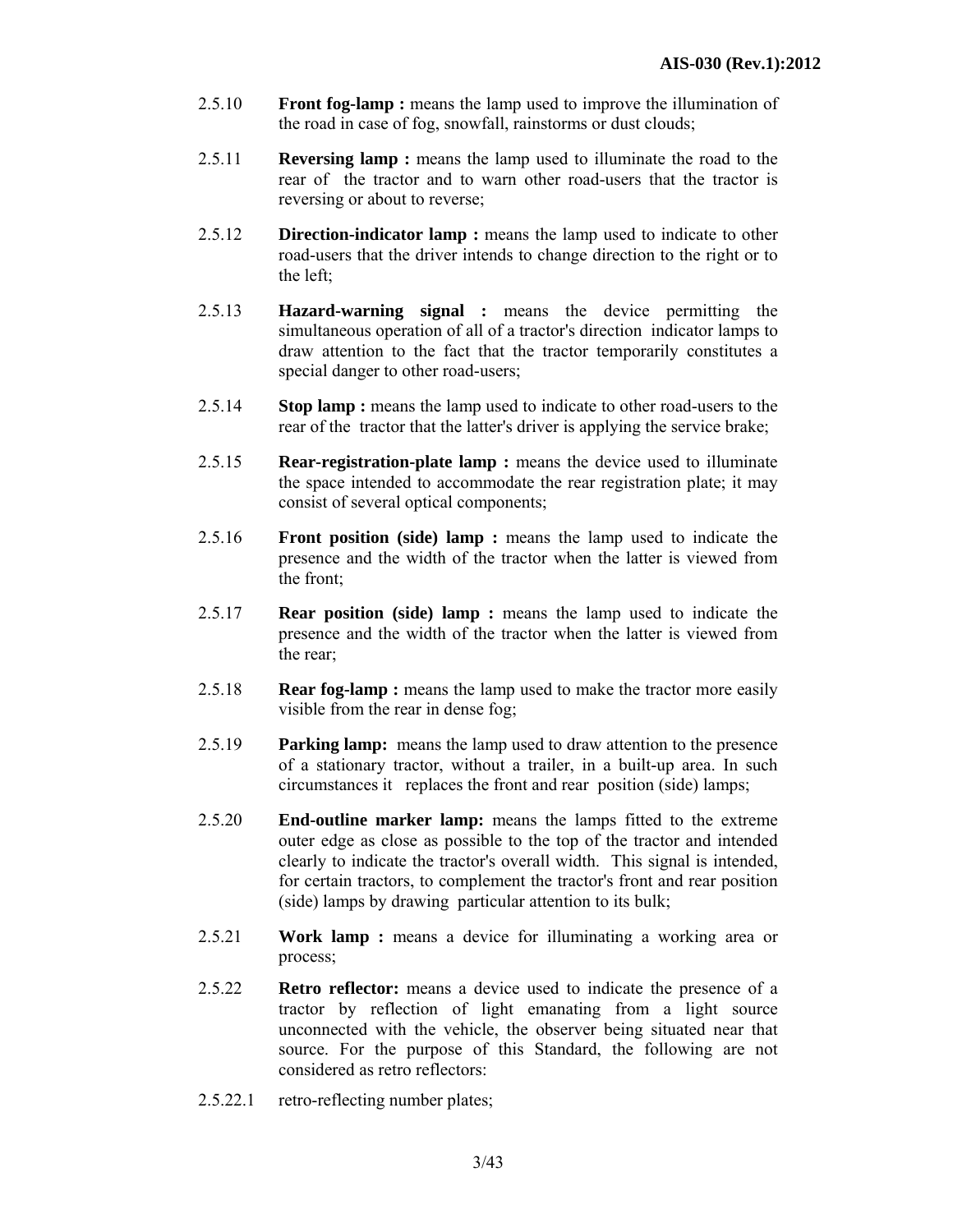- 2.5.22.2 Other plates and retro-reflecting signals which shall be used to comply with a Contracting Party's specifications for use as regards certain categories of vehicles or certain methods of operation.
- 2.5.23 **SMV (Slow Moving Vehicle) Rear marking plate** (rear warning triangle) : a triangular plate with truncated corners with a characteristic pattern faced with retro reflective and fluorescent material or devices (class 1); or with retro reflective materials or devices only (class 2)
- 2.6 **Illuminating surface of a lamp (see Annex 3);**
- 2.6.1 **Illuminating surface of a lighting device** (paragraphs 2.5.8. to 2.5.11.) means the orthogonal projection of the full aperture of the reflector in a transverse plane. If the lamp glass (or glasses) extend(s) over part only of the full aperture of the reflector, then the projection of that part only is taken into account. In the case of a passing lamp, the illuminating surface is limited on the side of the cut-off by the apparent projection of the line of the cut-off on to the lens. If the reflector and glass are adjustable, the mean adjustment should be used;
- 2.6.2 **Illuminating surface of a signalling lamp other than a retro reflector** (paragraphs. 2.5.12. to 2.5.20.)**:** means the orthogonal projection of the lamp in a plane perpendicular to its axis of reference and in contact with the exterior light-emitting surface of the lamp, this projection being bounded by the edges of screens situated in this plane, each allowing only 98% of the total luminous intensity of the light to persist in the direction of the axis of reference. To determine the lower, upper and lateral limits of the illuminating surface, only screens with horizontal or vertical edges shall be used;
- 2.6.3 **Illuminating surface of a reflex reflector** (paragraph 2.5.22.)**:** means the orthogonal projection of the reflecting surface of the retro reflector in a plane perpendicular to its axis of reference and bounded by planes touching the outer edges of the light projection surface of the retroreflector and parallel to this axis. To determine the lower, upper and lateral limits of the illuminating surface, only vertical and horizontal planes shall be used.
- 2.6.4 **Light-emitting surface:** means that part of the exterior surface of the transparent lens that encloses the lighting or light-signalling device and allows it to emit light;
- 2.7 **Apparent surface:** for a defined direction of observation, means the orthogonal projection of the light-emitting surface in a plane perpendicular to the direction of observation (see Annex 3) ;
- 2.8 **Axis of reference:** means the characteristic axis of the light signal determined by the manufacturer of the lamp for use as the direction of reference ( $H = 0^{\circ}$ ,  $V = 0^{\circ}$ ) for photometric measurements and when fitting the lamp on the tractor;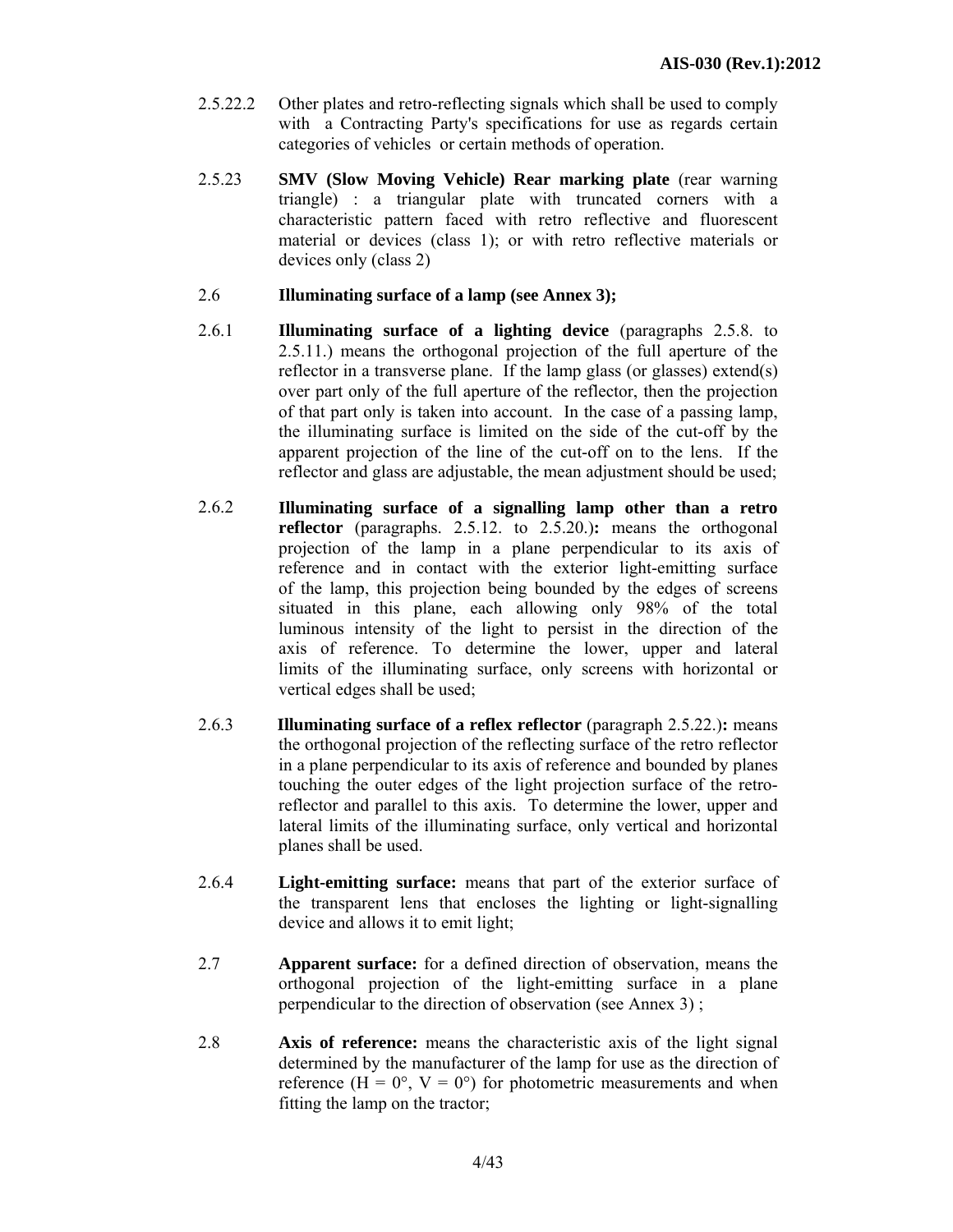- 2.9 **Centre of reference:** means the intersection of the axis of reference with the exterior light-emitting surface, specified by the manufacturer of the lamp;
- 2.10 **Angles of geometric visibility:** means the angles which determine the field of the minimum solid angle in which the apparent surface of the lamp shall be visible. That field of the solid angle is determined by the segments of the sphere of which the centre coincides with the centre of reference of the lamp and the equator is parallel with the ground. These segments are determined in relation to the axis of reference. The horizontal angles β corresponds to the longitude and the vertical angles  $\alpha$  to the latitude. There shall be no obstacle on the inside of the angles of geometric visibility to the propagation of light from any part of the apparent surface of the lamp observed from infinity. If measurements are taken closer to the lamp, the direction of observation shall be shifted parallel to achieve the same accuracy.

On the inside of the angles of geometric visibility no account is taken of obstacles, if they were already presented when the lamp was type -approved.

If, when the lamp is installed, any part of the apparent surface of the lamp is hidden by any further parts of the vehicle, proof shall be furnished that the part of the lamp not hidden by obstacles still conforms to the photometric values prescribed for the approval of the device as an optical unit (See explanatory figure given in Annex 0 of this standard) ;

- 2.11 **Extreme outer edge:** on either side of the tractor means the plane parallel with the median longitudinal plane of the tractor and coinciding with its lateral outer edge, disregarding the projection:
- 2.11.1 of tyres near their point of contact with the ground and connections for tyre-pressure gauges;
- 2.11.2 of any anti-skid devices which may be mounted on the wheels;
- 2.11.3 of rear-view mirrors;
- 2.11.4 of side direction indicator lamps, end-outline marker lamps front and rear position (side) lamps, parking lamps and lateral reflex reflectors;
- 2.12 **Overall width:** means the distance between the two vertical planes defined in paragraph 2.11 above;
- 2.13 **A single lamp:** includes any combination of two or more lamps, whether identical or not, having the same function and colour, if it comprises devices, the projection of whose aggregate light-emitting surfaces in a given transverse plane occupies  $60\%$ or more of the area of the smallest rectangle circumscribing the projections of the light-emitting surfaces of the aforementioned lamps, provided that such combination is, where approval is required, approved as a single lamp.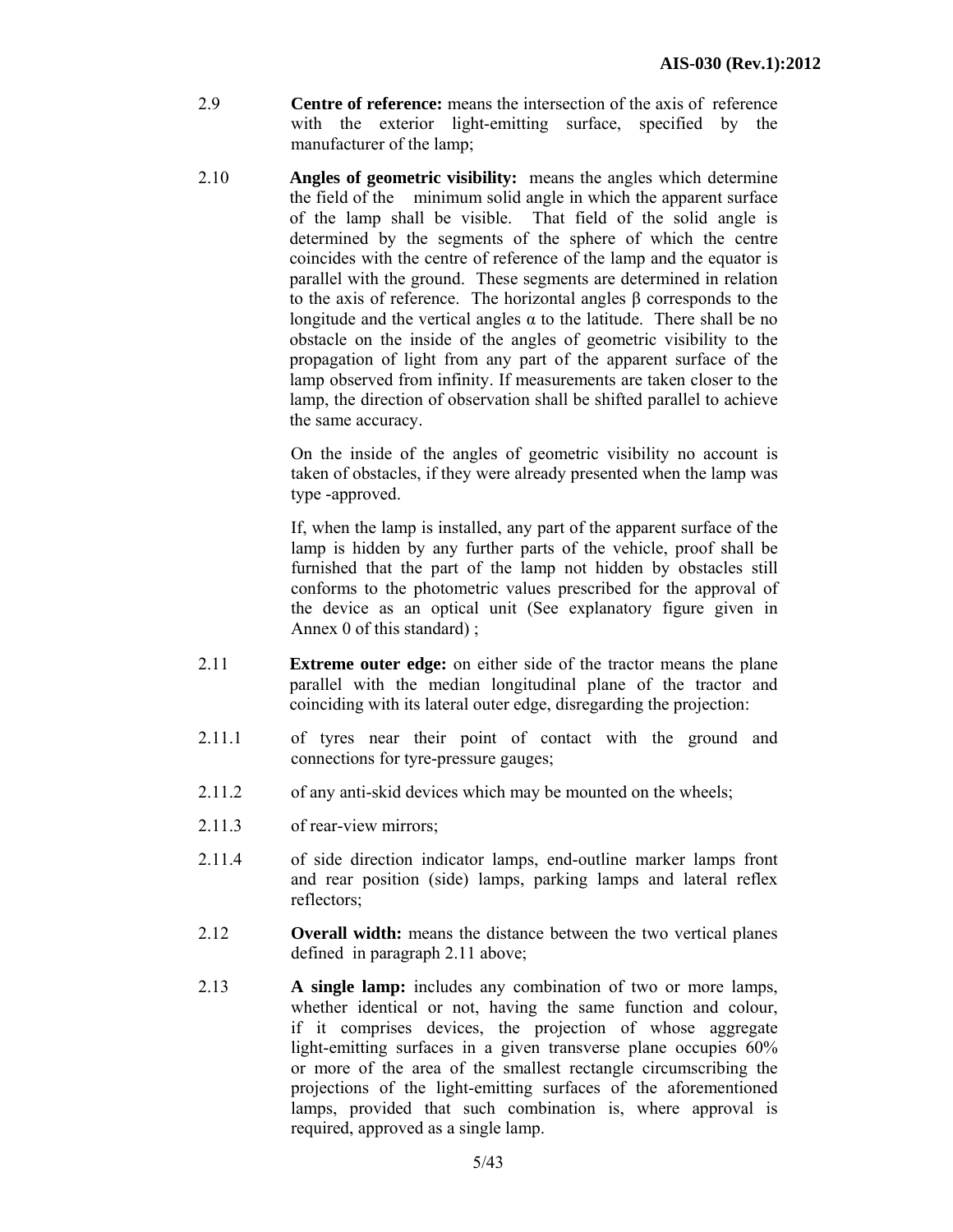This possible combination does not apply to driving lamps, passing lamps, front fog lamps or lateral reflex reflectors;

- 2.14 **Two lamps** or **an even number of lamps:** includes a single illuminating surface in the shape of a band, if placed symmetrically in relation to the median longitudinal plane of the tractor and extending on both sides to within not less than 400 mm of the extreme outer edge of the tractor, and being not less than 800 mm long. The illumination of such a surface shall be provided by not less than two light sources placed as close as possible to its ends. The illuminating surface may be constituted by a number of juxtaposed elements on condition that the projections of the several individual illuminating surfaces in the same transverse plane occupy not less than 60% of the area of the smallest rectangle circumscribing the projections of those individual illuminating surfaces;
- 2.15 **Distance between two lamps:** which face in the same direction, means the distance between the orthogonal projections in a plane perpendicular to the direction in question of the outlines of the two illuminating surfaces as defined according to the case mentioned in paragraph 2.6;
- 2.16 **Optional lamp:** means a lamp the presence of which is left to the discretion of the manufacturer;
- 2.17 **Operational tell-tale:** means a tell-tale showing whether a device that has been actuated is operating correctly or not;
- 2.18 **Circuit-closed tell-tale:** means a tell-tale showing that a device has been switched on but not showing whether it is operating correctly or not.
- 2.19 **Colour of the light emitted from the device:** The definitions of the colour of the light emitted given in standard AIS-010 (Part 5) (Rev.1) and its amendments in force at the time of application for type approval shall apply to this standard.

# **3.0 TECHNICAL SPECIFICATIONS TO BE SUBMITTED**

3.1 The specifications to be submitted by the manufacturer at the time of applying for the type approval of the vehicle to this standard shall contain at least the information listed in the following paragraphs of AIS-007 (Rev 4):

> Table 16 of AIS-007 (Revision 4): Cl. 1.0, 1.1, 1.1.1, 1.1.2, 1.1.3,1.1.4, 1.1.5, 1.2, 1.2.1, 1.2.2, 1.2.3, 1.2.4, 1.2.5, 2.0, 2.1, 2.1.1, 2.1.2, 2.1.3, 2.1.4, 2.1.5, 11.0,11.1, 11.2 12.0, 12.1, 12.2, 12.3, 15.0, 15.1, 15.1.1, 15.1.2, 15.1.3, 15.1.4, 15.1.5, 15.2, 15.2.1, 15.2.1.1, 15.2.1.2, 15.2.1.3, 15.2.1.4, 15.2.1.5, 15.2.2, 15.2.2.1, 15.2.2.2,15.2.2.3, 15.2.2.4, 15.2.2.5, 15.3, 15.3.1, 15.3.1.1, 15.3.1.2, 15.3.1.3, 15.3.1.4,15.3.2, 15.3.2.1, 15.3.2.2, 15.3.2.3, 15.3.2.4, 15.3.2.5, 15.4, 15.4.1, 15.4.2,15.4.3,15.4.4, 15.4.5, 15.5, 15.5.1, 15.5.2, 15.5.3, 15.5.4, 15.5.5, 15.6, 15.6.1,15.6.1.1, 15.6.1.2, 15.6.1.3, 15.6.1.4, 15.6.2, 15.6.2.1, 15.6.2.2, 15.6.2.3,15.6.2.4, Table 17 of AIS-007 (Revision 4): Cl. 21.0 (Appendix 1)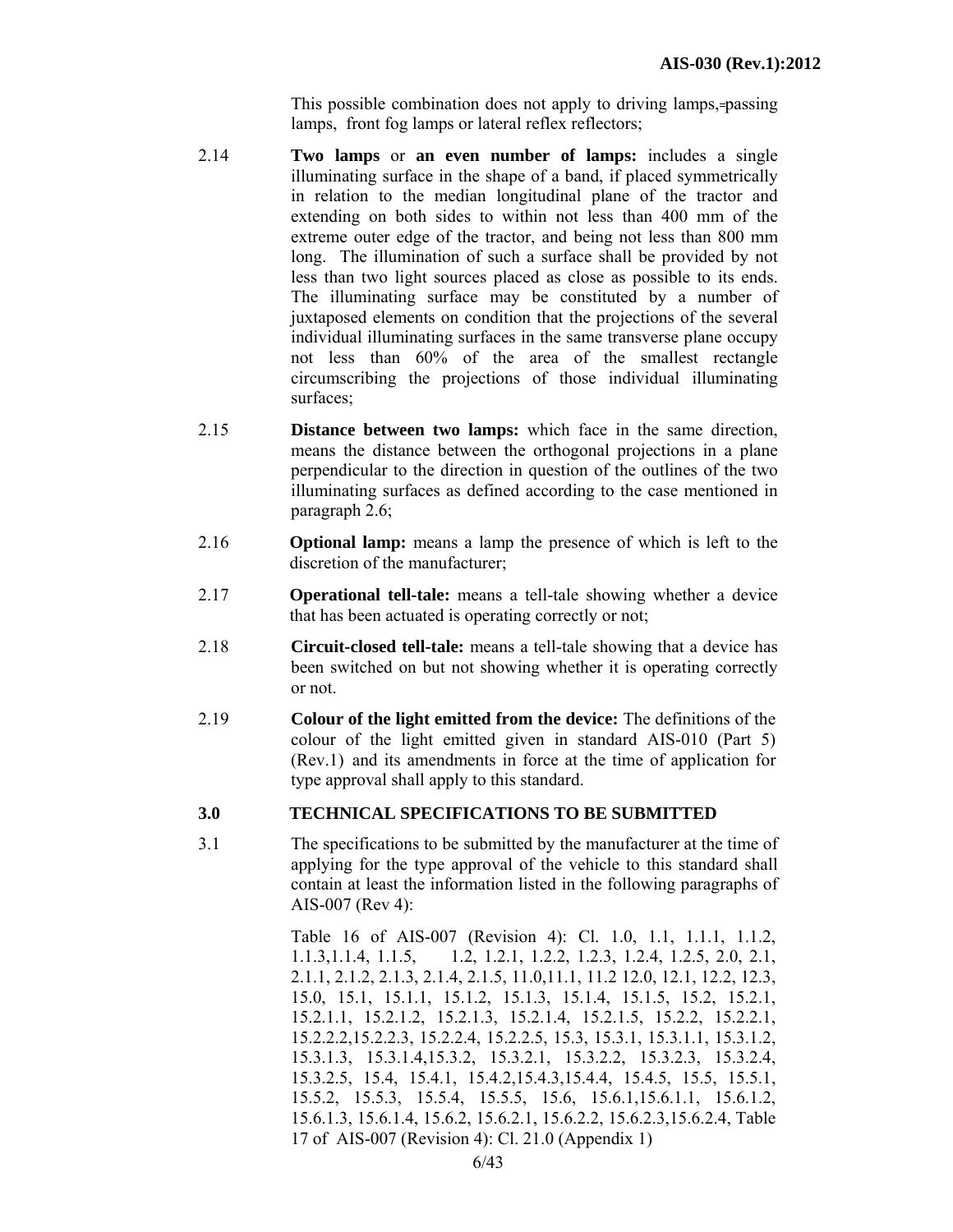# **4.0 RESERVED PARAGRAPH**

# **5.0 GENERAL REQUIREMENTS**

- 5.1 The lighting and light-signalling devices shall be so fitted that under normal conditions of use, and not withstanding any vibration to which they may be subjected, they retain the characteristics laid down in this Standard and enable the tractor to comply with the requirements of this Standard. In particular, it shall not be possible for the adjustment of the lamps to be inadvertently disturbed
- 5.1.1 Tractors shall be equipped with electrical connection to enable a detachable light-signalling system to be used. In particular, tractor shall be fitted with the permanently connected socket outlet specified in IS: 13460-1992, IS: 13461-1992 and IS: 14683 –1999.
- 5.2 The illuminating lamps described in paragraphs 2.5.8, 2.5.9 and 2.5.10 shall be so installed that correct adjustment of their orientation can easily be carried out.
- 5.3 For all light-signalling devices, the reference axis of the lamp when fitted to the tractor shall be parallel with the bearing plane of the tractor on the road and with the longitudinal plane of the tractor. In each direction a tolerance of  $\pm 3^{\circ}$  shall be allowed. In addition, any specific instructions as regards fitting laid down by the manufacturer shall be complied with.
- 5.4 In the absence of specific instructions, the height and orientation of the lamps shall be verified with the tractor unladen and placed on a flat horizontal surface.
- 5.5 In the absence of specific instructions, lamps constituting a pair shall:
- 5.5.1 Be mounted symmetrically in relation to the median longitudinal plane;
- 5.5.2 Be symmetrical to one another in relation to the median longitudinal plane;
- 5.5.3 Satisfy the same colorimetric requirements; and
- 5.5.4 Have substantially identical Photometric characteristics.
- 5.6 On tractors whose external shape is asymmetrical, the requirements of paragraphs 5.5.1 and 5.5.2 shall be satisfied as far as possible. These requirements shall be regarded as having been met if the distance of the two lamps from the median longitudinal plane and from the bearing plane on the ground is the same.
- 5.7 Lamps having different functions may be independent or be grouped, combined or reciprocally incorporated in one device, provided that each such lamp complies with the requirements applicable to it.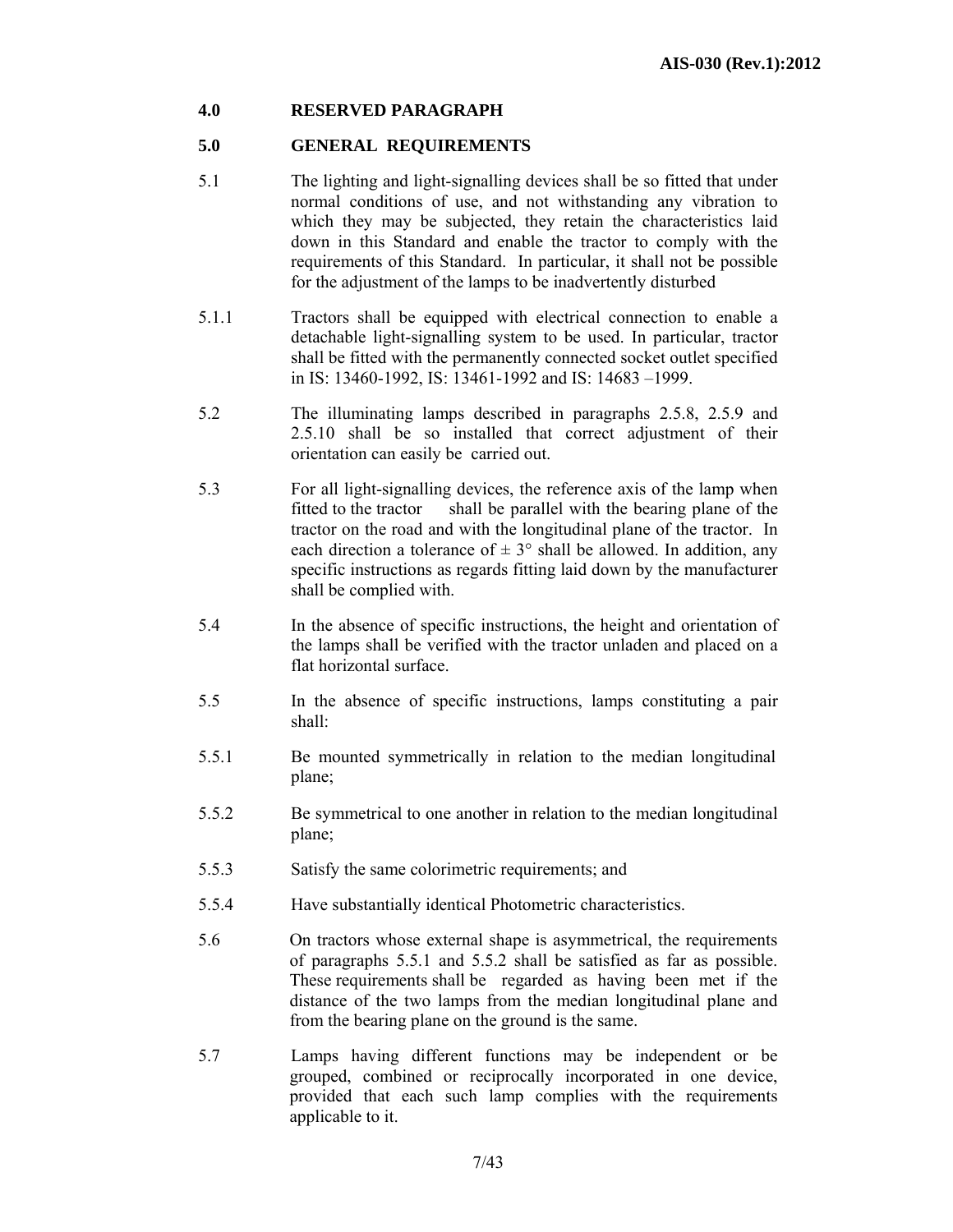- 5.8 The maximum height above ground shall be measured from the highest point and the minimum height from the lowest point of the illuminating surface. In the case of passing lamps, the minimum height in relation to the ground is measured from the lowest edge of the reflector.
- 5.9 In the absence of specific instructions, no lamps other than directionindicator lamps and the hazard warning signal shall be flashing lamps.
- 5.10 No red light shall be visible towards the front and no white light other than that from the reversing lamp or work lamps shall be visible towards the rear. This requirement is considered to have been met if:
- 5.10.1 For the visibility of a red light towards the front; there is no direct visibility of a red lamp if its light-emitting surface is viewed by an observer moving within zone 1 in a transverse plane situated 25 m in front of the tractor (see Annex 4, figure 1) ;
- 5.10.2 For the visibility of a white light towards the rear; there is no direct visibility of a white lamp if its light-emitting surface viewed by an observer moving within zone 2 in a transverse plane situated 25 m behind the tractor (see Annex 4, figure 2).
- 5.10.3 Zones 1 and 2, as seen by the observer, are limited in their respective planes as follows:
- 5.10.3.1 As regards height, by two horizontal planes which are 1 m and 2.2 m respectively above the ground;
- 5.10.3.2 As regards width, by two vertical planes which make an angle of 15° towards the front and rear respectively, and towards the outside by reference to the median plane of the tractor, passing through the point (or points) of contact of vertical planes which are parallel with the median longitudinal plane of the tractor, and limiting the overall width of the tractor when on wide track.

If there are several points of contact, the one furthest towards the front shall be selected for zone 1 and the one furthest towards the rear shall be selected for zone 2.

- 5.11 The electrical connections shall be such that the front and rear position (side) lamps, the end-outline marker lamps if they exist, and the rear registration plate lamp can only be switched ON and OFF simultaneously. This is not valid when using front and rear position (side) lamps as parking lamps
- 5.12 The electrical connections shall be such that the driving lamps and passing lamps and the front and rear fog lamps cannot be switched on unless the lamps referred to in paragraph 5.11 are also switched on. This requirement shall not apply, however, to driving lamps or passing lamps when their luminous warnings consist of the intermittent lighting up at short intervals of the passing lamps or the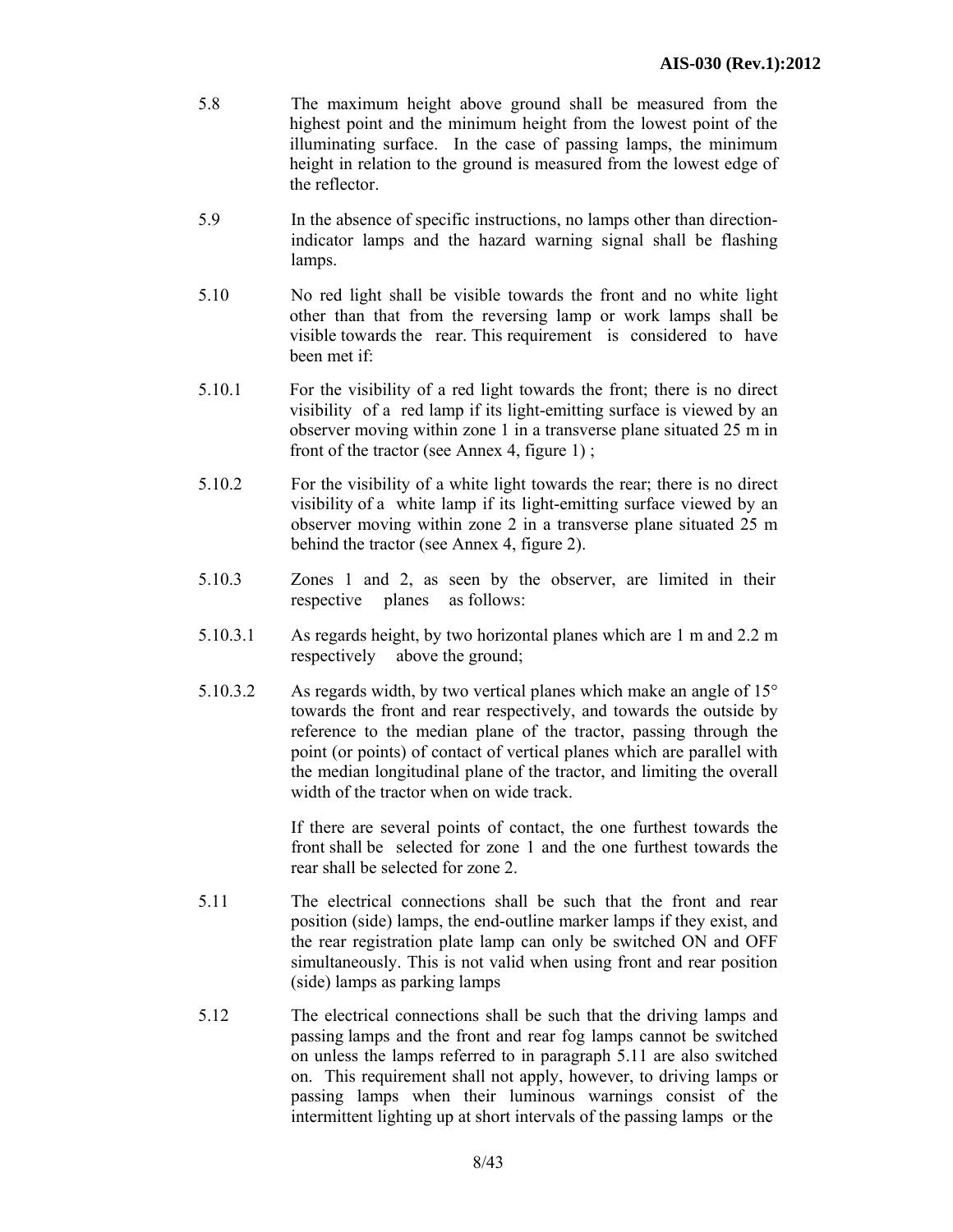Intermittent lighting up of the driving lamps or the alternate lighting up at short intervals of the passing lamps and driving lamps. The function of the circuit-closed tell-tales may be fulfilled by operational tell- tales.

#### 5.13. **Concealable lamps**

- 5.13.1 The concealment of lamps shall be prohibited, with the exception of driving lamps, passing lamps, front fog-lamps and lamps to which paragraph 5.14.1.refers.
- 5.13.2 An illuminating device in the position of use shall remain in that position if the malfunction referred to in paragraph 5.13.2.1 occurs alone or in conjunction with one of the malfunctions described in paragraph 5.13.2.2.:
- 5.13.2.1 The absence of power for manipulating the lamp.
- 5.13.2.2 Accidental opening of the supply circuit, earth leakage, defect in solenoids, defects in the hydraulic or compressed air lines, Bowden cables, flexible leads or other components controlling or transmitting the energy intended to actuate the concealment device.
- 5.13.3 In the event of a defect in the concealment control, or other defects referred to in paragraphs 5.13.2.1 and 5.13.2.2 above, a concealed lighting device shall be capable of being moved into the positions of use without the aid of tools.
- 5.13.4 Illuminating devices which are manipulated by power shall be brought into the position of use and switched on by means of a single control, without excluding the possibility of moving them into the position of use without switching them on. However, in the case of grouped-driving lamps and passing lamps, the control referred to above is required only to activate the passing lamps.
- 5.13.5 It shall not be possible deliberately, from the driver's seat, to stop the movement of switched-on headlamps before they reach the position of use. If there is a danger of dazzling other road users by the movement of headlamps, they may light up only when they have reached their final position.
- 5.13.6 At temperatures  $10^{\circ}$  C up to  $+50^{\circ}$  C an illuminating device which is manipulated by power shall be capable of reaching the position of use within three seconds of initial operation of the control.

#### 5.14 **Lamps of variable position**

- 5.14.1 The position of the direction indicator lamps, the front and rear position (side) lamps and the stop lamps may be varied provided that:
- 5.14.1.1 These lamps remain attached to the tractor when their position is altered;
- 5.14.1.2 These lamps shall be capable of being locked in the position required by traffic conditions. Locking shall be automatic.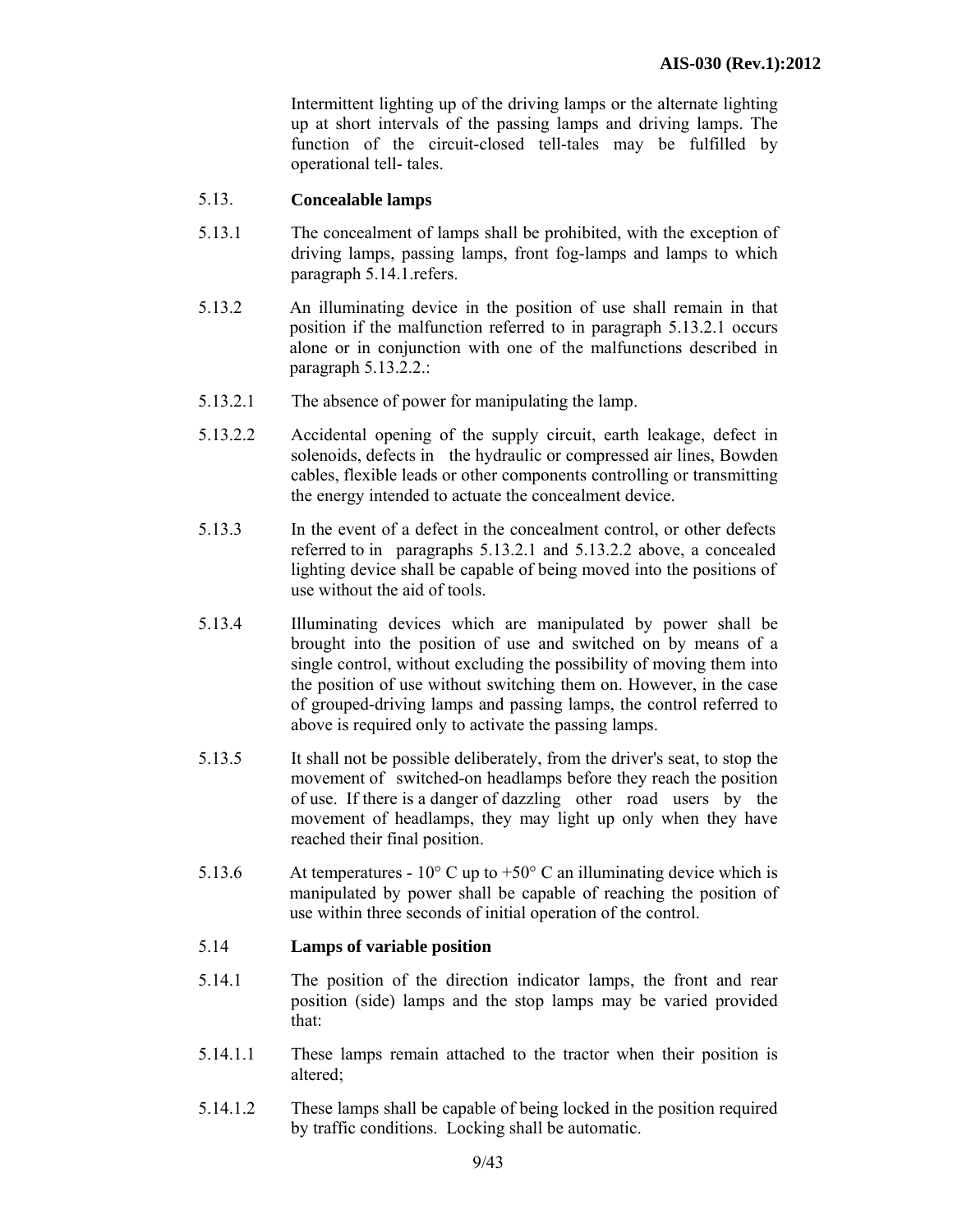5.15. The colours of the light emitted by the lamps referred to in this standard shall be as follows:

|        | Driving lamp                                                                                                                                     | $\ddot{\cdot}$ | white or selective yellow                                                                                                                 |
|--------|--------------------------------------------------------------------------------------------------------------------------------------------------|----------------|-------------------------------------------------------------------------------------------------------------------------------------------|
|        | Passing lamp                                                                                                                                     | $\ddot{\cdot}$ | white or selective yellow                                                                                                                 |
|        | Front fog lamp                                                                                                                                   | $\ddot{\cdot}$ | white or selective yellow                                                                                                                 |
|        | Reversing lamp                                                                                                                                   | $\ddot{\cdot}$ | White                                                                                                                                     |
|        | Direction-indicator lamp                                                                                                                         | $\ddot{\cdot}$ | Amber                                                                                                                                     |
|        | Hazard warning signal                                                                                                                            | $\ddot{\cdot}$ | Amber                                                                                                                                     |
|        | Stop lamp                                                                                                                                        | $\ddot{\cdot}$ | Red                                                                                                                                       |
|        | Rear registration<br>plate<br>lamp                                                                                                               | $\ddot{\cdot}$ | White                                                                                                                                     |
|        | position<br>$(side)$ :<br>Front<br>lamp                                                                                                          |                | White<br>(selective yellow shall be permitted<br>if<br>this<br>lamp<br>is reciprocally<br>incorporated in a selective yellow<br>headlamp) |
|        | position<br>$(side)$ :<br>Rear<br>lamp                                                                                                           |                | Red                                                                                                                                       |
|        | Rear fog lamp                                                                                                                                    | :              | Red                                                                                                                                       |
|        | Parking lamp                                                                                                                                     | $\ddot{\cdot}$ | white in front, red at the<br>rear,<br>amber if reciprocally<br>incorporated<br>in the direction<br>indicator lamps                       |
|        | End outline marker lamp :                                                                                                                        |                | white in front, red at the rear                                                                                                           |
|        | Work lamp                                                                                                                                        | $\ddot{\cdot}$ | no specification                                                                                                                          |
|        | Rear retro-reflectors                                                                                                                            | $\ddot{\cdot}$ | Red                                                                                                                                       |
|        | Non-triangular side<br>reflectors                                                                                                                | $\ddot{\cdot}$ | Amber                                                                                                                                     |
|        | SMV Rear marking plate :<br>(rear warning triangle)                                                                                              |                | Red                                                                                                                                       |
| 5.16   | Every tractor submitted for approval pursuant to this Standard shall<br>be equipped with the following lighting and light-signalling<br>devices: |                |                                                                                                                                           |
| 5.16.1 | Passing lamps (paragraph 6.2);                                                                                                                   |                |                                                                                                                                           |
| 5.16.2 | Direction-indicator lamps (paragraph 6.5);                                                                                                       |                |                                                                                                                                           |
| 5.16.3 | Hazard- warning signal (paragraph 6.6);                                                                                                          |                |                                                                                                                                           |
| 5.16.4 | Front position (side) lamp (paragraph 6.8);                                                                                                      |                |                                                                                                                                           |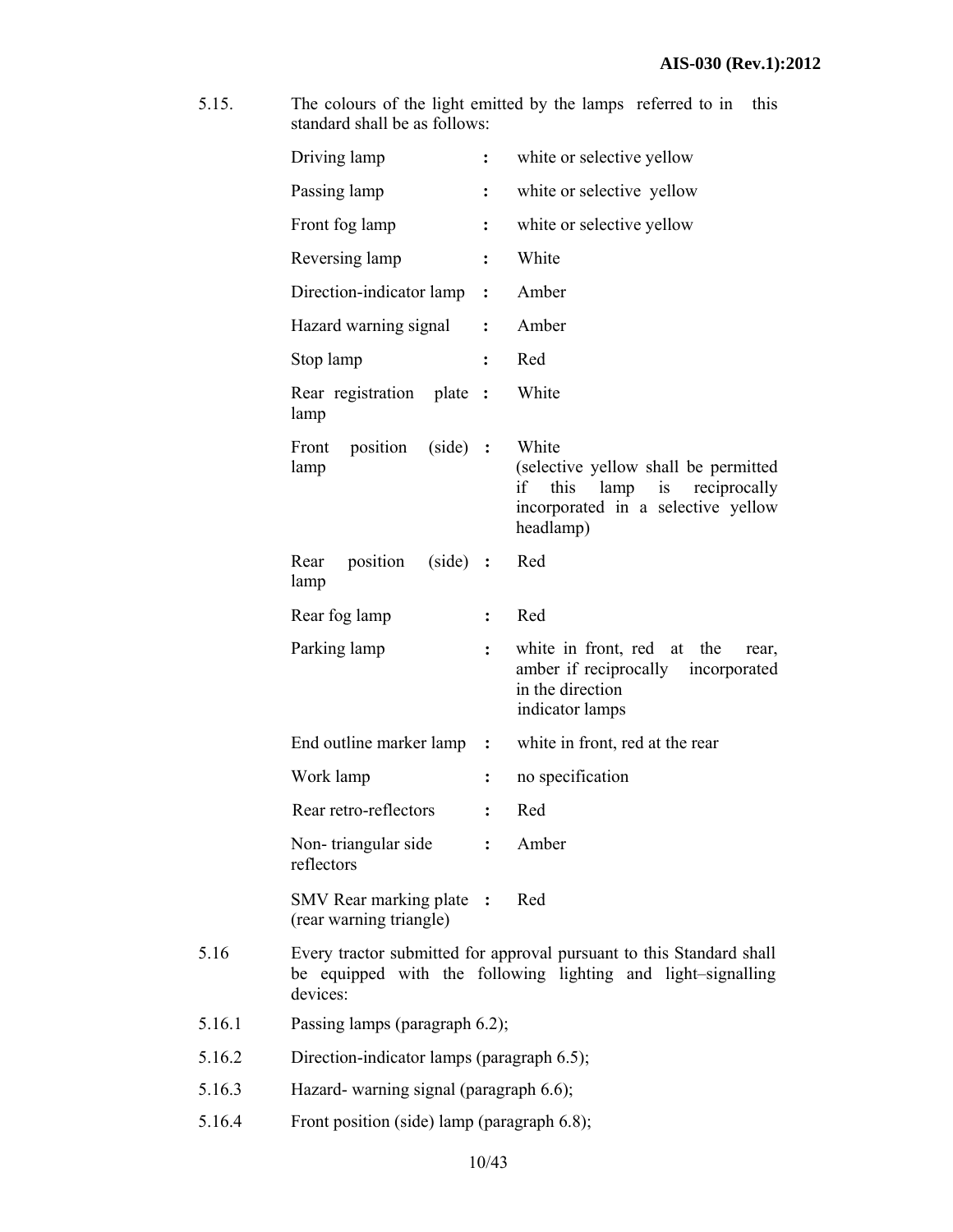- 5.16.5 Rear position (side) lamp (paragraph 6.9);
- 5.16.6 Rear retro-reflector, non- triangular (paragraph 6.14);
- 5.16.7 Stop lamp (paragraph 6.7);
- 5.16.8 End-outline marker lamps (paragraph 6.12.) for tractors exceeding 2.1 m in width. Forbidden on all other tractors.
- 5.16.9 Rear registration plate lamp (paragraph 6.16)
- 5.16.10 SMV Rear marking plate (rear warning triangle) (paragraph 6.17)
- 5.17. It may, in addition, be equipped with the following light–signalling devices:
- 5.17.1 Driving lamp (paragraph 6.1);
- 5.17.2 Front fog lamp (paragraph 6.3);
- 5.17.3 Reversing lamp (s) (paragraph 6.4.)
- 5.17.4 Rear fog- lamp (s) (paragraph 6.10.)
- 5.17.5 Parking lamp (s) (paragraph 6.11.)
- 5.17.6 Work lamp (s) (paragraph 6.13.)
- 5.17.7 Side retro reflectors non-triangular (Paragraph 6.15)
- 5.18 The fitting of each of the lighting and light-signalling devices mentioned in paragraphs 5.16. and 5.17. above shall be effected in conformity with the relevant requirements in paragraph 6. of this Standard.
- 5.19 The fitting of any lighting and light-signalling devices other than those mentioned in paragraphs 5.16. and 5.17. above is prohibited for the purposes of type approval. This provision does not prevent national regulation to require or prohibit:
- 5.19.1 An approved type special warning lamp, or

#### **6. INDIVIDUAL SPECIFICATIONS**

# 6.1 **Driving Lamps**

- 6.1.1 Number: Two or four.
- 6.1.2 Arrangement No individual specifications.
- 6.1.3 Position in
- 6.1.3.1 Width The outer edges of the illuminating surface shall in no case be closer to the extreme outer edge of the tractors than the outer edges of the illuminating surface of the passing lamps.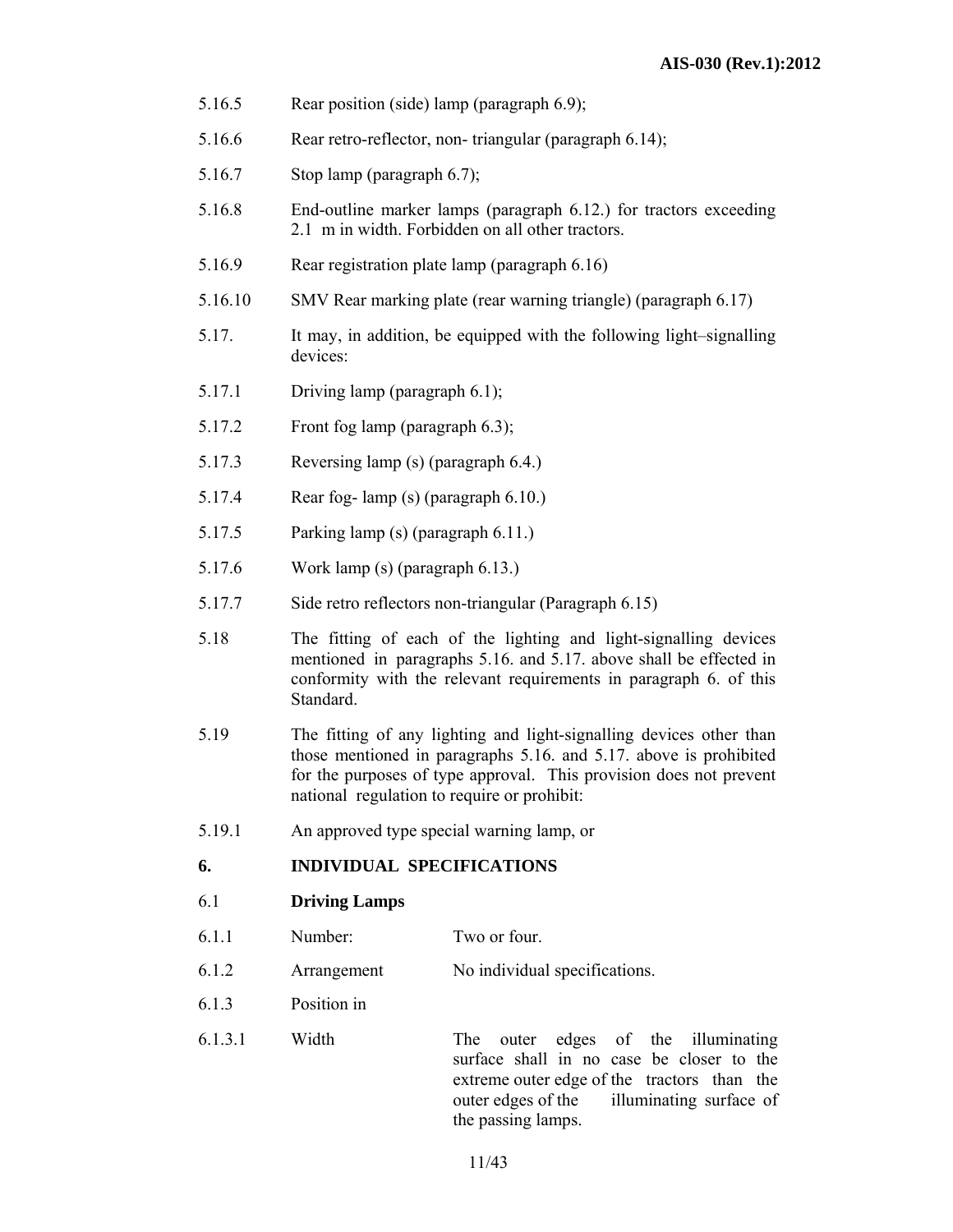| 6.1.3.2  | Height | minimum $500$ mm maximum $1,200$ mm This<br>distance may be increased to $1,500$ mm,<br>if the height of 1,200 mm cannot be observed<br>due to the design, taking account of the<br>conditions of use of the tractor and its<br>working equipment |
|----------|--------|---------------------------------------------------------------------------------------------------------------------------------------------------------------------------------------------------------------------------------------------------|
| 6.1.3.3. | Length | As near to the front of the tractor as possible;                                                                                                                                                                                                  |

however, the light emitted shall not in any circumstances cause discomfort to the driver either directly or indirectly through the rear view mirrors and/or other reflecting surfaces of the tractor.

6.1.4. Geometric Visibility The visibility of the illuminating surface, including its visibility in areas which do not appear to be illuminated in the direction of observation considered, shall be ensured within a divergent space defined by generating line a based on the perimeter of the illuminating surface and forming an angle of not less than 5° with the axis of reference of the headlamp.

6.1.5. Alignment Forwards. Apart from the devices necessary to maintain correct adjustment and when there are Two pairs of driving lamps, one pair, consisting of headlamps functioning as driving lamp only, may swivel, according to the angle of lock on the steering, about an approximately vertical axis.

- 6.1.6. May be grouped With the passing lamp and the other front lamps.
- 6.1.7 May not be combined With any other lamp.
- 6. 1 .8. May be reciprocally incorporated with the passing lamp, unless the driving lamp swivels according to the angle of lock of the steering; with the front position (side) lamp; with the front fog-lamp; with the parking lamp.

6.1.9 Electrical connections The driving lamp may be switched on either simultaneously or in pairs. For changing over from the passing to the driving beam at least one pair of driving lamps shall be switched on.

> For changing over from the driving to the passing beam all driving lamps **s**hall be switched off simultaneously. The passing lamps may remain switched on at the same time as the driving lamps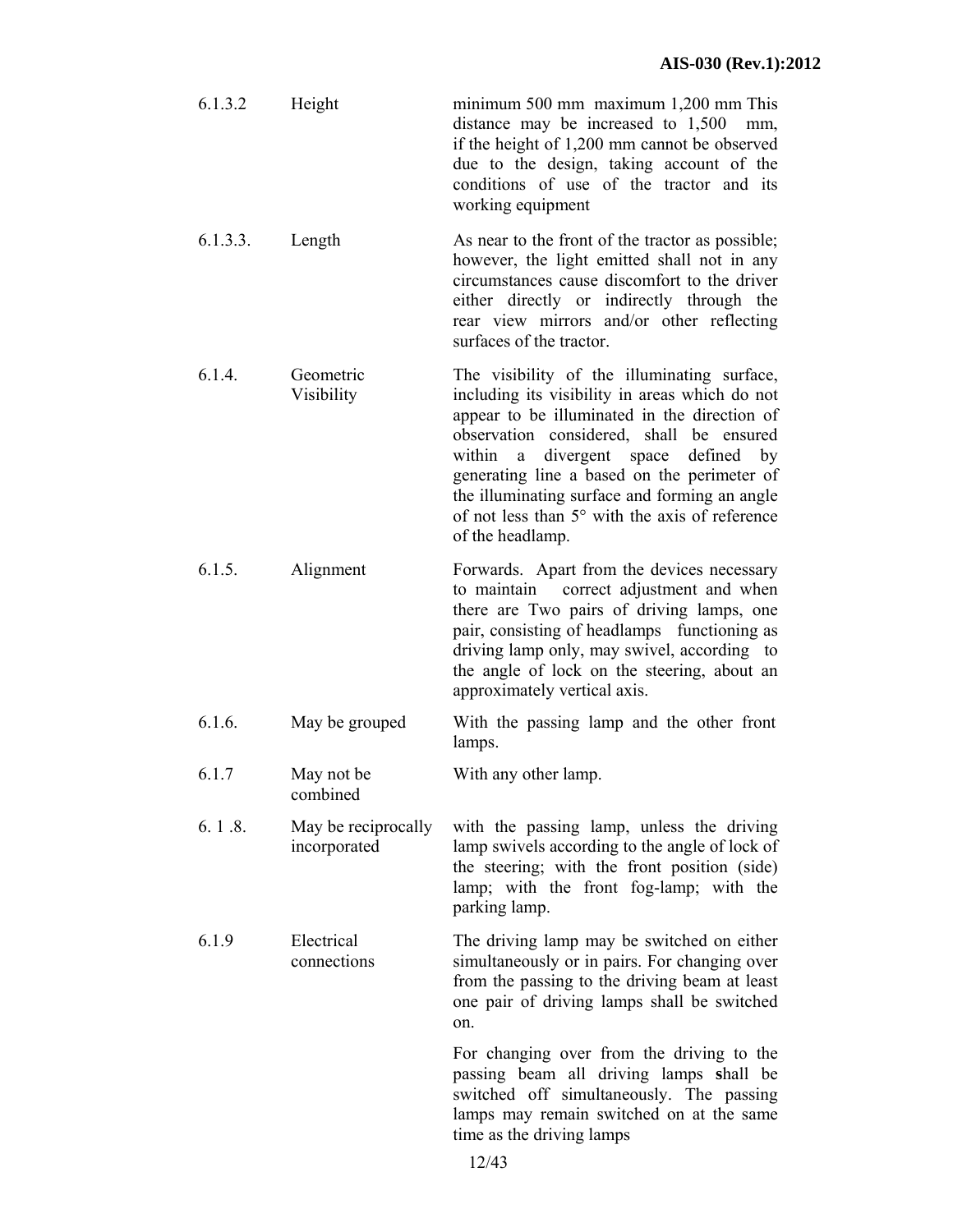| 6.1.10    | "Circuit closed" tell-<br>tale | Mandatory.                                                                                                                                                                                                                                                                                                                                         |
|-----------|--------------------------------|----------------------------------------------------------------------------------------------------------------------------------------------------------------------------------------------------------------------------------------------------------------------------------------------------------------------------------------------------|
| 6.1.11    | Other requirements             | The sum of maximum intensities of -driving<br>beams—<br>which<br>can<br>be<br>switched<br>on<br>simultaneously shall not exceed 225,000 cd.<br>This maximum intensity shall be obtained by<br>adding together the individual maximum<br>intensities measured at the time of type-<br>approval and shown on the relevant approval<br>reports.       |
| 6.2.      | <b>Passing Lamps</b>           |                                                                                                                                                                                                                                                                                                                                                    |
| 6.2.1     | Number:                        | Two (or four - see paragraph $6.2.3.2.1$ .).                                                                                                                                                                                                                                                                                                       |
| 6.2.2     | Arrangement                    | No individual specifications.                                                                                                                                                                                                                                                                                                                      |
| 6.2.3     | Position in                    |                                                                                                                                                                                                                                                                                                                                                    |
| 6.2.3.1   | Width                          | No individual specifications                                                                                                                                                                                                                                                                                                                       |
| 6.2.3.2   | Height above<br>the ground     | if only two passing lamps are fitted minimum<br>500 mm maximum 1,200 mm This distance<br>may be increased to 1,500 mm, if the height<br>of 1,200 mm cannot be observed due to the<br>design, taking account of the conditions of<br>use of the tractor and its working equipment;                                                                  |
| 6.2.3.2.1 |                                | In the case of tractors equipped for the fitting<br>of portable devices at the front, two passing<br>lamps in addition to the lamps mentioned in<br>paragraph 6.2.3.2. shall be allowed at a height<br>not exceeding 3,000 mm. If the electrical<br>connections are such that two pairs of<br>headlamps cannot be switched on at the same<br>time. |
| 6.2.3.3.  | Length                         | As near to the front of the tractor as possible;<br>however, the light emitted shall not in any<br>circumstances cause discomfort to the driver<br>either directly or indirectly through the rear-<br>view mirrors and/or other reflecting surfaces<br>of the tractor.                                                                             |
| 6.2.4.    | Geometric<br>Visibility        | Defined by angles $\alpha$ and $\beta$ as specified in<br>paragraph 2.11.                                                                                                                                                                                                                                                                          |
|           |                                | $\alpha$ = 15° upwards and 10° downwards,<br>$\beta$ = 45° outwards and 5° inwards.                                                                                                                                                                                                                                                                |
|           |                                | Within this field, virtually the whole of the<br>apparent surface of the lamp shall be visible.<br>The presence of partitions or other items of<br>equipment near the headlamp shall not give<br>rise to secondary effects causing discomfort<br>to other road users.                                                                              |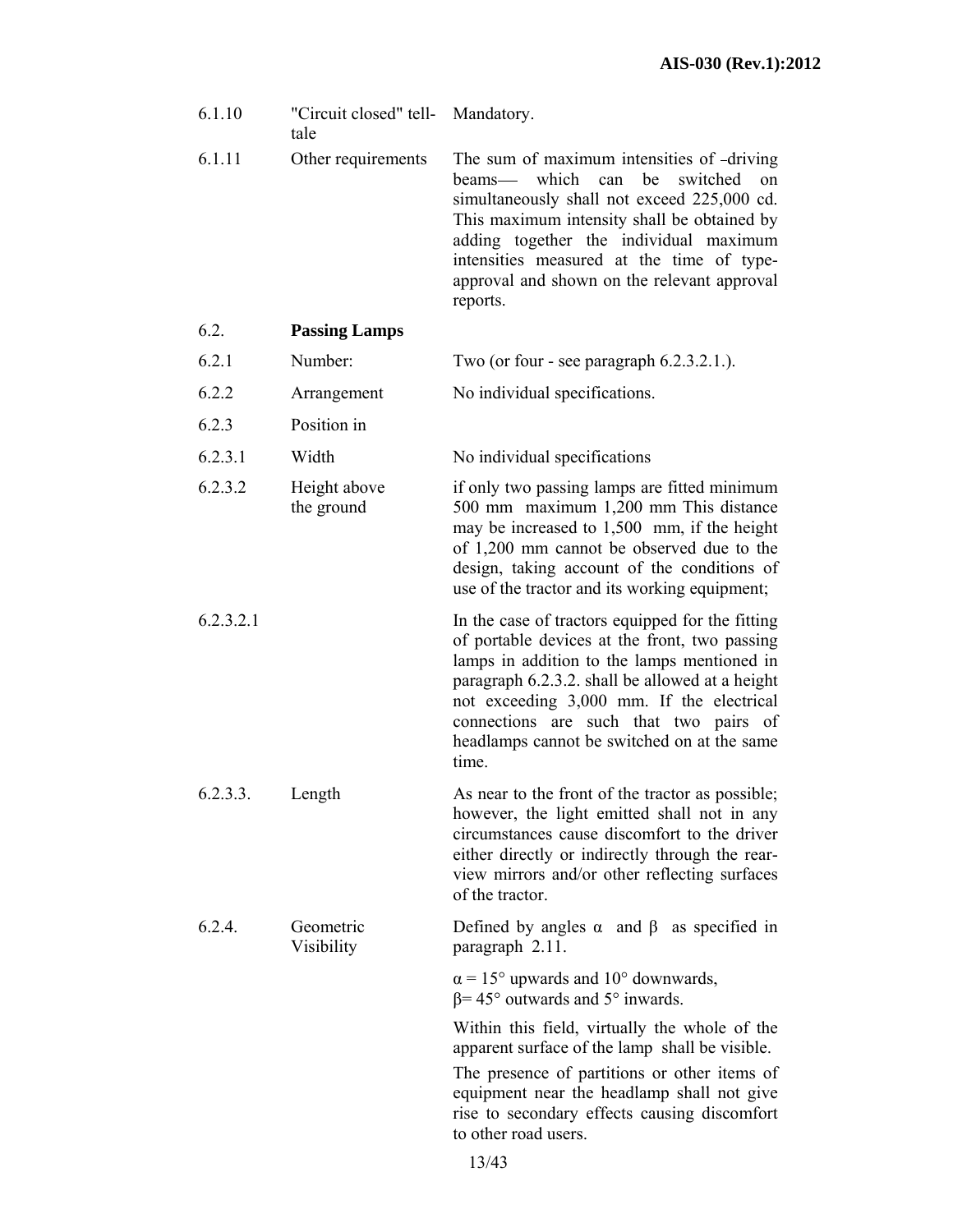| 6.2.5.  | Alignment                           | The alignment of the passing lamps shall not<br>vary according to the angle or lock of the<br>steering.                                                                                                                                                                                               |
|---------|-------------------------------------|-------------------------------------------------------------------------------------------------------------------------------------------------------------------------------------------------------------------------------------------------------------------------------------------------------|
| 6.2.5.1 |                                     | If the height of the passing lamps is equal to<br>or greater than 500 mm and equal to or less<br>than 1,200 mm, it shall be possible to lower<br>the passing beam by between 0.5 and $4\%$ ;                                                                                                          |
| 6.2.5.2 |                                     | If the height of the passing lamps is greater<br>than $1,200$ but not greater than $1,500$ mm, the<br>limit of $4\%$ laid down in paragraph $6.2.5.1$ .<br>shall be increased to $6\%$ ; the passing lamps<br>referred to in paragraph 6.2.3.2.1. shall be<br>aligned in such a way that, measured at |
|         |                                     | 15 m from the lamp, the horizontal line<br>separating the lit zone from the unlit zone is<br>situated at a height equivalent to only half the<br>distance between the ground and the center of<br>the lamp.                                                                                           |
| 6.2.6.  | May be grouped                      | With the driving lamps and the other front<br>lamps                                                                                                                                                                                                                                                   |
| 6.2.7.  | May not be<br>combined              | With any other lamp.                                                                                                                                                                                                                                                                                  |
| 6.2.8.  | May be reciprocally<br>incorporated | With the driving lamp, unless the latter lamp<br>swivels according to the angle of lock of the<br>steering;<br>With the other front lamps.                                                                                                                                                            |
| 6.2.9   | Electrical<br>connections           | The control for changing over to the passing<br>beam shall switch off all driving lamps<br>simultaneously.                                                                                                                                                                                            |
|         |                                     | The passing lamps may remain switched on at<br>the same time as the driving beams                                                                                                                                                                                                                     |
| 6.2.10  | "Circuit closed"<br>tell-tale       | Optional                                                                                                                                                                                                                                                                                              |
| 6.2.11  | Other requirements                  | The requirements of paragraph 5.5.2. Shall<br>not apply to the passing lamps                                                                                                                                                                                                                          |
| 6.3.    | <b>Front Fog Lamp</b>               |                                                                                                                                                                                                                                                                                                       |
| 6.3.1   | Number                              | Two                                                                                                                                                                                                                                                                                                   |
| 6.3.2   | Arrangement                         | No individual specifications.                                                                                                                                                                                                                                                                         |
| 6.3.3   | Position in                         |                                                                                                                                                                                                                                                                                                       |
| 6.3.3.1 | Width                               | No individual specifications.                                                                                                                                                                                                                                                                         |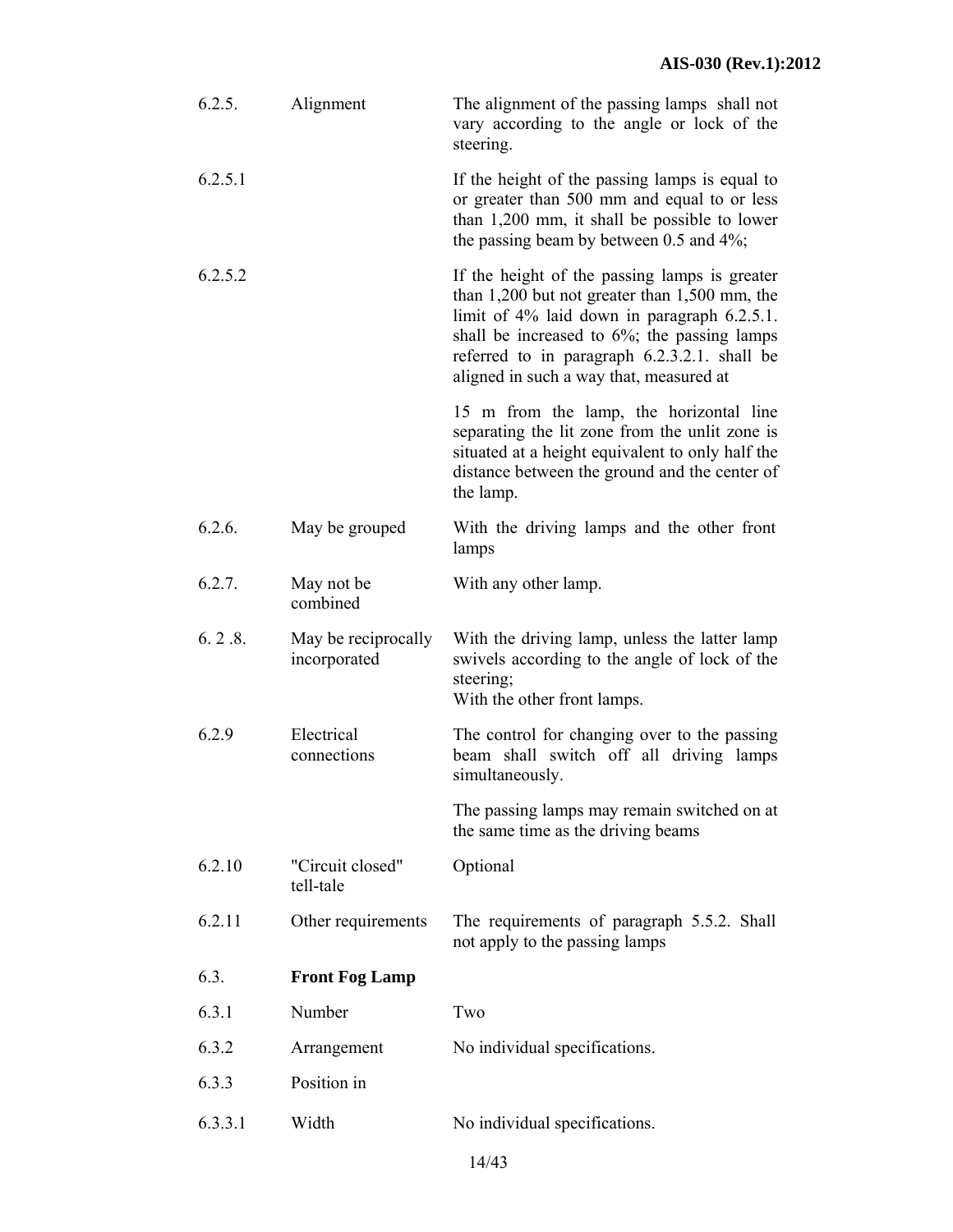| 6.3.3.2 | Height                              | No less than 250 mm above the ground. No<br>point on the illuminating surface shall be<br>higher than the highest point on<br>the<br>illuminating surface of the passing lamp                                                                                          |
|---------|-------------------------------------|------------------------------------------------------------------------------------------------------------------------------------------------------------------------------------------------------------------------------------------------------------------------|
| 6.3.3.3 | Length                              | As near to the front of the tractor as possible;<br>however, the light emitted shall not in any<br>circumstances cause discomfort to the driver<br>either directly or indirectly through the rear-<br>view mirrors and/or other reflecting surfaces<br>of the tractor. |
| 6.3.4   | Geometric visibility                | Defined by angles $\alpha$ and $\beta$ (3 as specified in<br>paragraph 2.10,                                                                                                                                                                                           |
|         |                                     | $\alpha$ = 5° upwards and downwards;<br>$\beta$ = 45° outwards and 5° inwards.                                                                                                                                                                                         |
| 6.3.5   | Alignment                           | The alignment of the front fog-lamps shall<br>not vary according to the angle of lock of the<br>steering.                                                                                                                                                              |
|         |                                     | They shall be directed forwards without<br>causing undue<br>dazzle or discomfort<br>to<br>oncoming drivers and other road users.                                                                                                                                       |
| 6.3.6   | May be grouped                      | With other front lamps.                                                                                                                                                                                                                                                |
| 6.3.7   | May not be<br>combined              | With other front lamps.                                                                                                                                                                                                                                                |
| 6.3.8   | May be reciprocally<br>incorporated | With driving lamps which do not swivel<br>according to the angle of lock of the steering<br>when there are four driving lamps;                                                                                                                                         |
|         |                                     | With the front position (side) lamps and the<br>parking lamps.                                                                                                                                                                                                         |
| 6.3.9   | Electrical<br>connections           | It shall be possible to switch the fog lamps on<br>or off independently of the driving lamps and<br>passing lamps and vice versa                                                                                                                                       |
| 6.3.10  | Circuit closed"<br>tell-tale        | Optional.                                                                                                                                                                                                                                                              |
| 6.4.    | <b>Reversing Lamp (s)</b>           |                                                                                                                                                                                                                                                                        |
| 6.4.1   | Number:                             | One or two.                                                                                                                                                                                                                                                            |
| 6.4.2   | Arrangement                         | No individual specifications.                                                                                                                                                                                                                                          |
| 6.4.3   |                                     |                                                                                                                                                                                                                                                                        |
|         | Position in                         |                                                                                                                                                                                                                                                                        |
| 6.4.3.1 | Height above the<br>ground          | Not less than 250 mm and not more than<br>1,200 mm above the ground                                                                                                                                                                                                    |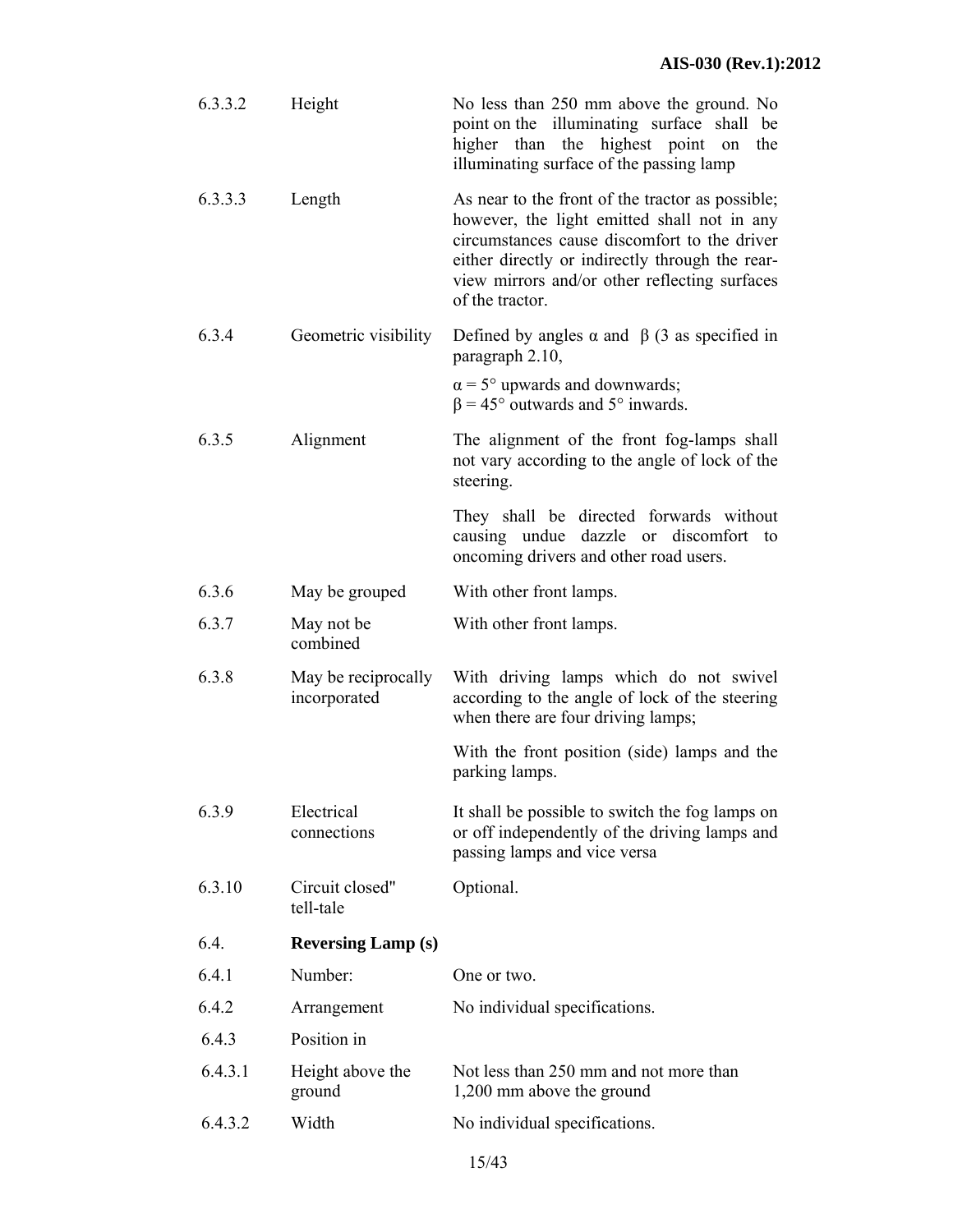| 6.4.3.3 | Length                              | No individual specifications.                                                                                                                       |
|---------|-------------------------------------|-----------------------------------------------------------------------------------------------------------------------------------------------------|
| 6.4.4   | Geometric<br>Visibility             | Defined by angles $\alpha$ and $\beta$ as specified in<br>paragraph 2.10                                                                            |
|         |                                     | $\alpha$ = 15° upwards and 5° downwards;<br>$\beta$ = 45° to right and to left if there is only one<br>lamp;                                        |
|         |                                     | $\beta$ =45° outwards and 30° inward if there are<br>two.                                                                                           |
| 6.4.5   | Alignment                           | Rearwards.                                                                                                                                          |
| 6.4.6   | May be grouped                      | With any other rear lamp.                                                                                                                           |
| 6.4.7   | May not be<br>combined              | With other lamp.                                                                                                                                    |
| 6.4.8   | May be reciprocally<br>incorporated | With other lamp.                                                                                                                                    |
| 6.4.9   | Electrical<br>connections           | It can only be lit up or remain alight if the<br>reverse gear is engaged and if.<br>either the engine is running;                                   |
|         |                                     | or one of the devices controlling the starting<br>and stopping of the engine is in such a<br>position that operation of the engine is<br>possible.  |
| 6.4.10  | "Circuit closed"<br>tell-tale       | Optional                                                                                                                                            |
| 6.5     |                                     | Direction Indicator Lamp (See diagrams, Annex 5)                                                                                                    |
| 6.5.1   | Number:                             | The number of devices shall be such that<br>they can emit signals which correspond to<br>one of the arrangements referred to in<br>paragraph 6.5.2. |
| 6.5.2   | Arrangement                         | "A" Two front direction-indicator lamps<br>$(category 1)$ ,                                                                                         |
|         |                                     | Two rear direction-indicator lamps<br>(category 2).                                                                                                 |
|         |                                     | These lamps may be independent,<br>grouped or combined.                                                                                             |
|         |                                     | "B"<br>Two front direction-indicator lamps<br>(category 1),                                                                                         |
|         |                                     | Two repeating side direction-indicator<br>lamps (category 5),                                                                                       |
|         |                                     | Two rear direction-indicator lamps<br>(category 2).                                                                                                 |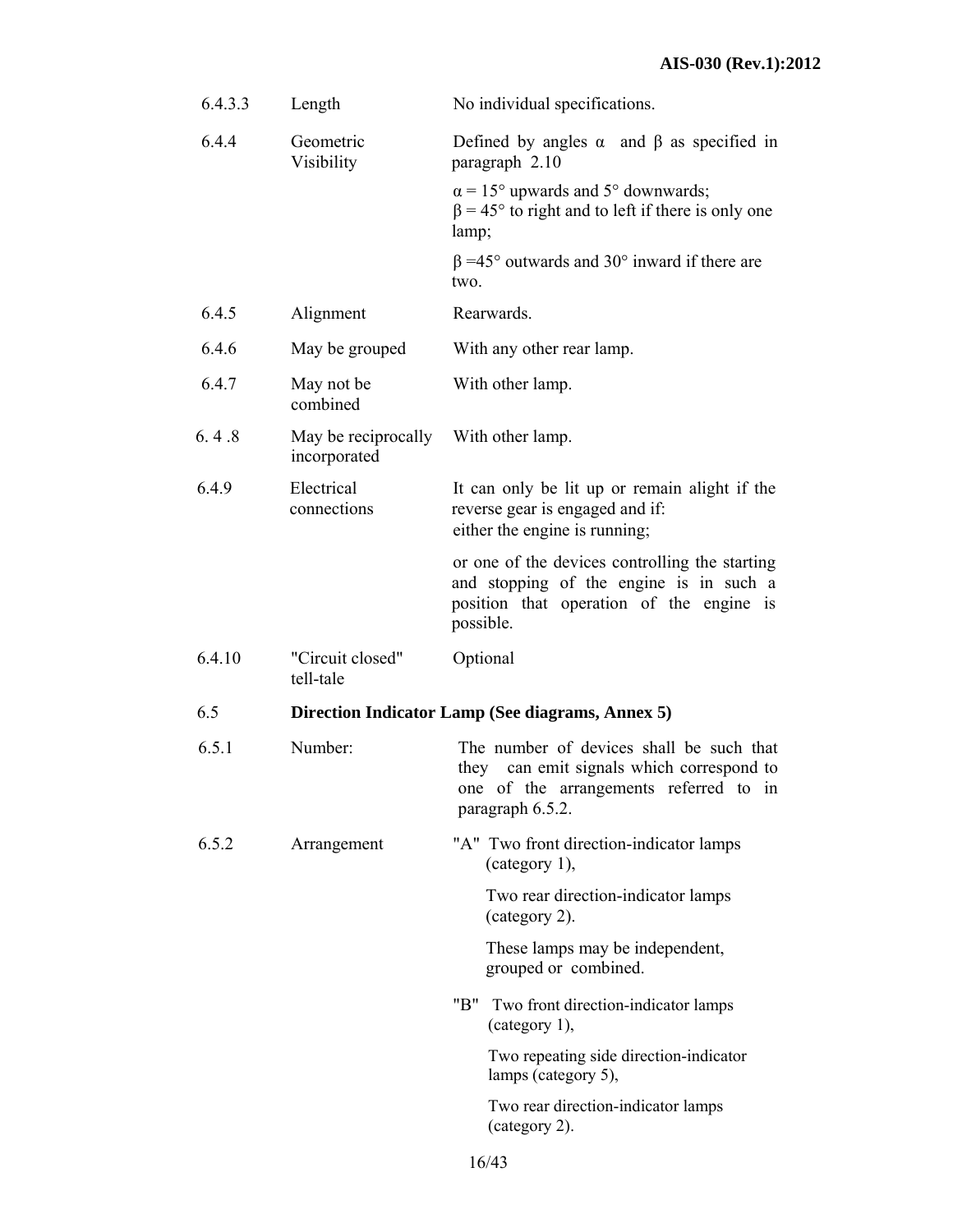front and repeating side lamps may be independent, grouped, or combined.

"C" Two front direction-indicator lamps (category 1),

> Two rear direction-indicator lamps (category 2),

Two repeating side indicator lamps (category 5) in certain cases as specified in paragraphs 6.5.3.3.

"D" Two front direction-indicator lamps (category 1),

> Two rear direction-indicator lamps (category 2).

Arrangement "A" shall be allowed only on tractors whose overall length does not exceed 4.60 m and in the case of which the distance between the outer edges of the illuminating surfaces is not more than 1.60 m.

Arrangements "B", "C" and "D" shall apply to all tractors.

The number, position and horizontal visibility of the indicator lamps shall be such that they can give indications corresponding to at least one of the arrangements defined below. The angles of visibility are hatched on the diagrams; the angles shown are minimum values which may be exceeded; all the angles of visibility are measured from the center of the illuminating surface.

6.5.3.1 Width Except in the case of category 1 direction indicator lamps of arrangement "C", the edge of the illuminating surface furthest from the median longitudinal plane of the tractor shall not be more than 400 mm from the extreme outer edge of the tractor. The distance between the inner edges of the two illuminating surfaces of a pair of lamps shall be not less than 500 mm.

> For front direction-indicator lamps the illuminating surface should be not less than 40 mm from the illuminating surface of the passing lamps or front fog-lamps, if any.

| 6.5.3           | Position       |
|-----------------|----------------|
| $\sim$ $\sim$ 1 | <b>TT7</b> 1.1 |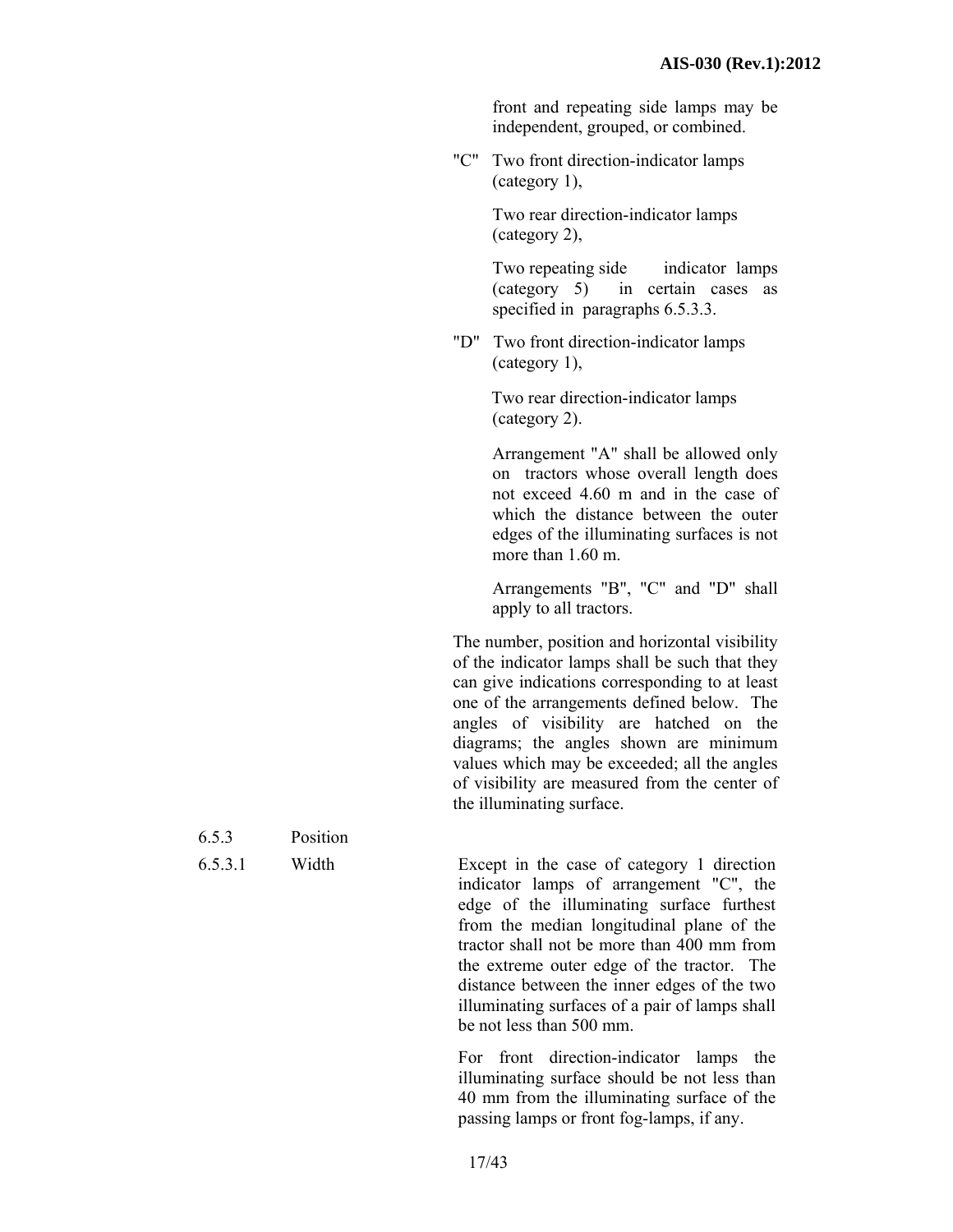A smaller distance is permitted if the luminous intensity in the reference axis of the direction-indicator lamp is equal to at least 400 cd.

6.5.3.2 Height Above the ground

Not less than 500 mm for direction-indicator lamps in category 5,

Not less than 400 mm for direction-indicator lamps in categories l and 2,

Normally not more than 1,900 mm from all categories.

If the structure of the tractor makes it impossible to keep to this maximum figure, the highest point on the illuminating surface may be at 2.300 mm for direction-indicator lamps in category 5, for those in categories 1 and 2 of arrangement "A" and for those in category 1 of arrangement "B"; it may be at 2,100 mm for those in categories 1 and 2 of the other arrangements.

6.5.3.3 Length The distance between the center of reference of the illuminating surface of the category 1 indicator (arrangement "B") and the transverse plane which marks the forward boundary of the tractor's overall length normally shall not exceed 1,800 mm. If the structure of the tractor makes it impossible to keep to the minimum angles of visibility, this distance may be increased to 2,600 mm.

> In arrangement "C", the category 5 indicators are only required where the longitudinal distance between the centers of reference of the categories 1 and 2 indicators exceeds 6 m.

#### 6.5.4 Geometric visibility **Horizontal angles:** See arrangement diagrams.

In arrangements "B" and "C", the value  $5^{\circ}$ given for the dead angle of visibility to the rear of the repeating side indicator should not be exceeded. This value may be increased to 10°, however, where it is impossible to adhere to the 5° limit.

In arrangement "D" the value 10° given for the inward angle of visibility of the front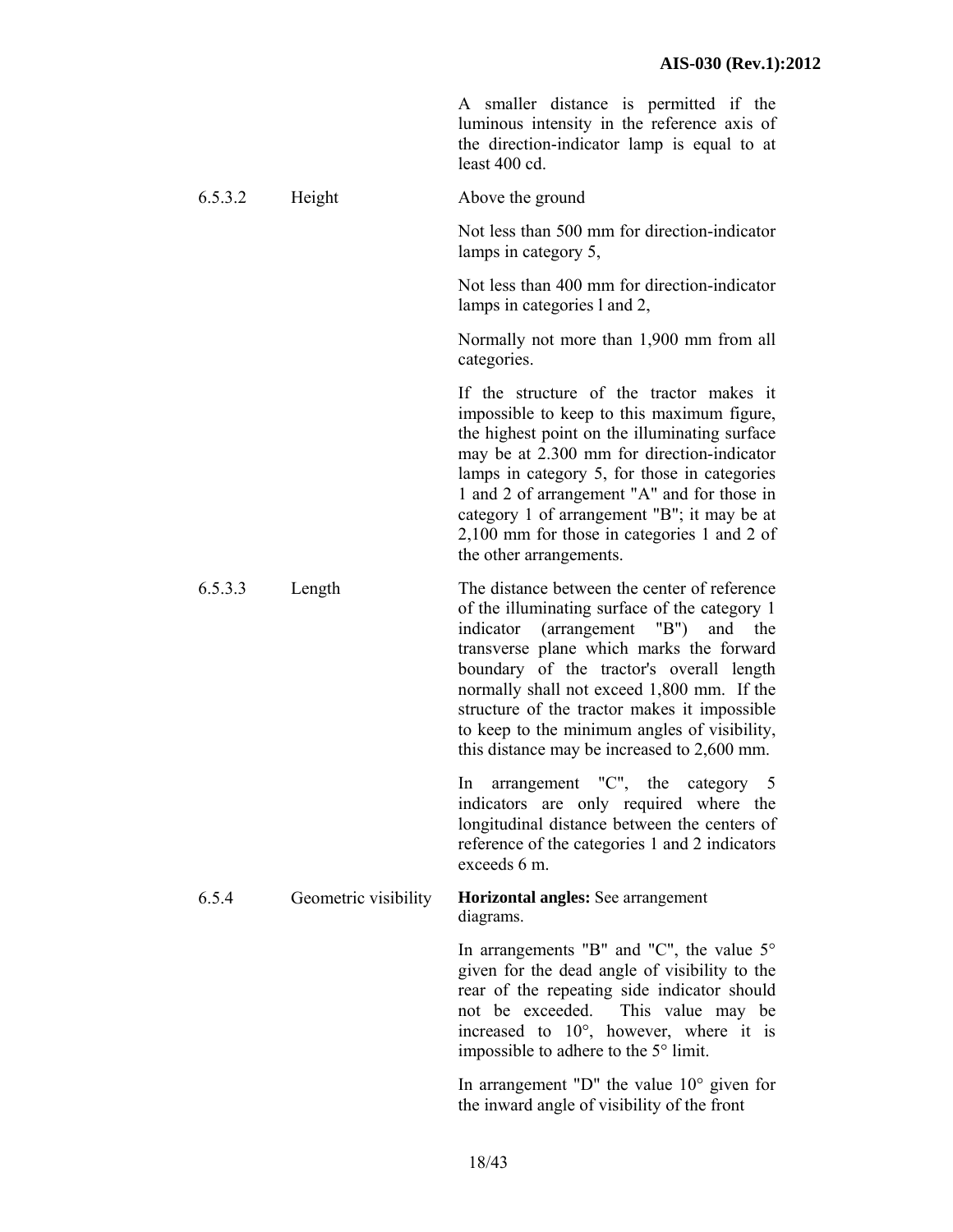indicator may be reduced to 3° for tractors with an overall width not exceeding 1,400 mm.

**Vertical angles:** 15° above and below the horizontal.

The vertical angle below the horizontal may be reduced to 10° in the case of side repeating direction-indicator lamps of arrangements "B" and "C" if their height is less than 1,900 mm. The same applies in the case of direction-indicator lamps in category 1 of arrangements "B" and "D".

- 6.5.5 Alignment If individual specifications for installations are laid down by the manufacturer of the lamp they shall be observed.
- 6.5.6 Maybe grouped With one or more lamps, which may not be concealed
- 6.5.7 May no to be combined With another lamp, save in accordance with the arrangements referred to in paragraph 6.5.2.
- 6.5.8 May be reciprocally incorporated With a parking lamp only, but solely in the case of direction-indicator lamps in category 5.
- 6.5.9 Electrical connections Direction-indicator lamps shall switch on independently of the other lamps. All direction-indicator lamps on one side of a tractor shall be switched on and off by means of one control and shall flash in phase.
- 6.5.10 Operating tell-tale Mandatory for all direction-indicator lamps not directly visible to the driver. It may be optical or auditory or both.

If it is optical, it shall be a flashing light which, in the event of the malfunction of any of the direction-indicator lamps other than the repeating side direction-indicator lamps, is either extinguished, or remains alight without flashing, or shows a marked change of frequency. If it is entirely auditory, it shall be clearly audible and shall show a marked change of frequency in the event of any malfunction.

If a tractor is equipped to tow a trailer, it shall be equipped with a special optical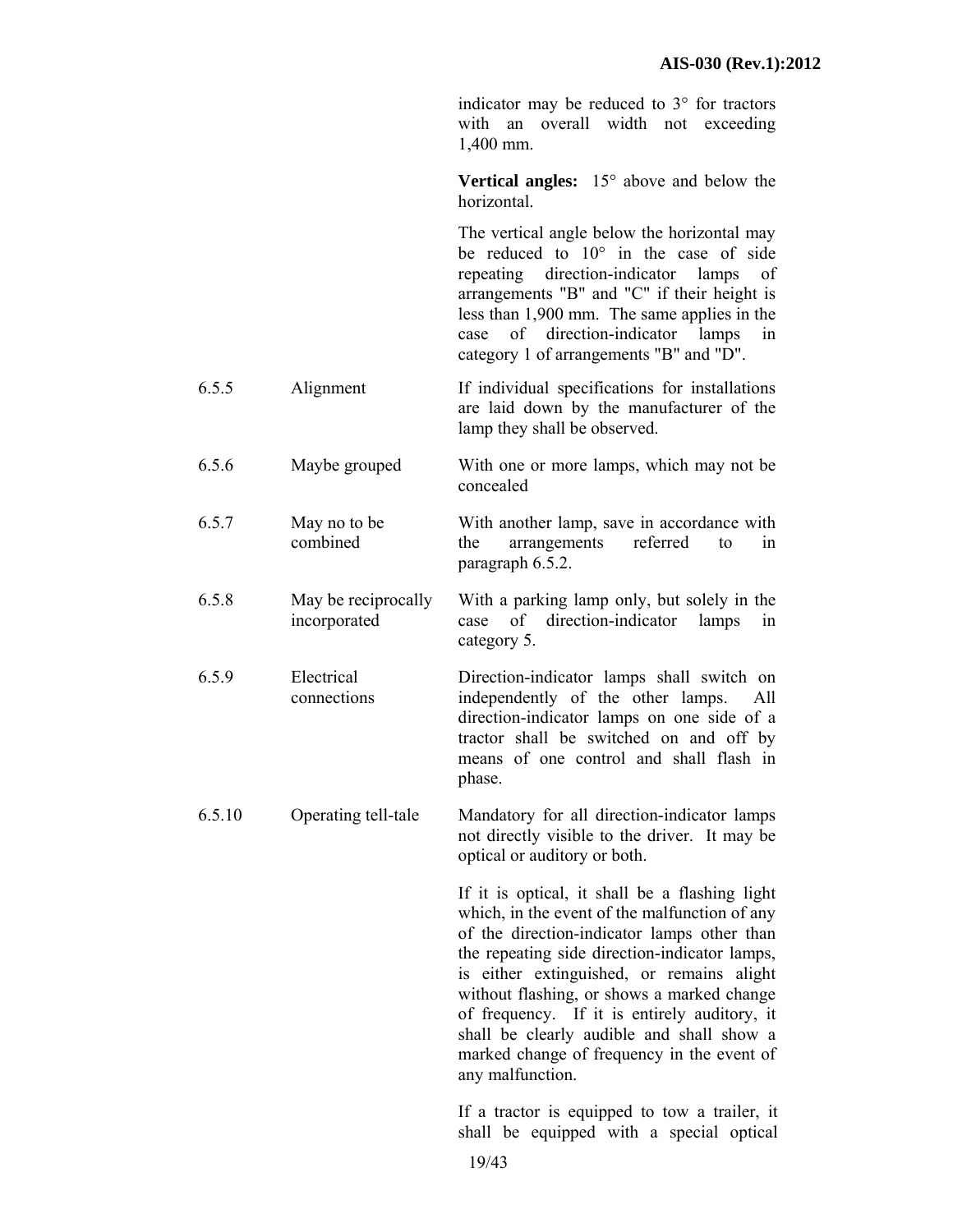operational tell-tale for the direction indicator lamps on the trailer unless the tell-tale of the drawing vehicle allows the failure of any one of the direction-indicator lamps on the tractor combination thus formed to be detected

6.5.11 Other requirements The lamps shall be a flashing lamp flashing  $90 \pm 30$  times per minute. Operation of the light-signal control shall be followed within not more than one second by the appearance of the light and within not more than one and one-half seconds by the first extinction.

> If a tractor is authorized to tow a trailer, the control of the direction-indicators on the tractor shall also operate the indicators of the trailer.

> In the event of failure, other than a short circuit, of one direction-indicator, the others shall continue to flash but the frequency under this condition may be different from that specified.

#### 6.6 **Hazard Warning Signal**

| 6.6.1   | Number:                             |                                                                                                                                     |
|---------|-------------------------------------|-------------------------------------------------------------------------------------------------------------------------------------|
| 6.6.2   | Arrangement                         |                                                                                                                                     |
| 6.6.3   | Position                            |                                                                                                                                     |
| 6.6.3.1 | Width                               |                                                                                                                                     |
| 6.6.3.2 | Height                              |                                                                                                                                     |
| 6.6.3.3 | Length                              | As specified in the corresponding headings                                                                                          |
| 6.6.4   | Geometric visibility                | of paragraph $6.5.1$ to $6.5.8$                                                                                                     |
| 6.5.5   | Alignment                           |                                                                                                                                     |
| 6.6.6   | Maybe grouped                       |                                                                                                                                     |
| 6.6.7   | May no to be<br>combined            |                                                                                                                                     |
| 6.6.8   | May be reciprocally<br>incorporated |                                                                                                                                     |
| 6.6.9   | Electrical<br>connections           | The signal shall be operated by means of a<br>separate control enabling all the direction-<br>indicator lamps to function in phase. |
| 6.6.10  | Operating tell-tale                 | Flashing warning light, which can operate in<br>conjunction with the tell-tale(s) specified in<br>paragraph 6.5.10.                 |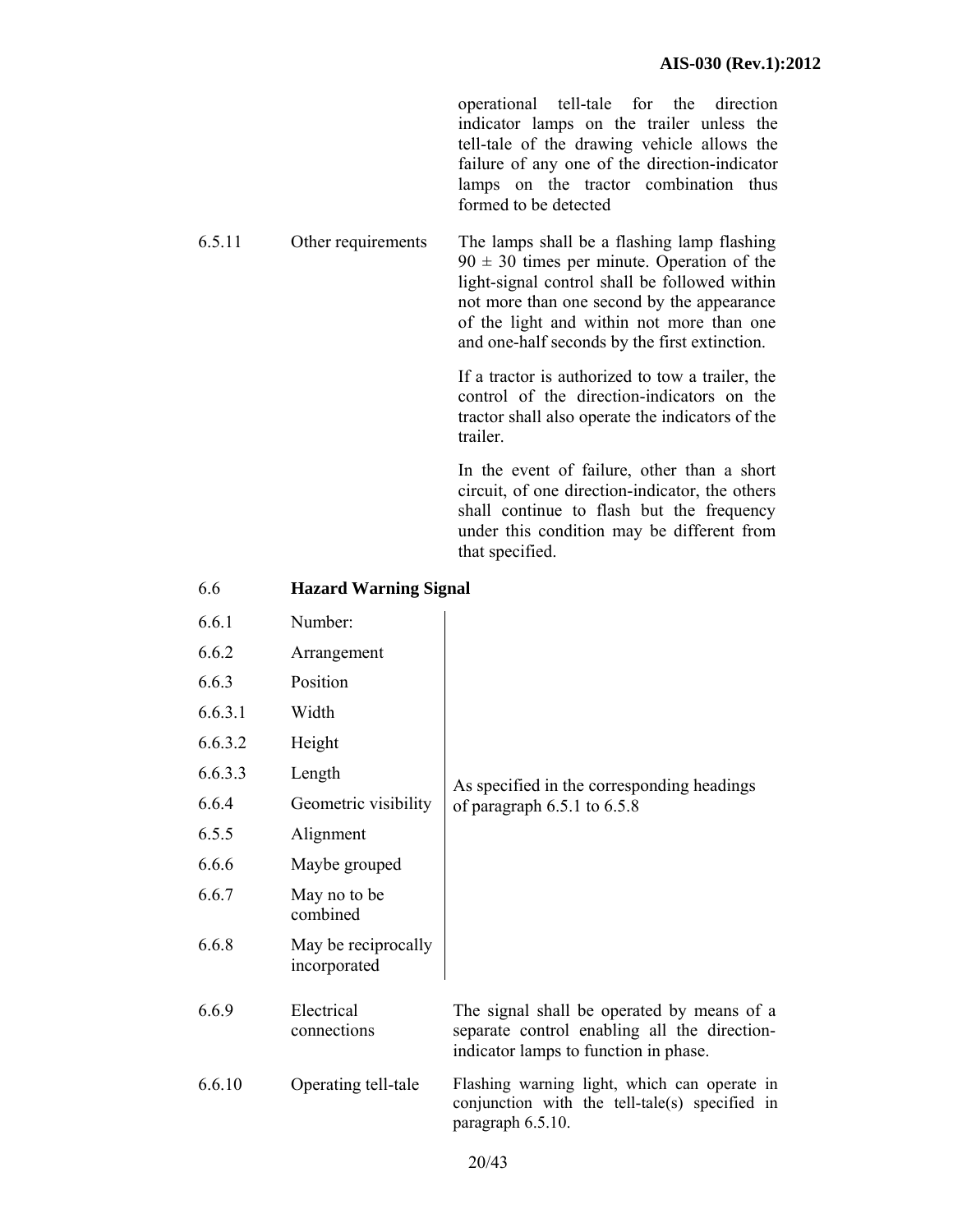| 6.6.11<br>Other requirements | As specified in paragraph 6.5.11. If a tractor<br>is equipped to tow a trailer the hazard-<br>warning signal control shall also be capable<br>of activating the direction-indicator lamps on<br>the trailer. The hazard-warning signal shall<br>be able to function even if the device which<br>starts or stops the engine is in a position<br>which makes it impossible to start the engine. |
|------------------------------|-----------------------------------------------------------------------------------------------------------------------------------------------------------------------------------------------------------------------------------------------------------------------------------------------------------------------------------------------------------------------------------------------|
|------------------------------|-----------------------------------------------------------------------------------------------------------------------------------------------------------------------------------------------------------------------------------------------------------------------------------------------------------------------------------------------------------------------------------------------|

- 6.7.1 Number Two
- 6.7.2 Arrangement No individual specifications.
- 6.7.3 Position
- 6.7.3.1 Width Not less than 500 mm apart. This distance may be reduced to 400 mm if the overall width of the tractor is less than 1,400 mm.
- 6.7.3.2 Height Above the ground: not less than 400 mm and not more than 1,900 mm, or not more than 2,100 mm if the structure of the vehicle makes it impossible to keep within 1,900 mm.
- 6.7.3.3 Length No individual specification.
- 6.7.4 Geometric visibility **Horizontal angle:** 45° outwards and inwards.

**Vertical angle:** 15° above and below the horizontal.

The vertical angle below the horizontal may be reduced to  $10^{\circ}$  if the lamp is situated less than 1,500 mm above ground, to  $5^\circ$  in the case of lamps less than 750 mm above the ground.

- 6.7.5 Alignment Towards the rear of the vehicle,
- 6.7.6 May be grouped Grouped with one or more other rear lamps.
- 6.7.7 May not be With another lamp

combined

- 6.7.8 May be reciprocally incorporated With the rear position (side) lamp and the parking lamp.
- 6.7.9 Electrical connections Shall light up when the service brake is applied.
- 6.7.10 Operational tell-tale Optional. If fitted, it shall be a non-flashing warning lamp which comes on in the event of the malfunctioning of the stop lamps.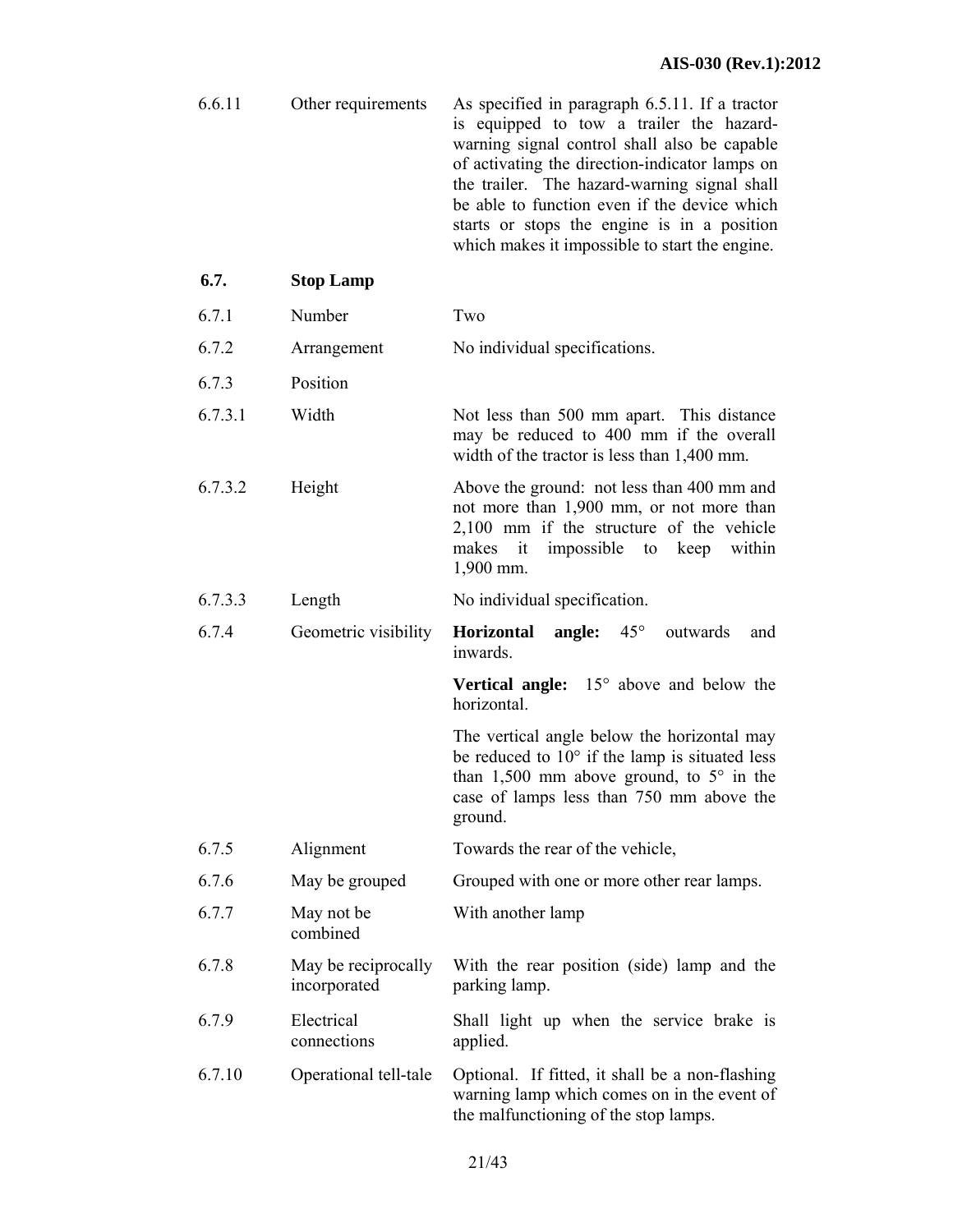| 6.7.11  | Other requirements                | The luminous intensity of the stop lamps<br>shall be markedly greater than that of the rear<br>position (side) lamps.                                                                                                                                                                                                                                                                                                    |
|---------|-----------------------------------|--------------------------------------------------------------------------------------------------------------------------------------------------------------------------------------------------------------------------------------------------------------------------------------------------------------------------------------------------------------------------------------------------------------------------|
| 6.8     | <b>Front Position (Side) Lamp</b> |                                                                                                                                                                                                                                                                                                                                                                                                                          |
| 6.8.1   | Number                            | Two or four (see paragraph 6.8.3.2.).                                                                                                                                                                                                                                                                                                                                                                                    |
| 6.8.2   | Arrangement                       | No individual specifications                                                                                                                                                                                                                                                                                                                                                                                             |
| 6.8.3   | Position                          |                                                                                                                                                                                                                                                                                                                                                                                                                          |
| 6.8.3.1 | Width                             | That point on the illuminating surface which<br>farthest from<br>the<br>tractor's<br>median<br>is<br>longitudinal plane shall be not more than<br>400 mm from the extreme outer edge of the<br>vehicle.                                                                                                                                                                                                                  |
|         |                                   | The clearance between the respective inner<br>edges of the two illuminating surfaces shall<br>be not less than 500 mm.                                                                                                                                                                                                                                                                                                   |
| 6.8.3.2 | Height                            | Above the ground, not less than 400 mm, not<br>more than 1,900 mm or not more than<br>2,100 m if the shape of the bodywork makes<br>it impossible to keep within the 1,900<br>prescribed above.                                                                                                                                                                                                                          |
|         |                                   | In the case of tractors equipped for the fitting<br>of portable devices at the front, which may<br>obscure the mandatory front position (side)<br>lamps, two additional front position (side)<br>lamps may be fitted at a height not exceeding<br>3,000 mm.                                                                                                                                                              |
| 6.8.3.3 | Length                            | No specifications provided that the lamps are<br>aligned<br>forwards<br>and<br>of<br>the<br>angles<br>specified<br>geometrical<br>visibility<br>in<br>paragraph 6.8.4. are complied with.                                                                                                                                                                                                                                |
| 6.8.4   | Geometric visibility:             | <b>Horizontal angle</b>                                                                                                                                                                                                                                                                                                                                                                                                  |
|         |                                   | For the two front position (side) lamps:<br>$10^{\circ}$<br>inwards and 80° outwards. However, the<br>angle of $10^{\circ}$ inwards may be reduced to $5^{\circ}$ if<br>the shape of the bodywork makes it<br>impossible to keep to 10°. For tractors with<br>any overall width not exceeding 1,400 mm<br>this angle may be reduced to 3° if the shape<br>of the bodywork makes it impossible to keep<br>to $10^\circ$ . |
|         |                                   | <b>Vertical angle</b>                                                                                                                                                                                                                                                                                                                                                                                                    |

15° above and below the horizontal. The vertical angle below the horizontal may be reduced to 10° if the height of the lamp above the ground is less than 1,900 mm and to  $5^{\circ}$  if this height is less than 750 mm.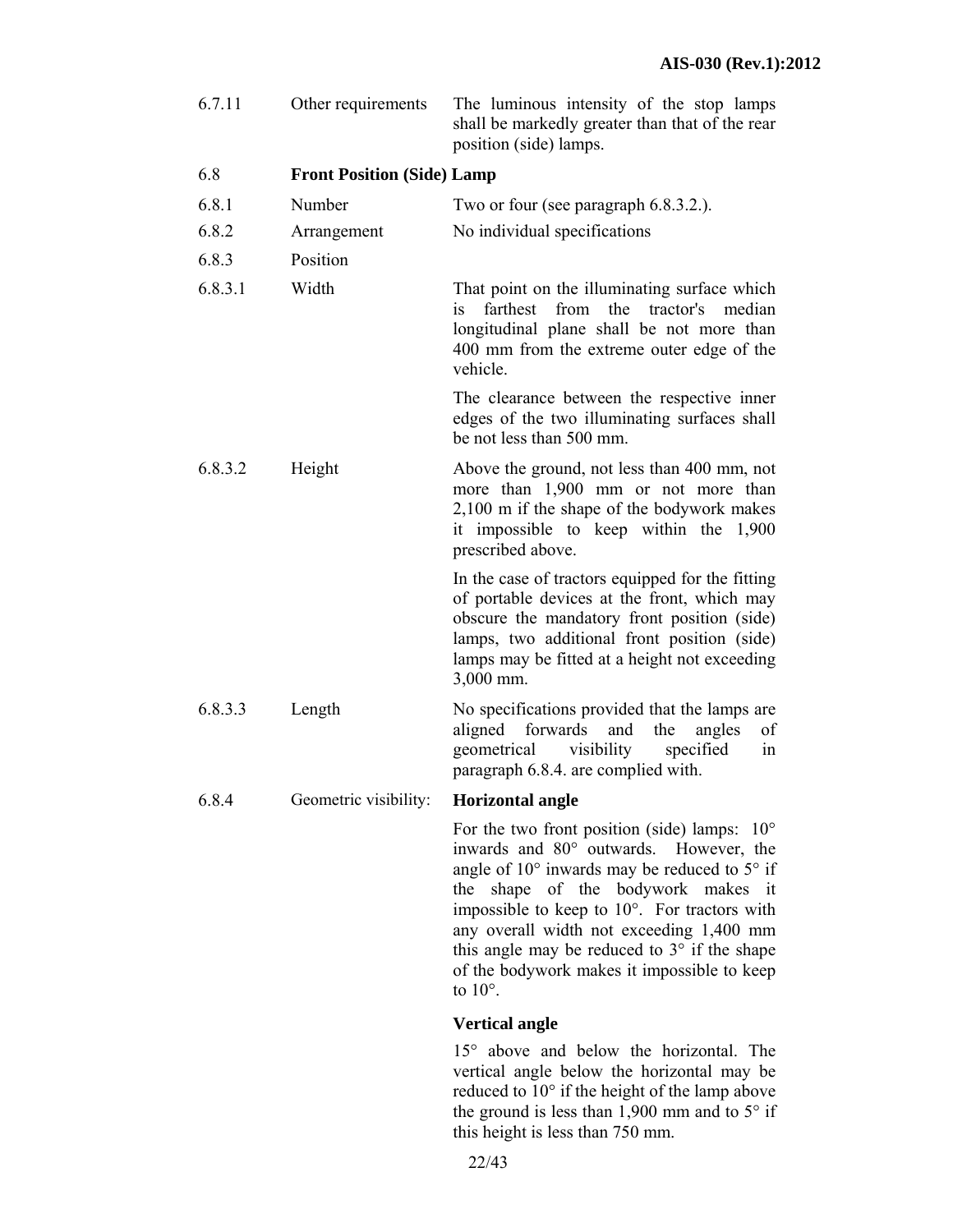| 6.8.5.  | Alignment                           | Towards the front.                                                                                                                                                                                                                                                    |
|---------|-------------------------------------|-----------------------------------------------------------------------------------------------------------------------------------------------------------------------------------------------------------------------------------------------------------------------|
| 6.8.6.  | May be grouped                      | With any other front lamp.                                                                                                                                                                                                                                            |
| 6.8.7.  | May not be<br>combined              | With other lamps.                                                                                                                                                                                                                                                     |
| 6.8.8.  | May be reciprocally<br>incorporated | With any other front lamps.                                                                                                                                                                                                                                           |
| 6.8.9.  | Electrical<br>connections           | No individual specifications                                                                                                                                                                                                                                          |
| 6.8.10  | Tell-tale                           | This<br>Mandatory.<br>tell-tale<br>be<br>shall<br>non-flashing.<br>It shall not be required if the<br>instrument panel lighting can only be turned<br>on simultaneously with the front position<br>(side) lamps.                                                      |
| 6.9.    | <b>Rear Position (Side)Lamp</b>     |                                                                                                                                                                                                                                                                       |
| 6.9.1   | Number                              | Two.                                                                                                                                                                                                                                                                  |
| 6.9.2   | Arrangement                         | No individual specifications.                                                                                                                                                                                                                                         |
| 6.9.3   | Position                            |                                                                                                                                                                                                                                                                       |
| 6.9.3.1 | Width                               | That point on the illuminating surface which<br>median<br>farthest<br>from<br>the<br>tractor's<br>1S<br>longitudinal plane shall be not more than<br>400 mm from the extreme outer edge of the<br>tractor.                                                            |
|         |                                     | The distance between the inner edges of the<br>two illuminating surfaces shall be not less<br>than 500 mm.                                                                                                                                                            |
|         |                                     | This distance may be reduced to 400 mm<br>where the overall width of the tractor is less<br>than $1,400$ mm.                                                                                                                                                          |
| 6.9.3.2 | Height                              | Above the ground not less than 400 mm and<br>not more than 1,900 mm (in exceptional<br>cases not more than 2,100 mm if it is<br>impossible to keep within 1,900 mm).                                                                                                  |
| 6.9.3.3 | Length                              | No individual specification.                                                                                                                                                                                                                                          |
| 6.9.4   | Geometric visibility                | <b>Horizontal angle:</b> For the two rear position<br>(side) lamps:                                                                                                                                                                                                   |
|         |                                     | Either $45^{\circ}$ inwards and $80^{\circ}$ outwards, or $80^{\circ}$<br>inwards and 45° outwards.                                                                                                                                                                   |
|         |                                     | <b>Vertical angle:</b> $15^\circ$ above and below the<br>horizontal. The angle below the horizontal<br>may be reduced to $10^{\circ}$ if the height of the<br>lamp above the ground is less than $1,500$ mm<br>and to $5^{\circ}$ if this height is less than 750 mm. |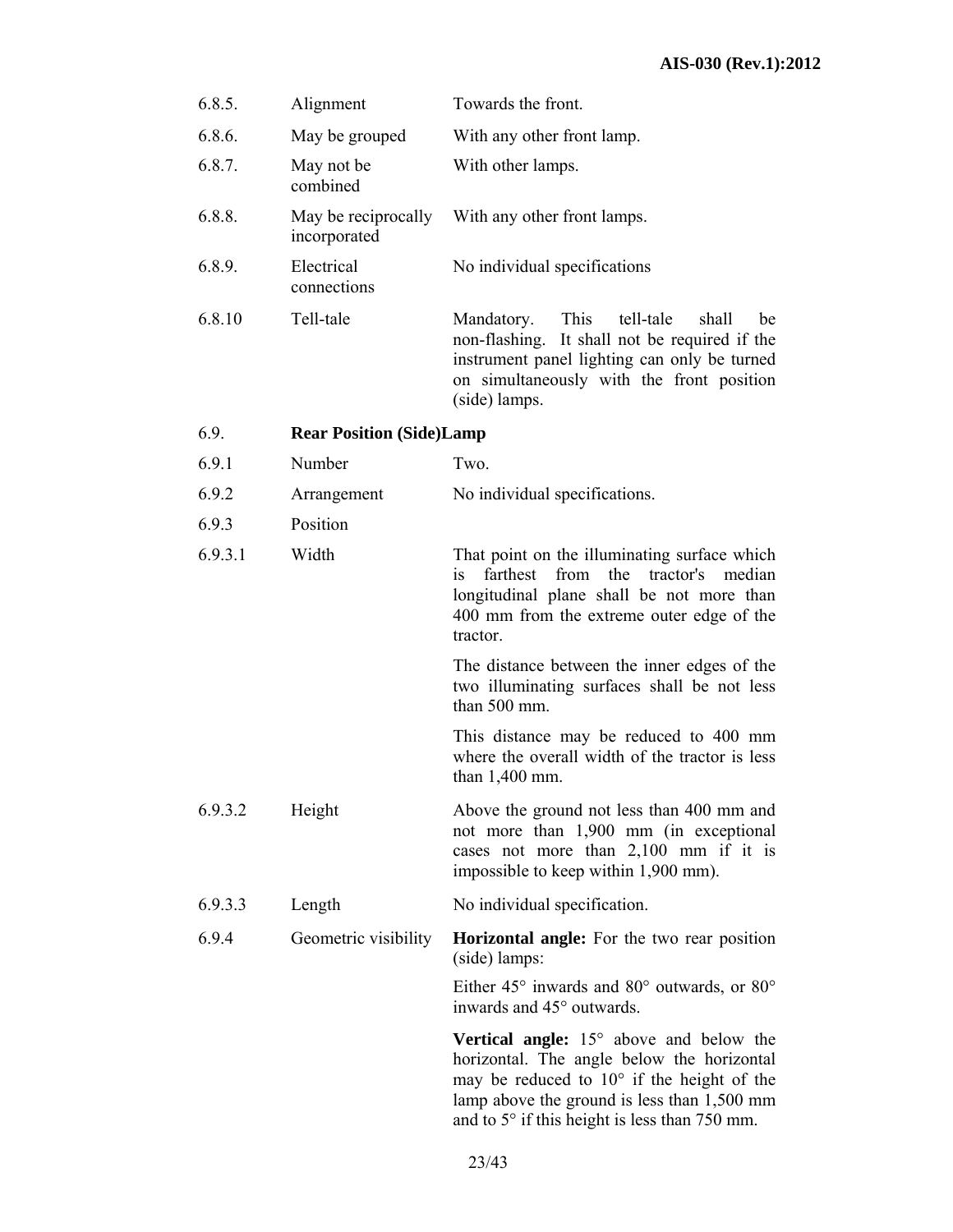# **AIS-030 (Rev.1):2012**

| 6.9.5     | Alignment                           | Towards the rear.                                                                                                                                                                                                                                       |
|-----------|-------------------------------------|---------------------------------------------------------------------------------------------------------------------------------------------------------------------------------------------------------------------------------------------------------|
| 6.9.6     | May be grouped                      | With any other rear lamp.                                                                                                                                                                                                                               |
| 6.9.7     | May be combined                     | With the rear registration-plate lamp.                                                                                                                                                                                                                  |
| 6.9.8     | May be reciprocally<br>incorporated | With the stop lamps, the rear fog-lamp or the<br>parking lamp.                                                                                                                                                                                          |
| 6.9.9.    | Electrical<br>connections           | No individual specifications.                                                                                                                                                                                                                           |
| 6.9.10.   | "Circuit closed"<br>tell-tale       | Shall be combined with that of the front<br>position (side) lamps. This tell-tale shall be<br>non-flashing. It shall not be required if the<br>instrument panel lighting can only be turned<br>on simultaneously with the front (side)<br>position lamp |
| 6.10.     | <b>Rear Fog-Lamp</b>                |                                                                                                                                                                                                                                                         |
| 6.10.1.   | Number                              | One or two.                                                                                                                                                                                                                                             |
| 6.10.2.   | Arrangement                         | This shall satisfy the conditions of geometric<br>visibility.                                                                                                                                                                                           |
| 6.10.3.   | Position                            |                                                                                                                                                                                                                                                         |
| 6.10.3.1. | Width                               | If there is only one rear fog lamp, it shall be<br>in the median longitudinal plane of the<br>tractor, or on the opposite side of the median<br>longitudinal plane to the direction of traffic<br>prescribed in the country of registration.            |
|           |                                     | In all cases the distance between the rear fog-<br>lamp and the stop lamp shall be more than<br>100 mm.                                                                                                                                                 |
| 6.10.3.2. | Height                              | Above the ground, not less than 250 mm, not<br>more than 1,900 mm, or not more than<br>2,100 mm if the shape of the bodywork<br>makes it impossible to keep within 1,900 mm.                                                                            |
| 6.10.3.3  | Length                              | No individual specification.                                                                                                                                                                                                                            |
| 6.10.4.   | Geometric visibility                | $25^{\circ}$<br>inwards<br>Horizontal<br>angle:<br>and<br>outwards.                                                                                                                                                                                     |
|           |                                     | <b>Vertical angle:</b> $5^\circ$ above and below the<br>horizontal.                                                                                                                                                                                     |
| 6.10.5    | Alignment                           | Towards the rear.                                                                                                                                                                                                                                       |
| 6.10.6    | May be grouped                      | With any other rear lamp,                                                                                                                                                                                                                               |
| 6.10.7    | May not be<br>combined              | With other lamps                                                                                                                                                                                                                                        |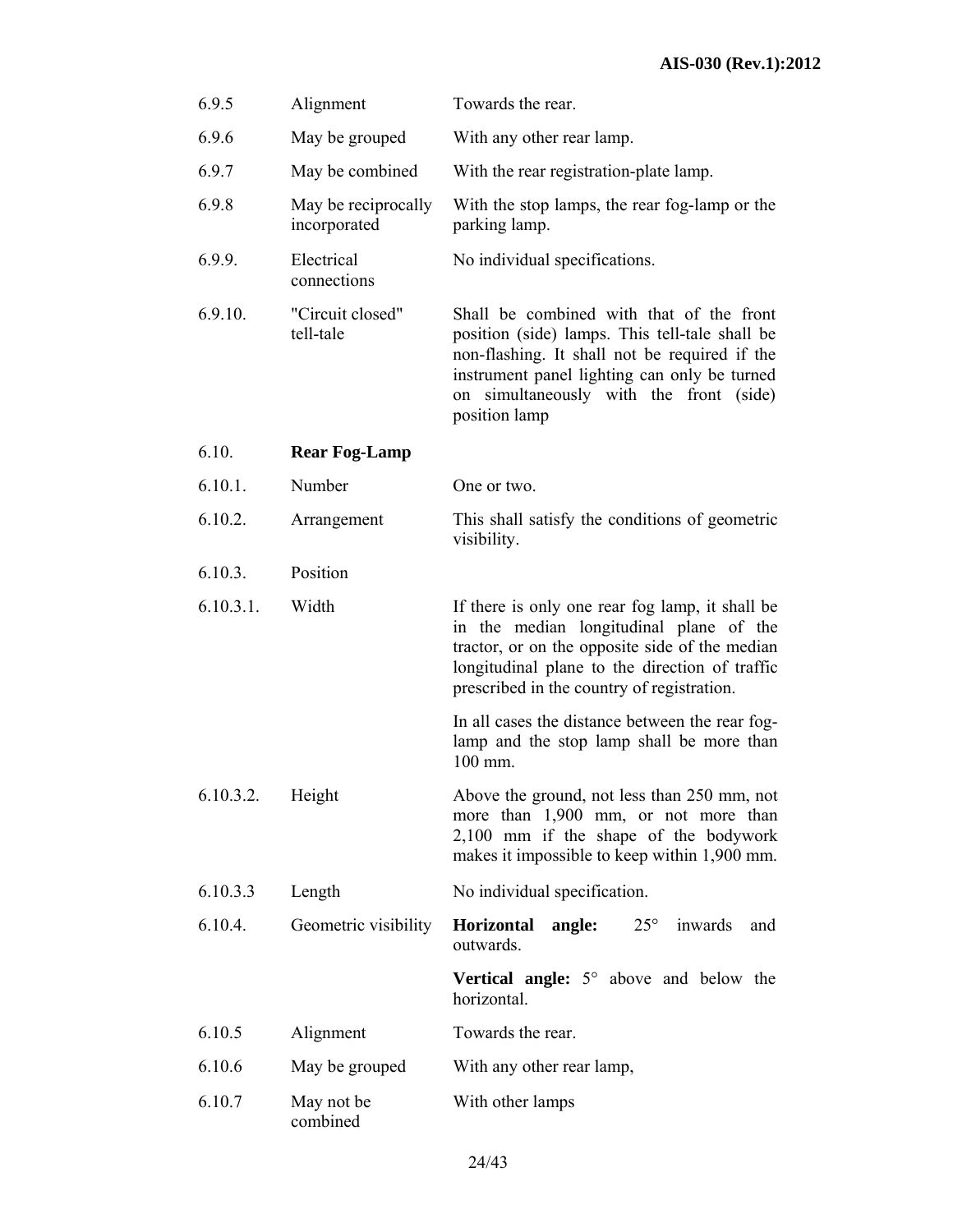| 6.10.8    | May be reciprocally<br>incorporated | With the rear position (side) lamps or the<br>parking lamp.                                                                                                                                                                                                                                                                                                                                                       |
|-----------|-------------------------------------|-------------------------------------------------------------------------------------------------------------------------------------------------------------------------------------------------------------------------------------------------------------------------------------------------------------------------------------------------------------------------------------------------------------------|
| 6.10.9    | Electrical<br>connections           | These shall be such that the rear fog-lamp<br>can operate only when the passing lamps or<br>driving lamps and front fog-lamps or a<br>combination of these are switched on. They<br>shall be such that when the rear fog-lamp is<br>switched on it is capable of operating<br>together with the driving lamps, the passing<br>lamps and the front fog-lamps. When the<br>rear fog-lamp is switched on, operating. |
|           |                                     | The driving or passing lamps control shall<br>not extinguish the rear fog-lamp.                                                                                                                                                                                                                                                                                                                                   |
|           |                                     | If the front fog-lamps exist, the extinguishing<br>of the rear fog-lamp shall be possible<br>independently from that of the front fog-<br>lamps.                                                                                                                                                                                                                                                                  |
| 6.10.10.  | "Circuit closed"<br>tell-tale       | Mandatory. An independent, fixed-intensity<br>signal light                                                                                                                                                                                                                                                                                                                                                        |
| 6.11.     | <b>Parking Lamp</b>                 |                                                                                                                                                                                                                                                                                                                                                                                                                   |
| 6.11.1    | Number                              | Dependent upon the arrangement.                                                                                                                                                                                                                                                                                                                                                                                   |
| 6.11.2    | Arrangement                         | Either two front lamps and two rear lamps, or<br>one lamp on each side.                                                                                                                                                                                                                                                                                                                                           |
| 6.11.3    | Position                            |                                                                                                                                                                                                                                                                                                                                                                                                                   |
| 6.11.3.1. | Width                               | That point on the illuminating surface which<br>farthest<br>from<br>the<br>tractor's<br>median<br>1S<br>longitudinal plane shall not be more than<br>400 mm from the extreme outer edge of the<br>tractor. Furthermore, in the case of a pair of<br>lamps, the lamps shall be symmetrical to the<br>median longitudinal plane of the tractor.                                                                     |
| 6.11.3.2  | Height                              | Above the ground, not less than 400 mm and<br>not more than 1,900 mm (not more than<br>2,100 mm if the design of the bodywork<br>it impossible to keep within<br>makes<br>$1,900$ mm).                                                                                                                                                                                                                            |
| 6.11.3.3  | Length                              | No individual specifications.                                                                                                                                                                                                                                                                                                                                                                                     |
| 6.11.4    | Geometric visibility                | <b>Horizontal angle:</b> $45^\circ$ outwards, towards the<br>front and towards the rear.                                                                                                                                                                                                                                                                                                                          |
|           |                                     | <b>Vertical angle:</b> $15^\circ$ above and below the<br>The vertical angle below the<br>horizontal.<br>horizontal may be reduced to $10^{\circ}$ if the<br>height of the lamp above the ground is less<br>than 1,900 mm; and to $5^{\circ}$ if this height is less<br>than 750 mm.                                                                                                                               |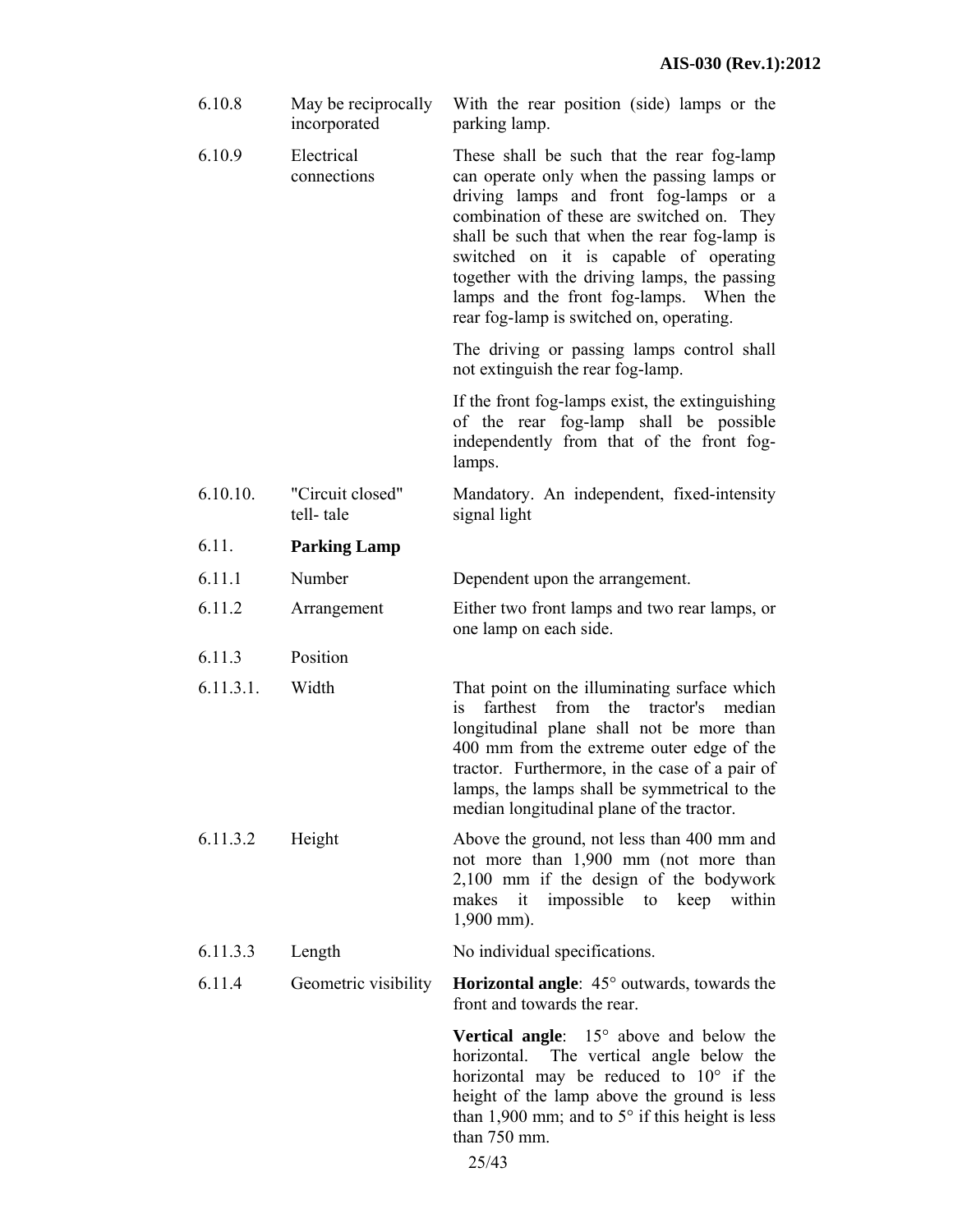- 6.11.5 Alignment Such that the lamps meet the requirements concerning visibility towards the front and towards the rear.
- 6.11.6 May be grouped With any other lamp,
- 6.11.7 May not be combined With any other lamps.
- 6.11.8 May be "reciprocally incorporated At the front with the front position (side) lamps, the passing lamps, the driving lamps and the front fog-lamps,
	- At the rear, with the rear position (side) lamps, the stop lamps and the rear fog-lamps.

With the direction indicator lamps in category 5.

- 6.11.9 Electrical connections The connections shall allow the parking lamp(s) on the same side of the tractor to be lit independently of any other lamps.
- 6.11.10 Tell-tale Optional. If there is one, it shall not be possible to confuse it with the tell-tale for the position (side) lamps.
- 6.11.11 Other requirements The function of this lamp may also be performed by the simultaneous switching on of the front and rear position (side) lamps on one side of the tractor.

#### 6.12. **End-Outline Marker Lamp**

- 6.12.1. Number Two visible from the front and two visible from the rear.
- 6.12.2. Arrangement No individual specifications.
- 6.12.3. Position
- 6.12.3.1. Width As close as possible to the extreme outer edge of the tractor.
- 6.12.3.2. Height At the greatest height compatible with the required position in width and with symmetry of the lamps.
- 6.12.3.3. Length No individual specification.
- 6.12.4. Geometric visibility **Horizontal angle:** 80° outwards.

**Vertical angle:** 5° above and 20° below the horizontal.

6.12.5. Alignment Such that the lamps meet the requirements concerning visibility towards the front and towards the rear.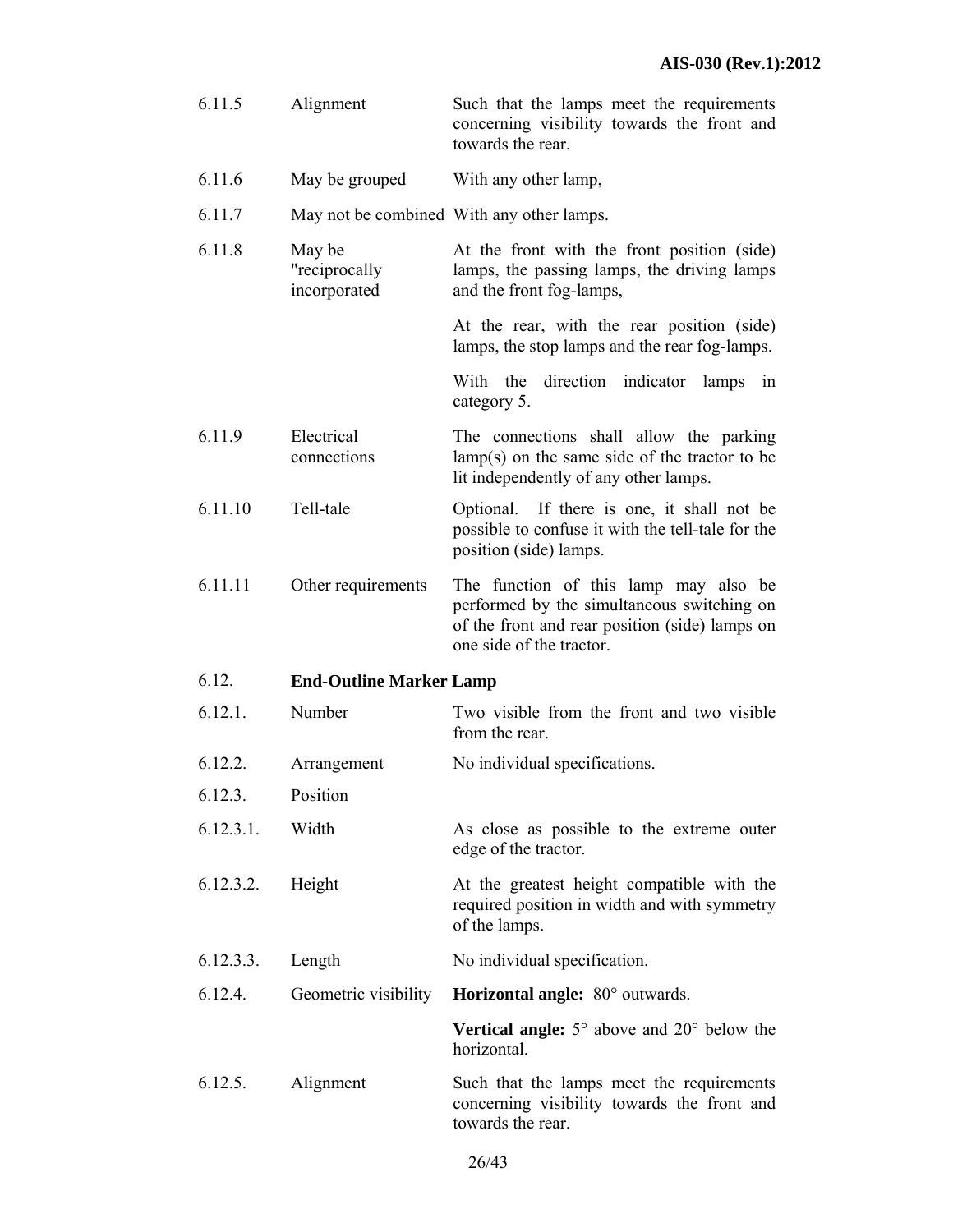| 6.12.4.            | Geometric visibility                        | Horizontal angle: 80° outwards.                                                                                                                                                                                                                                                                                                                                                                                                                                                                                                   |
|--------------------|---------------------------------------------|-----------------------------------------------------------------------------------------------------------------------------------------------------------------------------------------------------------------------------------------------------------------------------------------------------------------------------------------------------------------------------------------------------------------------------------------------------------------------------------------------------------------------------------|
|                    |                                             | <b>Vertical angle:</b> $5^\circ$ above and $20^\circ$ below the<br>horizontal.                                                                                                                                                                                                                                                                                                                                                                                                                                                    |
| 6.12.6.            | May not be grouped                          | With any other lamps                                                                                                                                                                                                                                                                                                                                                                                                                                                                                                              |
| 6.12.7.            | May not be<br>combined                      | With any other lamps                                                                                                                                                                                                                                                                                                                                                                                                                                                                                                              |
| 6.12.8.            | May not be<br>reciprocally<br>incorporated  | With any other lamps                                                                                                                                                                                                                                                                                                                                                                                                                                                                                                              |
| 6.12.9.            | Electrical<br>connections                   | No individual specifications                                                                                                                                                                                                                                                                                                                                                                                                                                                                                                      |
| 6.12.10.           | Tell-tale                                   | Mandatory.                                                                                                                                                                                                                                                                                                                                                                                                                                                                                                                        |
| 6.12.11.           | Other requirements                          | Subject to all the other conditions being met,<br>the lamp visible from in front and the lamp<br>visible from the rear, on the same side of the<br>tractor, may be included in one device. The<br>position of an end-outline marker lamp in<br>relation to the corresponding position (side)<br>lamp shall be such that the distance between<br>the projections on a transverse vertical plane<br>of the points nearest to one another of the<br>illuminating surfaces of the two<br>lamps<br>considered is not less than 200 mm. |
| 6.13               | <b>Work Lamp</b>                            |                                                                                                                                                                                                                                                                                                                                                                                                                                                                                                                                   |
| 6.13.1             | Number                                      | No individual specifications                                                                                                                                                                                                                                                                                                                                                                                                                                                                                                      |
| 6.13.2             | Arrangement                                 | No individual specifications                                                                                                                                                                                                                                                                                                                                                                                                                                                                                                      |
| 6.13.3             | Position                                    | No individual specifications.                                                                                                                                                                                                                                                                                                                                                                                                                                                                                                     |
| 6.13.4.<br>6.13.5. | Geometric visibility<br>Alignment           | No individual specifications<br>No individual specification                                                                                                                                                                                                                                                                                                                                                                                                                                                                       |
| 6.13.6.            | May not be<br>"grouped"                     | With another lamp                                                                                                                                                                                                                                                                                                                                                                                                                                                                                                                 |
| 6.13.7.            | May not be<br>"combined"                    | With another lamp.                                                                                                                                                                                                                                                                                                                                                                                                                                                                                                                |
| 6.13.8.            | May not be<br>"reciprocally<br>incorporated | With another lamp                                                                                                                                                                                                                                                                                                                                                                                                                                                                                                                 |
| 6.13.9.            | Electrical<br>connections                   | This lamp may be operated independently of<br>all other lamps.                                                                                                                                                                                                                                                                                                                                                                                                                                                                    |
| 6.13.10.           | Tell-tale                                   | 'mandatory' for work lamp<br>shall<br>be<br>applicable only for 'cab version' of tractors.<br>It may be 'optional' for open station tractors.                                                                                                                                                                                                                                                                                                                                                                                     |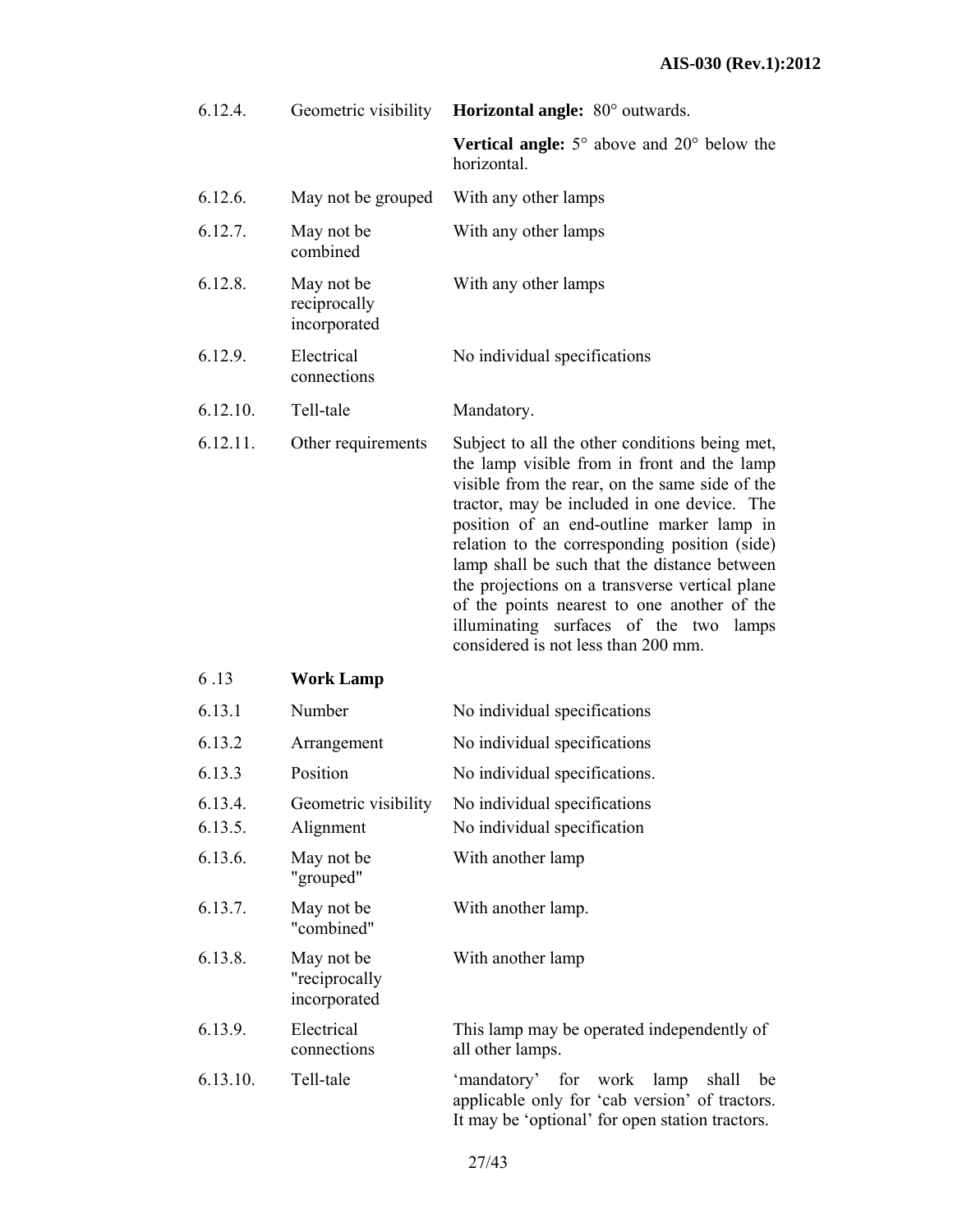| 6.14.       | Rear Retro Reflector, Non Triangular |                                                                                                                                                                                                                                                                                                                                                                                                                                                    |
|-------------|--------------------------------------|----------------------------------------------------------------------------------------------------------------------------------------------------------------------------------------------------------------------------------------------------------------------------------------------------------------------------------------------------------------------------------------------------------------------------------------------------|
| 6.14.1.     | Number                               | Two or four.                                                                                                                                                                                                                                                                                                                                                                                                                                       |
| 6.14.2.     | Arrangement                          | No individual specifications.                                                                                                                                                                                                                                                                                                                                                                                                                      |
| 6.14.3.     | Position                             |                                                                                                                                                                                                                                                                                                                                                                                                                                                    |
| 6.14.3.1.   | Width                                | Except as provided in paragraph 6.14.4.1. the<br>point on the illuminating surface which is<br>from<br>the<br>tractor's<br>farthest<br>median<br>longitudinal plane shall be not more than<br>400 mm from the extreme outer edge of the<br>tractor. The inner edges of the reflex<br>reflectors shall be not less than 600 mm<br>apart. This distance may be reduced to<br>400 mm where the overall width of the<br>tractor is less than 1,300 mm. |
| 6.14.3.2.   | Height                               | For 'Cab Version' of tractors:                                                                                                                                                                                                                                                                                                                                                                                                                     |
|             |                                      | Except as provided in paragraph 6.14.4.1, not<br>less than 400 mm and not more than 900 mm<br>above the ground.                                                                                                                                                                                                                                                                                                                                    |
|             |                                      | However, the upper limit may be increased<br>to not more than 1,200 mm if it is impossible<br>to keep within the height of 900 mm without<br>having to use fixing devices liable to be<br>easily damaged or bent                                                                                                                                                                                                                                   |
|             |                                      | For Open Station Tractors:                                                                                                                                                                                                                                                                                                                                                                                                                         |
|             |                                      | In height: above the ground, not less than<br>350 mm and not more than 2100 mm.                                                                                                                                                                                                                                                                                                                                                                    |
| 6.14.3.3.   | Length                               | No individual specifications                                                                                                                                                                                                                                                                                                                                                                                                                       |
| 6.14.4.     | Geometric visibility                 | <b>Horizontal</b><br>$30^{\circ}$<br>angle:<br>inwards<br>and<br>outwards.                                                                                                                                                                                                                                                                                                                                                                         |
|             |                                      | <b>Vertical angle:</b> $15^\circ$ above and below the<br>horizontal. The vertical angle below the<br>horizontal may be reduced to $5^{\circ}$ if the height<br>of the reflector is less than 750 mm.                                                                                                                                                                                                                                               |
| 6.14.4.1.   |                                      | If it is impossible to observe the above<br>position and visibility requirements, four<br>retro reflectors may be fitted in accordance<br>with the following installation specifications:                                                                                                                                                                                                                                                          |
| 6.14.4.1.1. |                                      | Two retro reflectors shall keep within the<br>maximum height of 900 mm above the<br>ground. However, this upper limit may be<br>increased to not more than 1,200 mm if it is<br>impossible to keep within the height of<br>900 mm without having to use fixing devices                                                                                                                                                                             |

liable to be easily damaged or bent.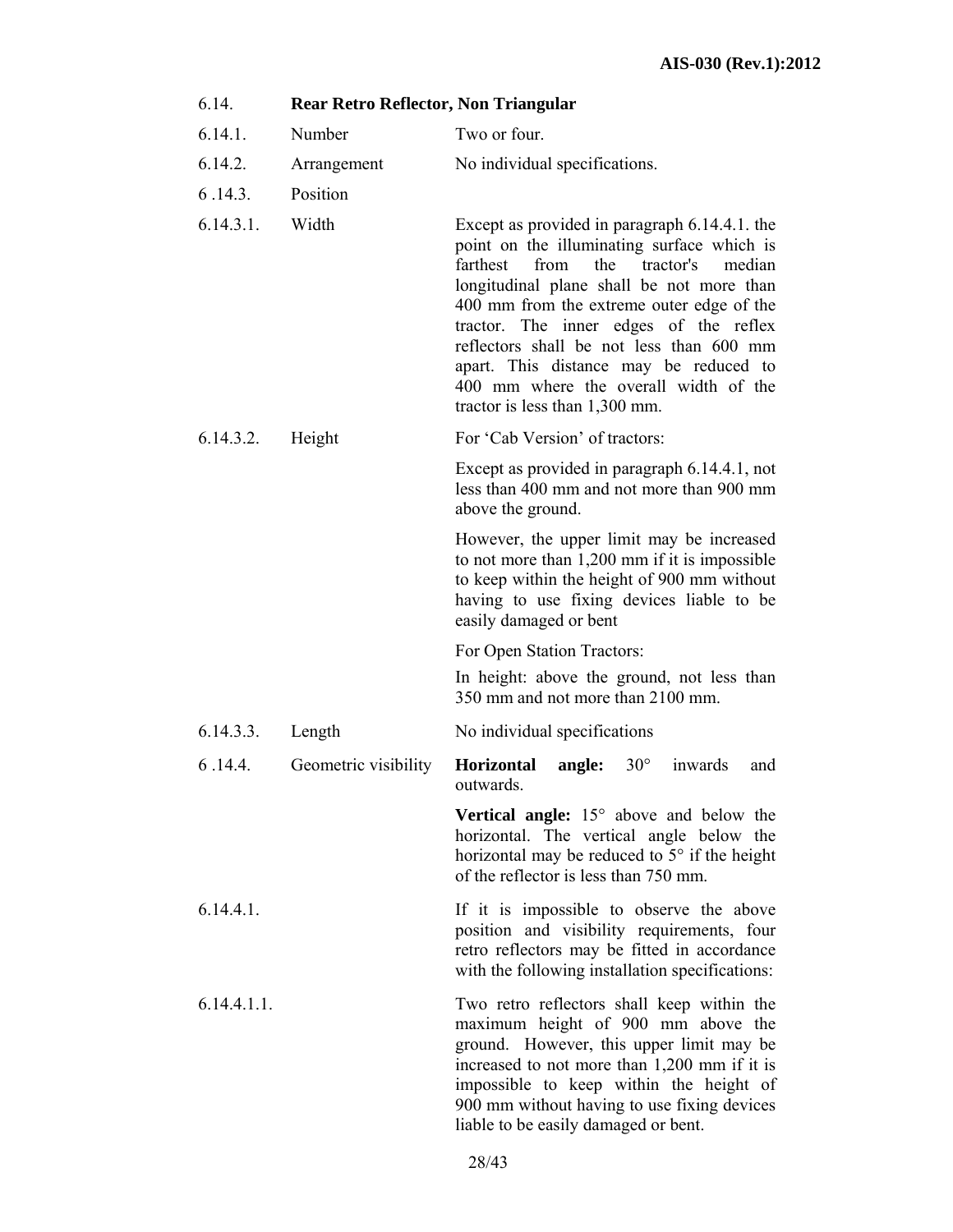A distance of at least 300 mm between the interior edges of the reflectors shall be observed, and they shall have a vertical angle of visibility above the horizontal of 15°.

6.14.4.1.2. The other two shall keep within a maximum height of 2,100 mm above the ground and shall be bound by the requirements of paragraph 6.14.3.1.

- 6.14.5 Alignment Towards the rear.
- 6.14.6 May be grouped With any other lamp
- 6.14.7 Other requirements The illuminating surface of the retro reflector may have parts in common with that of any other rear lamp.

#### 6.15. **Side Retro Reflectors, Non-Triangular**

6.15.1 Number Two or four.

6.15.2 Arrangement One or two each side of tractor where overall length of tractor  $& 6$  m. Two each side of tractor where over-all length of tractor  $> 6$  m. The reflecting surface shall be mounted in a vertical plane (maximum deviation 10°) parallel to the longitudinal axis of the vehicle.

#### 6.15.3. Position

6.15.3.1. Width No individual specification.

6.15.3.2 Height Not less than 400 mm and not more than 900 mm above the ground.

> However, the upper limit may be increased to not more than 1,200 mm if it is impossible to keep within the height of 900 mm without having to use fixing devices liable to be easily damaged or bent.

- 6.15.3.3 Length One reflector shall be not more than 3 m from the foremost point of the tractor, and either the same reflector or a second reflector shall be not more than 3 m from the rearmost point of the tractor. The distance between two reflectors on the same side of the tractor shall not exceed 6 m.
- 6.15.4. Geometric visibility **Horizontal angle:** 20° forwards and rearwards.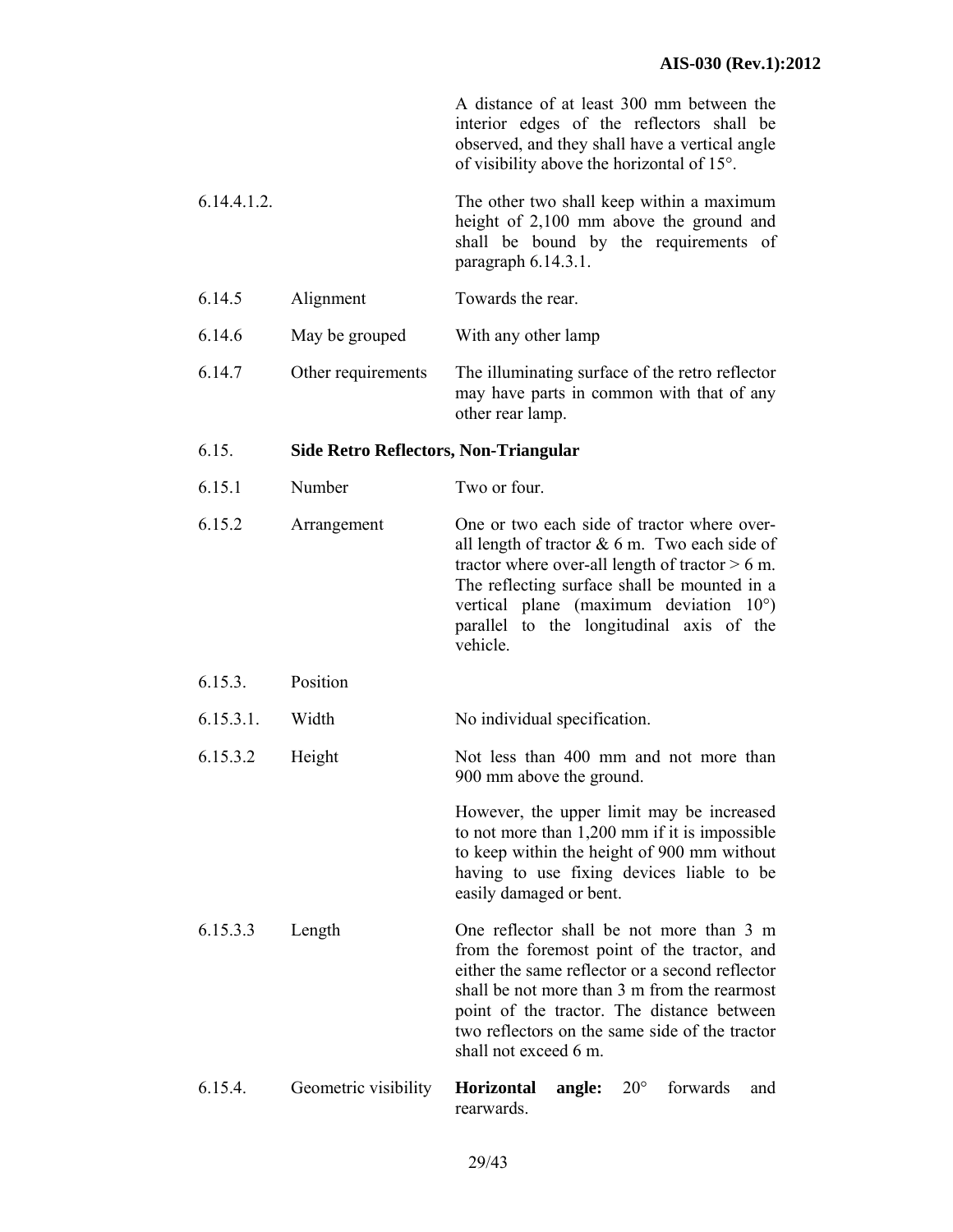**Vertical angle:** 10° above and below the horizontal.

The vertical angle below the horizontal may be reduced to 5° if the length of the reflector is less than 750 mm.

# 6.16. **Rear Registration Plate Lamp**

| 6.16.1    | Number                                                                                                                                                                                                                               | Such that the device is able to illuminate the<br>site of the registration plate                                                       |
|-----------|--------------------------------------------------------------------------------------------------------------------------------------------------------------------------------------------------------------------------------------|----------------------------------------------------------------------------------------------------------------------------------------|
| 6.16.2.   | Arrangement                                                                                                                                                                                                                          |                                                                                                                                        |
| 6.16.3.   | Position                                                                                                                                                                                                                             |                                                                                                                                        |
| 6.16.3.1. | Width                                                                                                                                                                                                                                |                                                                                                                                        |
| 6.16.3.2  | Height                                                                                                                                                                                                                               | Such that the device is able to illuminate the<br>site of the registration plate                                                       |
| 6.16.3.3. | Length                                                                                                                                                                                                                               |                                                                                                                                        |
| 6.16.4.   | Geometric visibility                                                                                                                                                                                                                 |                                                                                                                                        |
| 6.16.5    | Alignment                                                                                                                                                                                                                            |                                                                                                                                        |
| 6.16.6.   | May be grouped                                                                                                                                                                                                                       | With one or more rear lamps.                                                                                                           |
| 6.16.7.   | May be combined                                                                                                                                                                                                                      | With the rear position (side) lamps.                                                                                                   |
| 6.16.8.   | May not be<br>reciprocally<br>incorporated                                                                                                                                                                                           | With any other lamp.                                                                                                                   |
| 6.16.9.   | Tell-tale                                                                                                                                                                                                                            | Optional. If provided, its function shall be<br>performed by the tell-tale prescribed for the<br>front and rear position (side) lamps. |
| 6.16.10.  | Electrical<br>connections                                                                                                                                                                                                            | The device shall light up only at the same<br>time as the rear position (side) lamps.                                                  |
| 6.17      | <b>SMV Rear Marking Plate (Rear Warning Triangle)</b>                                                                                                                                                                                |                                                                                                                                        |
| 6.17.2    | Number                                                                                                                                                                                                                               | One                                                                                                                                    |
| 6.17.3    | Position                                                                                                                                                                                                                             | Towards the rear in a vertical plane, within<br>$\pm$ 10° in the centre. Or if there is a mounting<br>constraint either LHS or RHS     |
|           |                                                                                                                                                                                                                                      | In height: between 600 mm to 1800 mm.                                                                                                  |
| 6.17.4    | Geometric visibility                                                                                                                                                                                                                 | To be visible between 30 meter to 180 meters<br>from the rear of the tractor.                                                          |
| 6.17.5    | Orientation                                                                                                                                                                                                                          | Point of the triangle to be pointed upwards                                                                                            |
| 6.17.6    | The size of the triangle is as per the Annex 6. If the structure of the<br>tractor makes it impossible to maintain the dimensions as per<br>Annex 6, it may be suitably modified, provided that each side is not<br>less than 200 mm |                                                                                                                                        |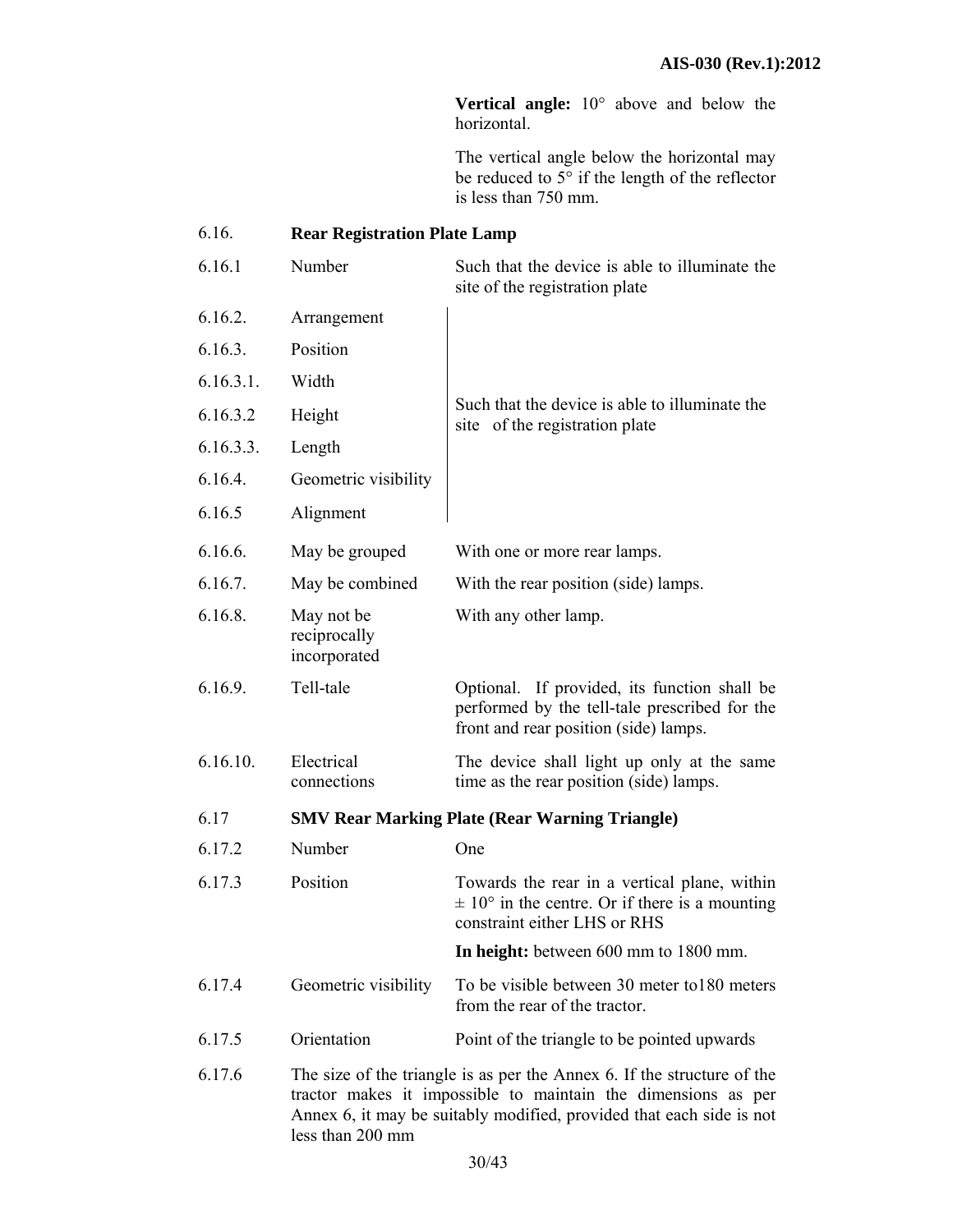# **7.0 MODIFICATION AND EXTENSION OF APPROVAL OF THE VEHICLE TYPE OR OF THE INSTALLATION OF ITS LIGHTING AND LIGHT-SIGNALLING DEVICES**

7.1 Every modification pertaining to the information, even if the changes are not technical in nature declared in accordance with Para 3.1 shall be intimated by the manufacturer to the testing agency.

> If the changes are in parameters related to the provisions, the testing agency, which has issued the certificate of compliance, shall then consider, whether,

- 7.1.1 The model with the changed specifications still complies with provisions, or
- 7.1.2 Any further verification is required to establish compliance.
- 7.2 For considering whether testing is required or not, guidelines given in para 7.5 (Criteria for Extension of Approval) shall be used.
- 7.3 In case of 7.1.2, tests for only those parameters which are affected by the modifications need be carried out
- 7.4 In case of fulfillment of criterion of para 7.1.1 or after results of further verification as per para of 7.1.2 are satisfactory, the approval of compliance shall be extended for the changes carried out.

# 7.5 **Criteria for extension of approval**:

- 7.5.1 In case of following changes, the verification shall be carried out for establishing compliance of the changed parameters to the requirements specified in this standard.
- 7.5.2 Number of any of the mandatory lighting and light-signalling devices and any addition to fitment of optional lamps.
- 7.5.3 Dimensions prescribed in paragraph 3.1 (or the corresponding paragraphs of AIS-007 (Rev. 4 and its amendments) when the amendment to AIS-007 for incorporating the above becomes effective)
- 7.5.4 In case any increase in the dimensions for which a minimum value is specified or any decrease in the dimensions for which a maximum value is specified in this standard, verification on the prototype is not required if the difference between the modified dimension declared by the manufacturer and the requirement specified in this standard is more than 25 mm.
- 7.5.5 If there are changes in the contour of the tractor, which increase the geometric visibility, verification on the prototype is not required.
- 7.5.6 While approving fitment of different makes of lighting or light-signalling devices, if any of the parameters specified above are affected, verification of compliance to such parameters shall be carried out.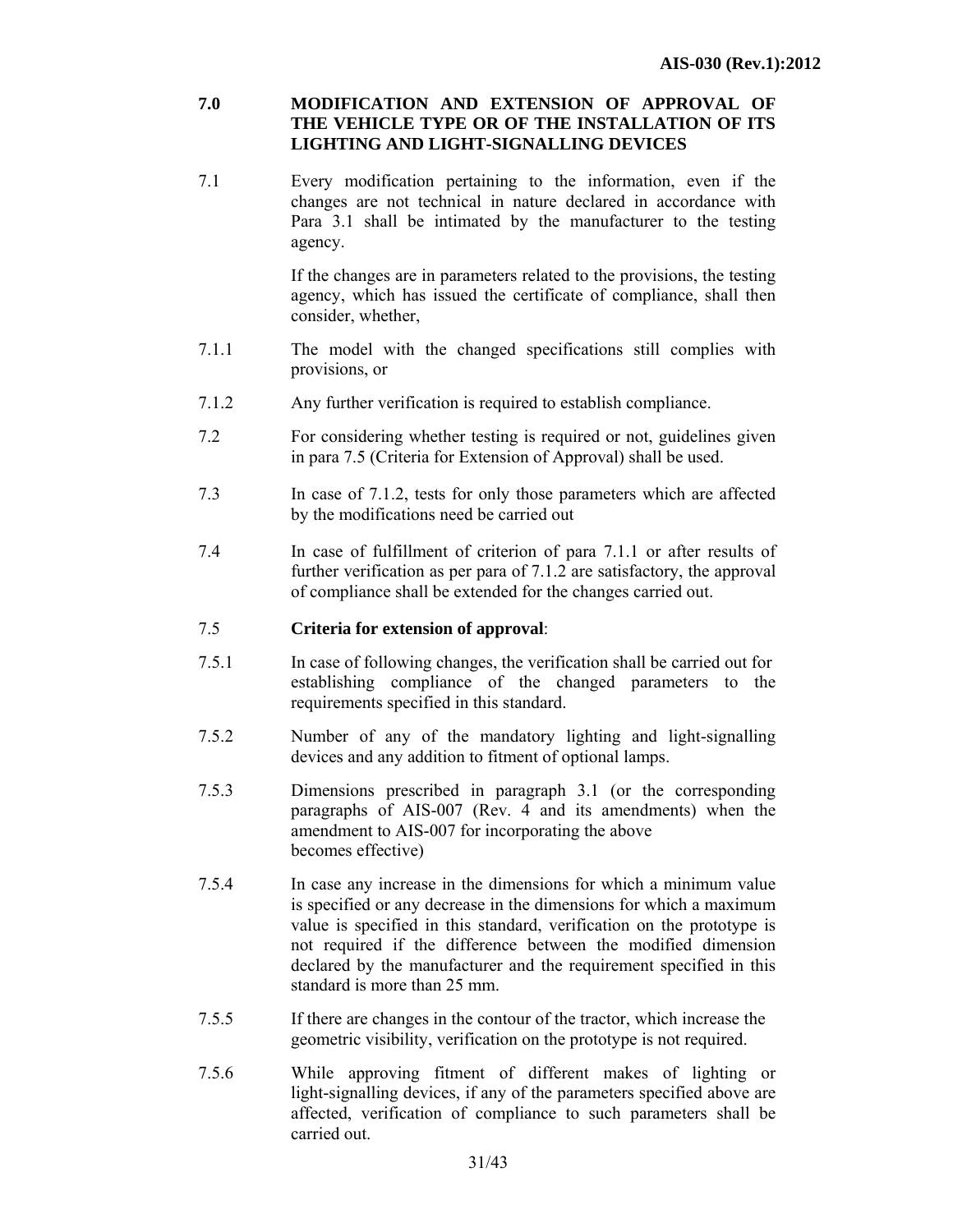7.5.7 For changes other than the above, the provisions given in the preamble of Annex C of AIS-017/2000 (Procedure for Type Approval and Certification of vehicles for compliance to Central Motor Vehicles Rules) may be followed.

# **8. CONFORMITY OF PRODUCTION**

8.1 Whole tractor CoP procedure laid down by the Ministry of Road Transport & Highways shall be applicable. For the purpose of CoP, verification of all parameters shall be carried out.

# **9. RESERVED PARAGRAPH**

# **10. TRANSITIONAL PROVISIONS**

- 10.1 At the request of the applicant, type approvals for compliance to AIS-30 (Rev.1): (2012) shall be granted by test agencies from **9th July 2012** (Date of CMVR TSC meeting) Such type approvals shall be deemed to be compliance to AIS-030:2001.
- 10.2 At the request of applicant, type approval to the compliance to AIS-030:2001 shall be granted up to the notified date of implementation of AIS-030 (Rev.1): 2012.
- 10.3 Type approvals issued for compliance to AIS-030:2001 shall be extended to approval of AIS-030 (Rev.1):2012, subject to satisfactory compliance of the following:
- 10.3.1 Requirements for concealable lamp as per paragraph 5.13, if applicable.
- 10.3.2 For the period of 3 years form **9th July 2012** (The date of adoption of this standard in CMVR-TSC), the provisions for driving lamp and passing lamp as per paragraph 6.1 and 6.2 respectively of this standard shall be deemed to have been met, if the provisions for the same are met as per paragraph 6.1 and 6.2 of AIS-030:2001
	- **Note:** In addition to above, all other changes as compared to AIS-030:2001 are to be verified as applicable. However, additional verification for the above need not be carried out, if compliance to the above requirements has already been established during the type approval as per AIS-030:2001
- 10.4 Extension of Approvals for engineering and administrative changes:
- 10.4.1 In the case of 10.1, extensions shall be granted subject to the conditions of AIS-030 (Rev.1):2012 such extensions shall be deemed to be compliance to AIS-030:2001.
- 10.4.2 In the case of 10.2, extensions shall be granted subject to conditions of AIS-030:2001, till the notified date of implementation of AIS-030(Rev.1):2012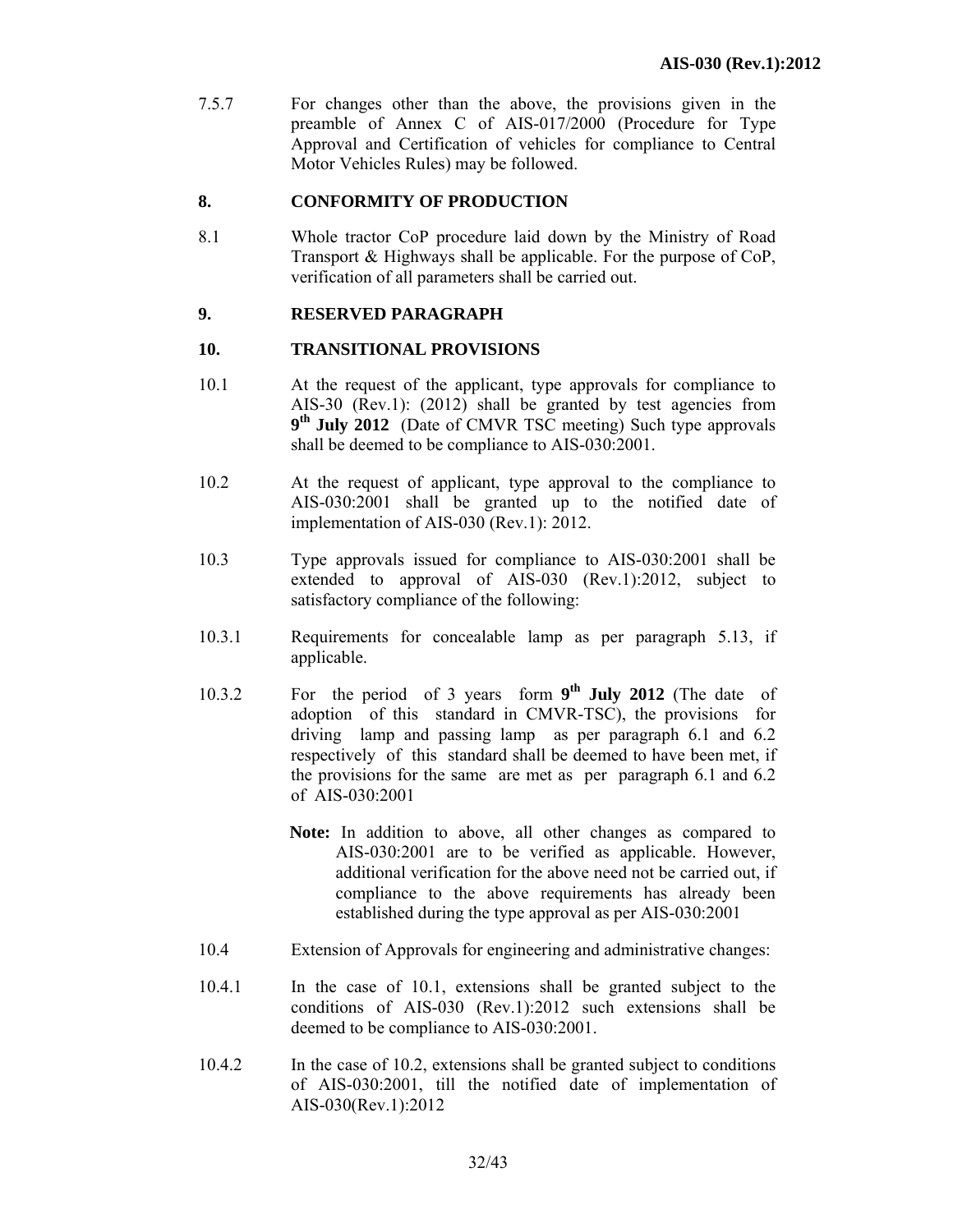# **11. RESERVED PARAGRAPH**

#### **12. RESERVED PARAGRAPH**

#### **13. AMENDMENTS TO ECE REGULATIONS AFTER THE LEVEL DESCRIBED IN PARAGRAPH 5 OF INTRODUCTION**

#### 13.1 Supplements

 In case of changes in ECE regulation, which are issued as supplements (Supplements do not affect the earlier type approvals) at the request of applicant, approval of compliance to this standard shall be issued taking into account the changes arising out of such supplement(s) to ECE regulation with approval from Chairman AISC. This shall be incorporated in the test report

**Note:** Such changes will be considered for inclusion in this standard at the time of its next amendment /revision.

13.2 Series of amendments

 Changes in ECE regulation, which are issued as series of amendments (series of amendments may affect the earlier type approvals) will not be considered for issuing approval to this standard. However, Chairman, AISC may, on a case to case basis, permit to accept latest series of amendments. This shall be incorporated in the test report.

**Note:** Such changes will be considered for inclusion in this standard at the time of its next revision.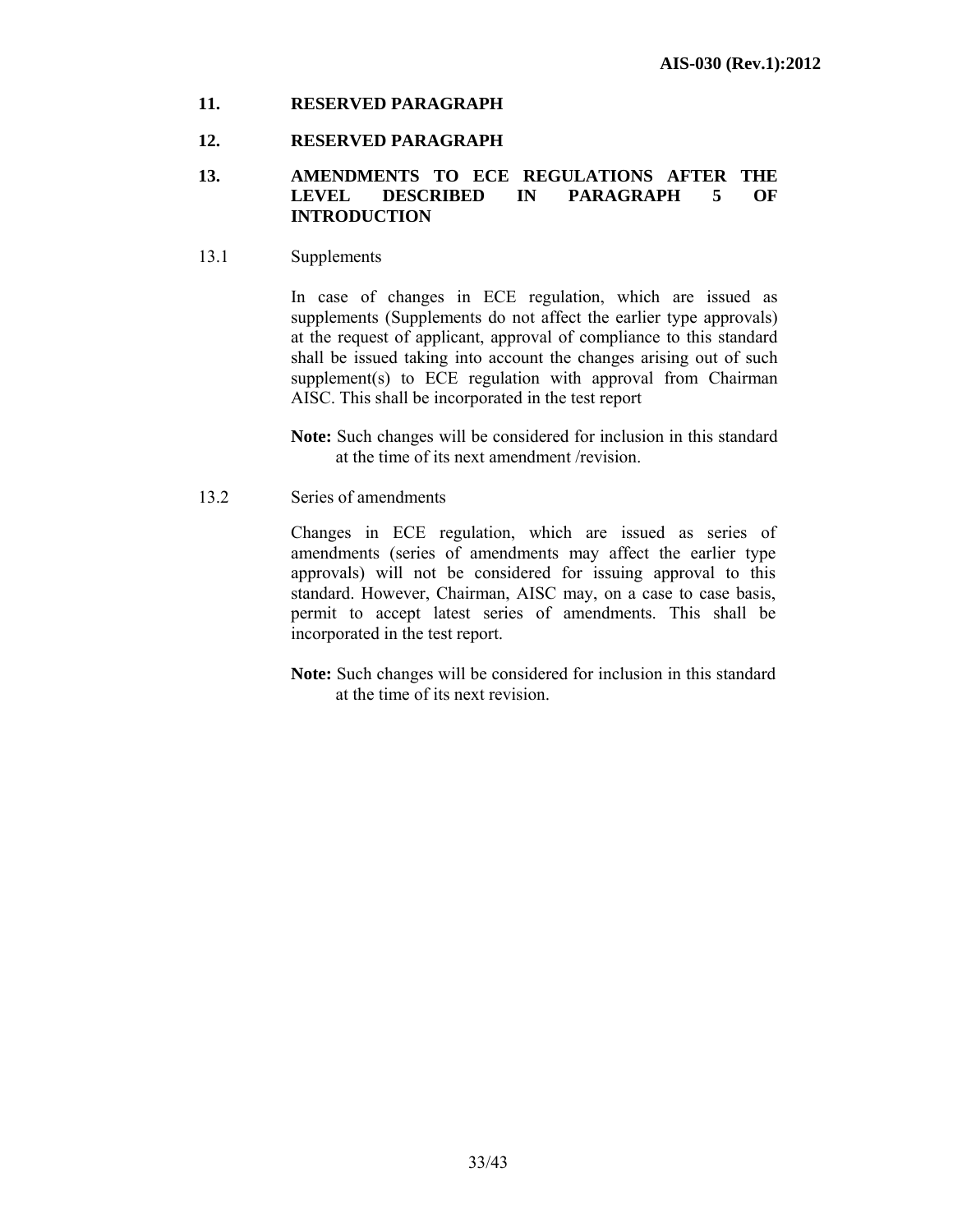

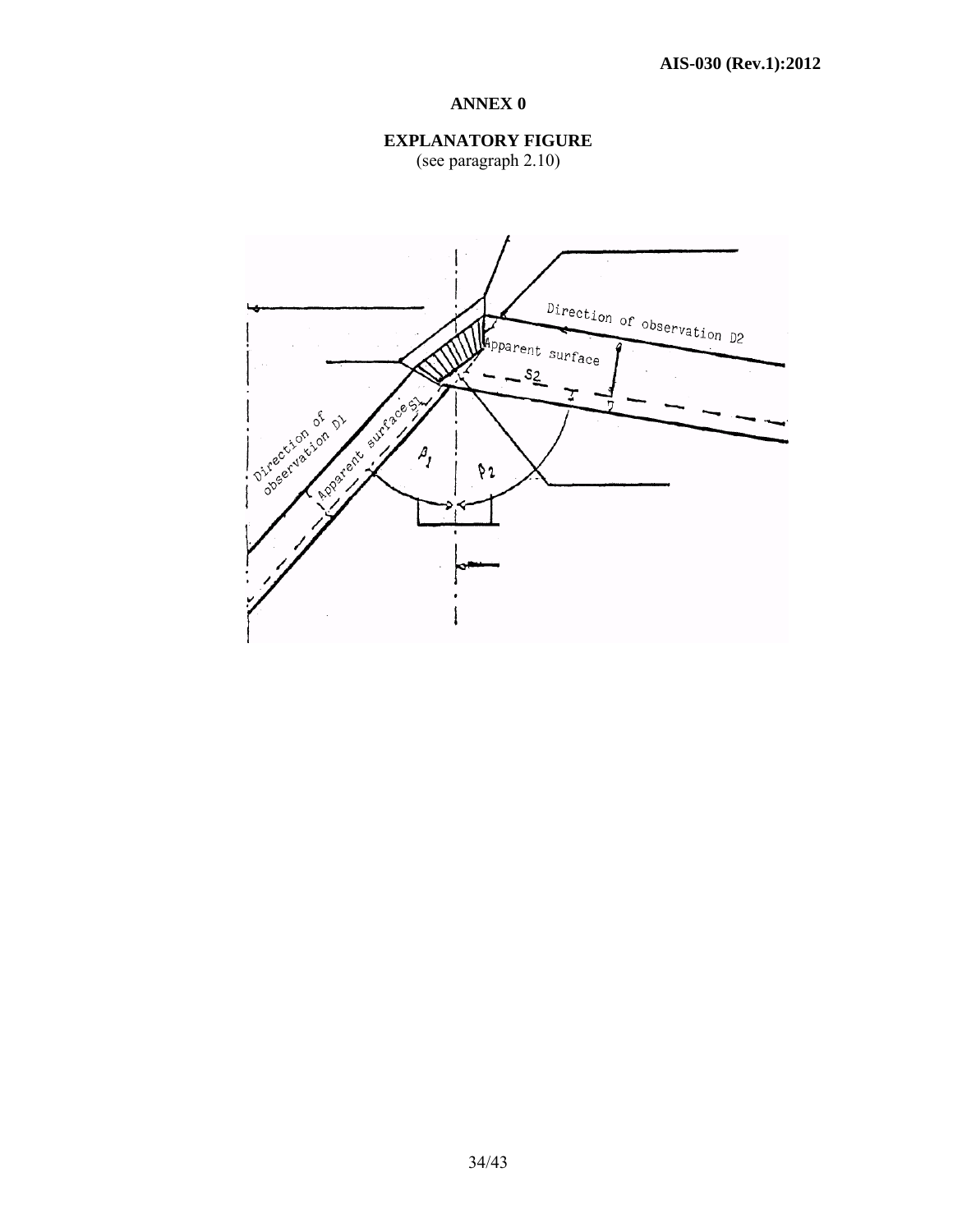**ANNEX 1 (**Reserved)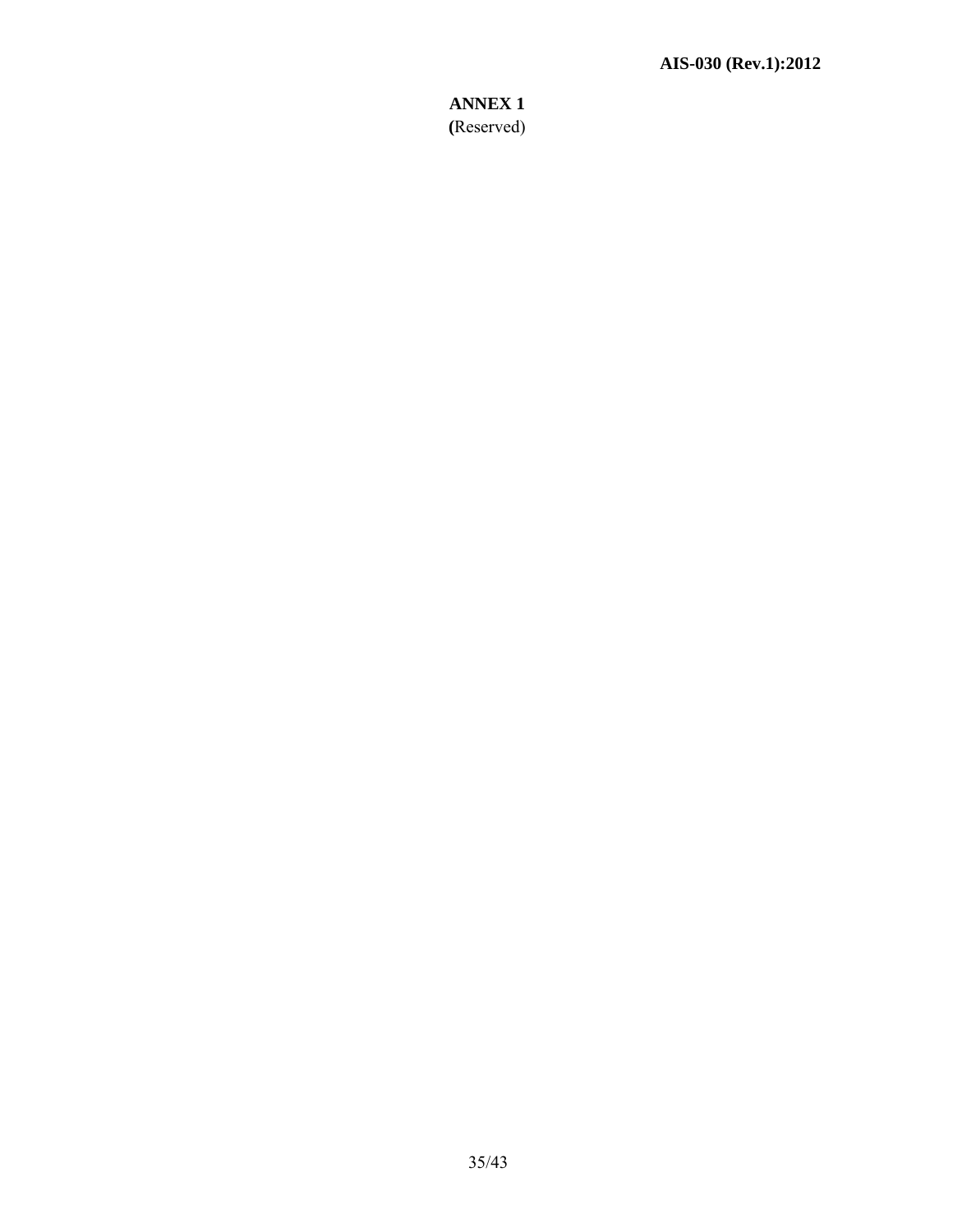**ANNEX 2**  (Reserved)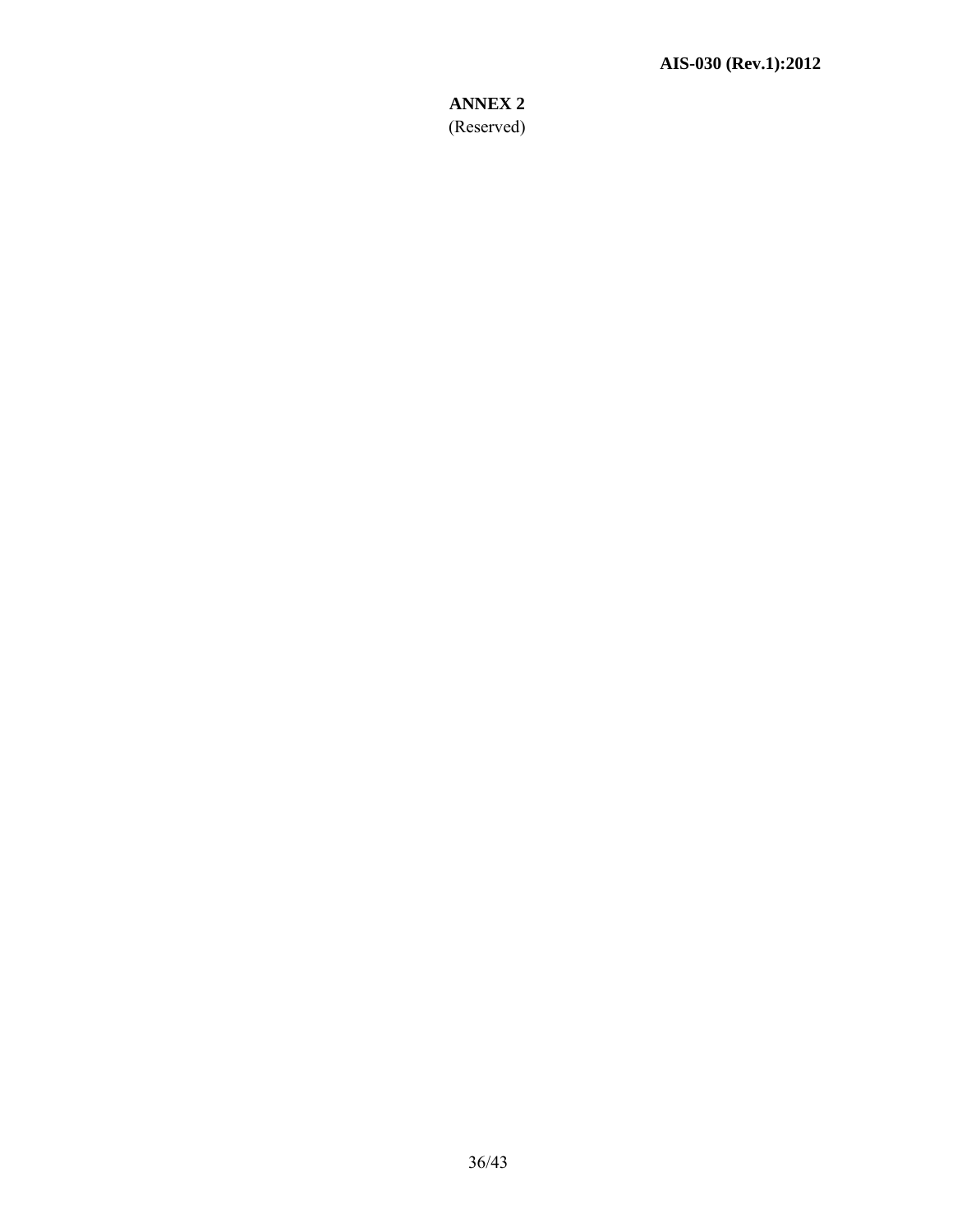# **DEFINITION OF THE TERMS OF PARAGRAPHS 2.7 - 2.11**

Regulation

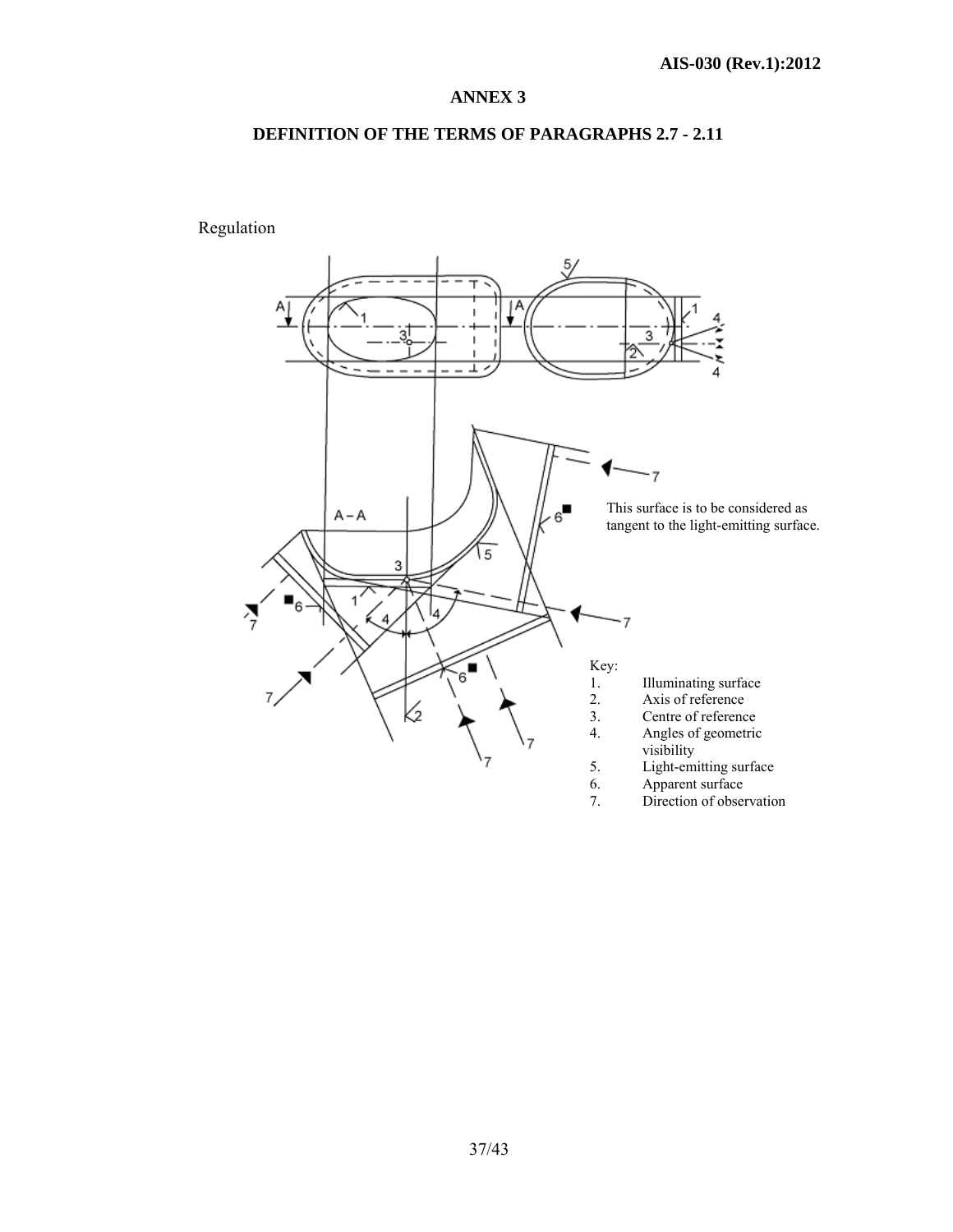**VISIBILITY OF LAMPS**  (see paragraph 5.10. )

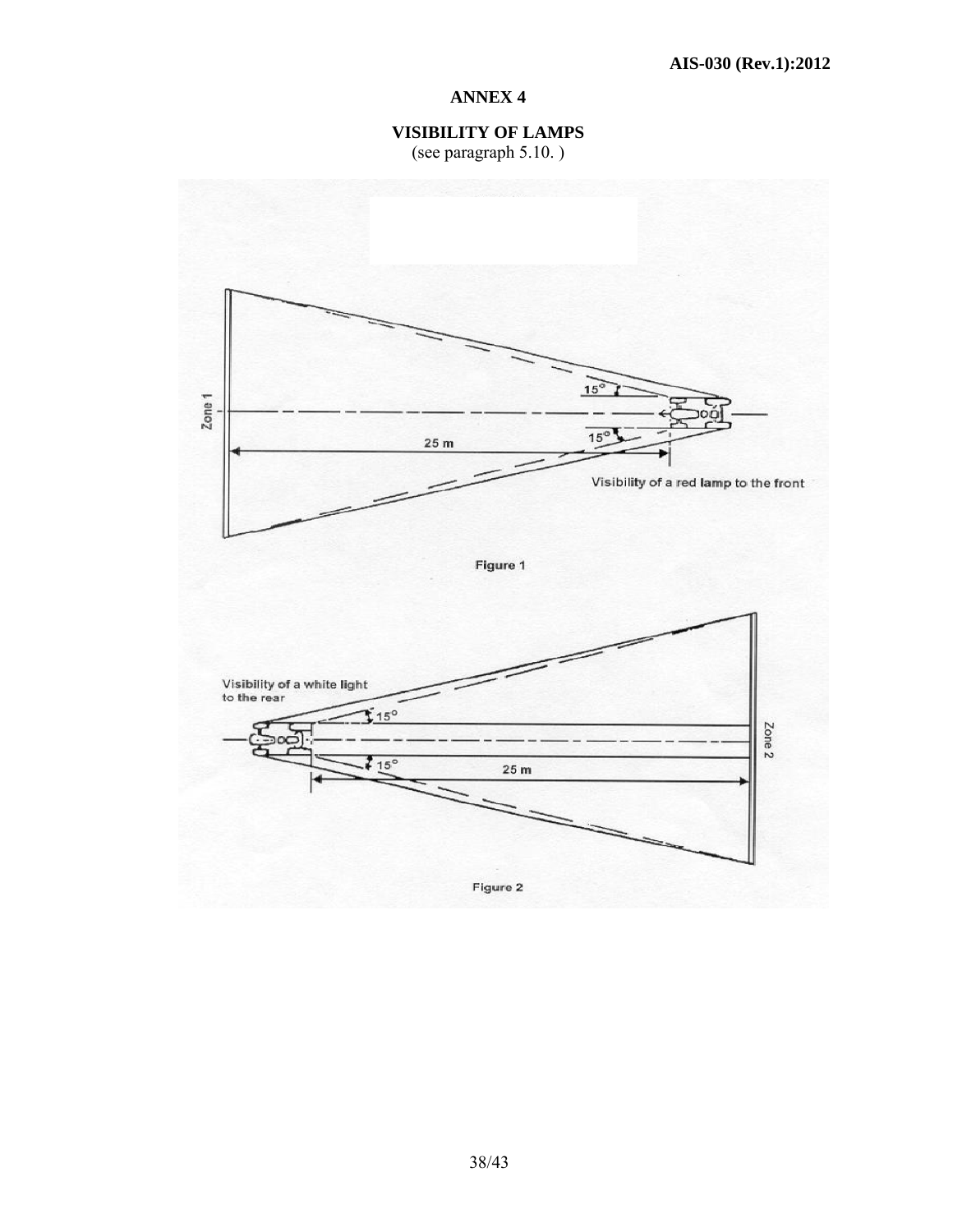# **DIRECTION-INDICATOR LAMPS GEOMETRIC VISIBILITY**

(see paragraph 6.5.2.)

Arrangement A





 $\epsilon$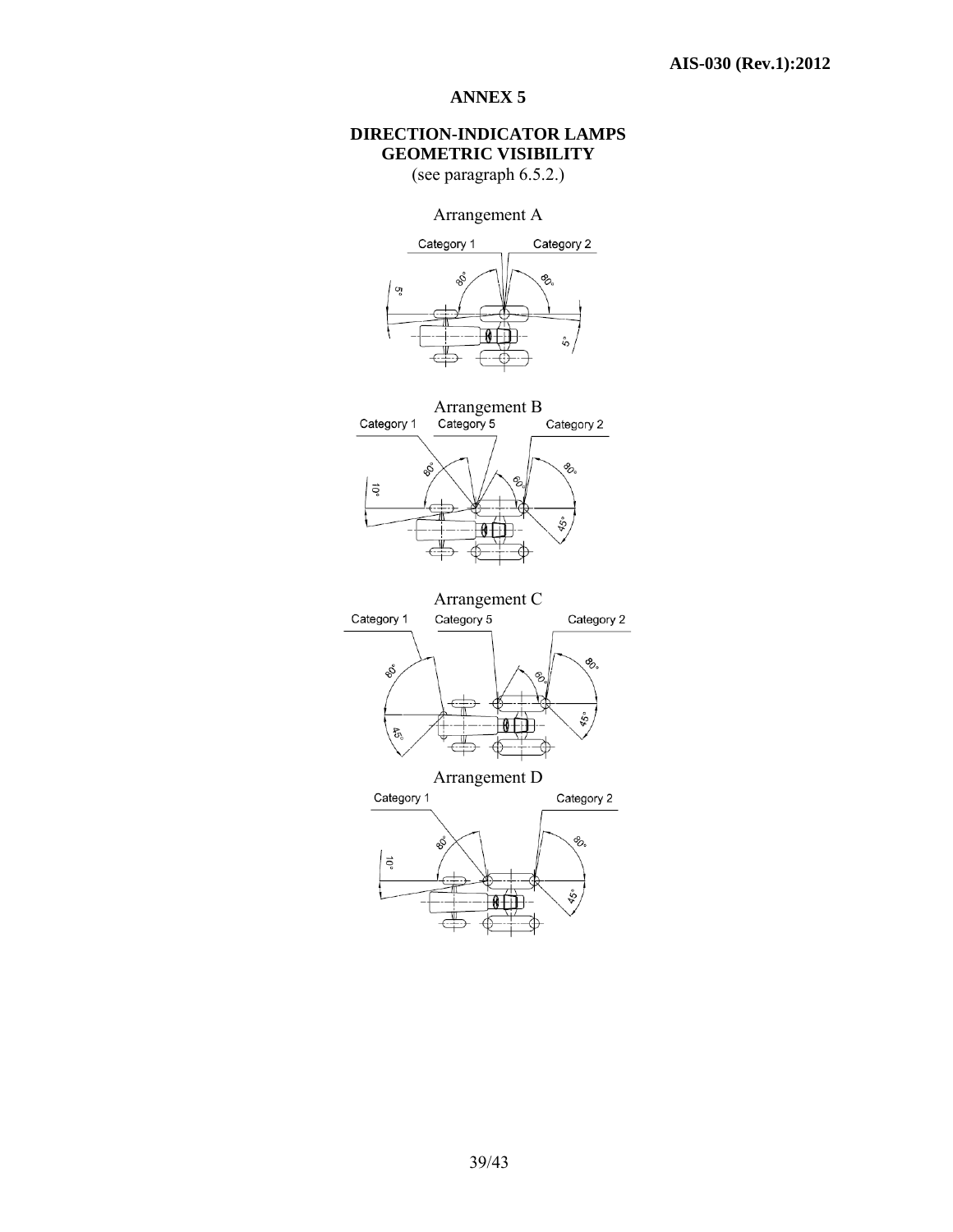# **SMV REAR MARKING PLATE (REAR WARNING TRIANGLE)**



 $\epsilon_{\rm{max}}$ 

(See paragraph 6.17.6)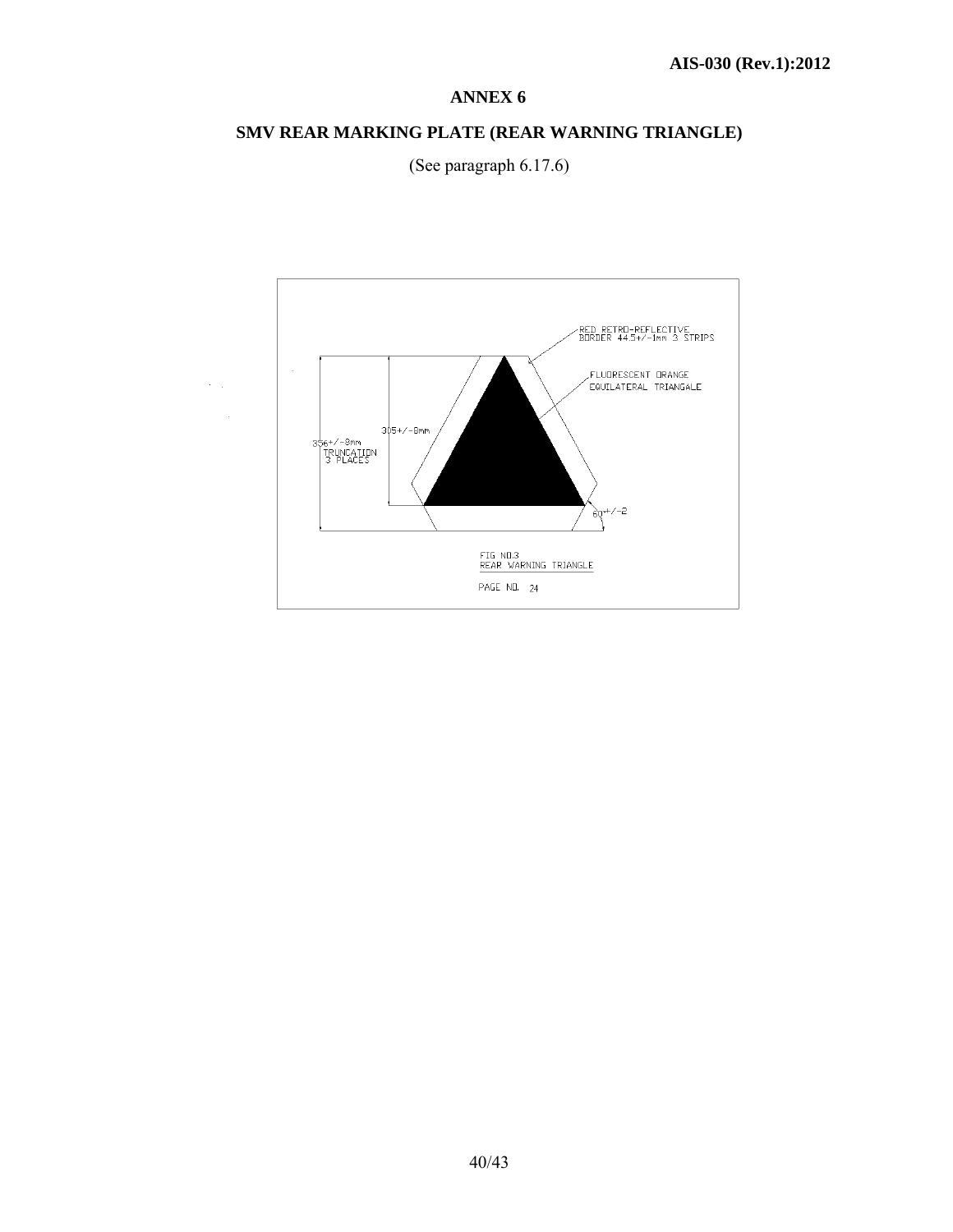#### (See introduction)

# **COMPOSITION OF AISC PANEL ON LIGHTING AND LIGHT-SIGNALLING DEVICES FOR AGRICULTURAL TRACTOR\***

| <b>Convener</b>       |                                                                                        |
|-----------------------|----------------------------------------------------------------------------------------|
| Mr. R. M. Kanitkar    | Force Motors Ltd., (SIAM)                                                              |
| <b>Members</b>        | <b>Representing</b>                                                                    |
| Mr. A. S. Bhale       | The Automotive Research Association of India<br>(ARAI)                                 |
| Mr. B. V. Shamsundara | The Automotive Research Association of India<br>(ARAI)                                 |
| Mr. D. P. Saste       | Central Institute of Road Transport (CIRT)                                             |
| Dr. Madhusudan Joshi  | International Centre for Automotive Technology<br>(ICAT)                               |
| Mr. V.N.Kale          | Central Farm Machinery Training and Testing<br>Institute(CFMTTI)                       |
| Mr. G.R.M. Rao        | Vehicle Research & Dev. Estt. (VRDE)                                                   |
| Dr. N. Karuppaiah     | National<br>Automotive<br>Testing<br>R&D<br>and<br>Infrastructure Project (NATRIP)     |
| Mr. K. K. Gandhi      | Society of Indian Automobile Manufacturers (SIAM)                                      |
| Mr. T. M. Balaraman   | Society of Indian Automobile Manufacturers (SIAM)<br>(Hero MotoCorp Ltd.)              |
| Mr. G. K. Binani      | Society of Indian Automobile Manufacturers (SIAM)<br>(Tata Motors Ltd)                 |
| Mr. P. K. Banerjee    | Society of Indian Automobile Manufacturers (SIAM)<br>(Tata Motors Ltd)                 |
| Mr. Z. A. Mujawar     | Society of Indian Automobile Manufacturers (SIAM)<br>(Mahindra and Mahindra Ltd)       |
| Mr. Nagendra H. V.    | Society of Indian Automobile Manufacturers (SIAM)<br>(Toyota Kirloskar Motor Pvt. Ltd) |
| Mr. Sanjeev Mandpe    | Society of Indian Automobile Manufacturers (SIAM)<br>(Mercedes Benz India Pvt. Ltd.)   |
| Mr. Jitendra Malhotra | Society of Indian Automobile Manufacturers (SIAM)<br>(Maruti Suzuki India Ltd)         |
| Mr. S Ramiah          | Society of Indian Automobile Manufacturers (SIAM)<br>(TVS Motor Company Limited)       |
| Mr. T.C. Gopalan,     | Tractor Manufacturers Association (TMA)                                                |
| Mr. K. Rajeswar       | Mahindra<br>& Mahindra<br>Tractor<br>Ltd., FES<br>Division(TMA)                        |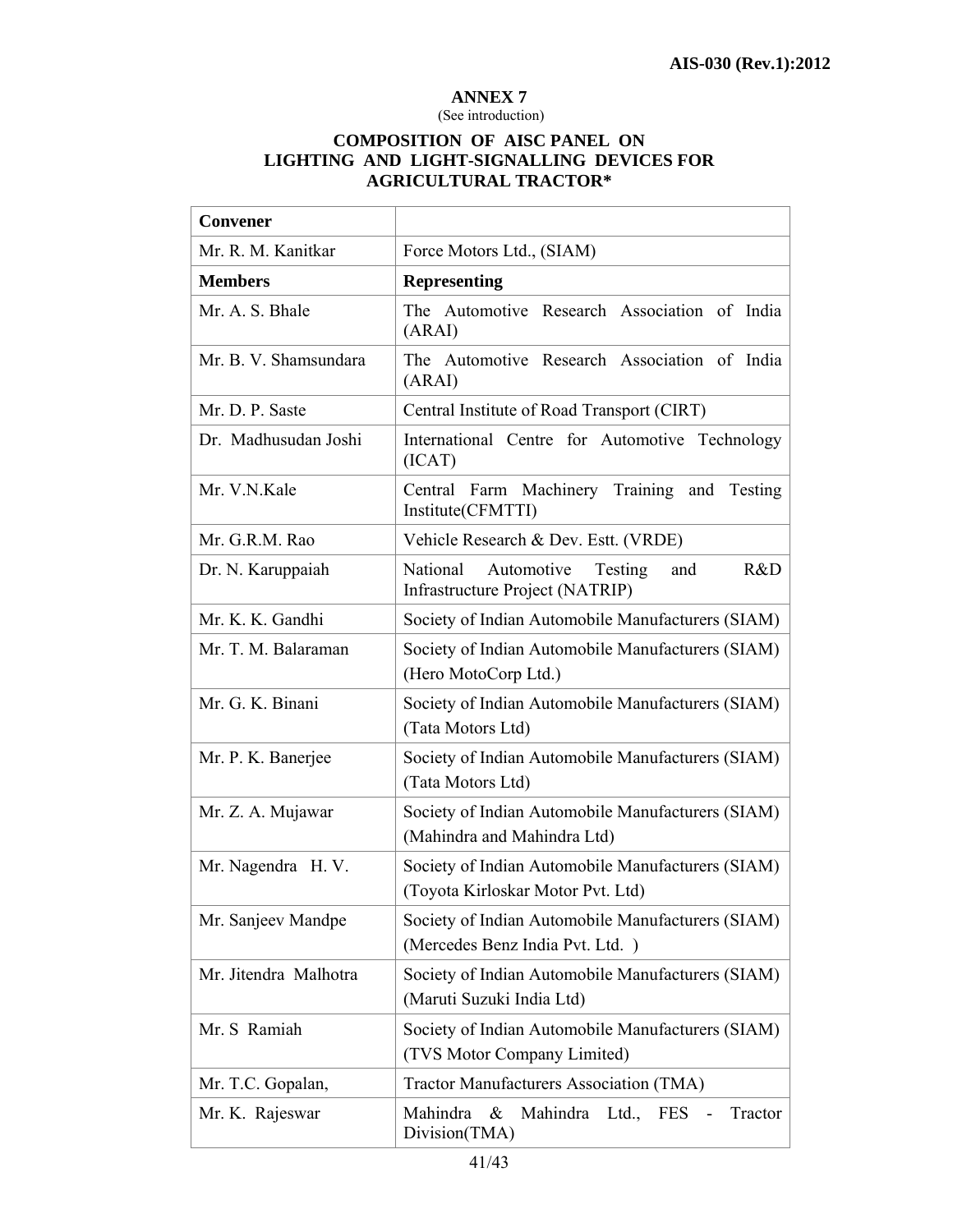| Mr. R P Vasudevan          | SAME DEUTZ-FAHR INDIA (P) LTD(TMA)                                |
|----------------------------|-------------------------------------------------------------------|
| Mr. S. K. Garg             | Escorts R&D Centre(TMA)                                           |
| Mr. S. Gopal               | TAFE Motors and Tractors Ltd(TMA)                                 |
| Mr. Philip Koshy           | John Deere Equipment Pvt. Ltd(TMA)                                |
| Mr. V. K. Taneja           | New Holland Fiat (India) Pvt. Ltd(TMA)                            |
| Mr. K. N. D. Na mbudiripad | Automotive Component Manufacturers Association<br>(ACMA)          |
| Mr. G. V. George           | FIEM Industries Ltd. (ACMA)                                       |
| Mr. Virendra Sachdev       | Lumax Industries Ltd. (ACMA)                                      |
| Mr. Sagar Kulkarni         | Rinder India Pvt. Ltd. (ACMA)                                     |
| Mr. T. V. Singh            | Bureau of Indian Standards (BIS)                                  |
| Mr. Rajiv Agarwal          | All India Auto & Miniature Bulbs & Component<br>Mfrs. Association |
| Mr. C. K. Choudhari        | All India Auto & Miniature Bulbs & Component<br>Mfrs. Association |
| Mr. Patodia R              | M/s Patodia Glass India Ltd                                       |

\* At the time of approval of this Automotive Industry Standard (AIS)